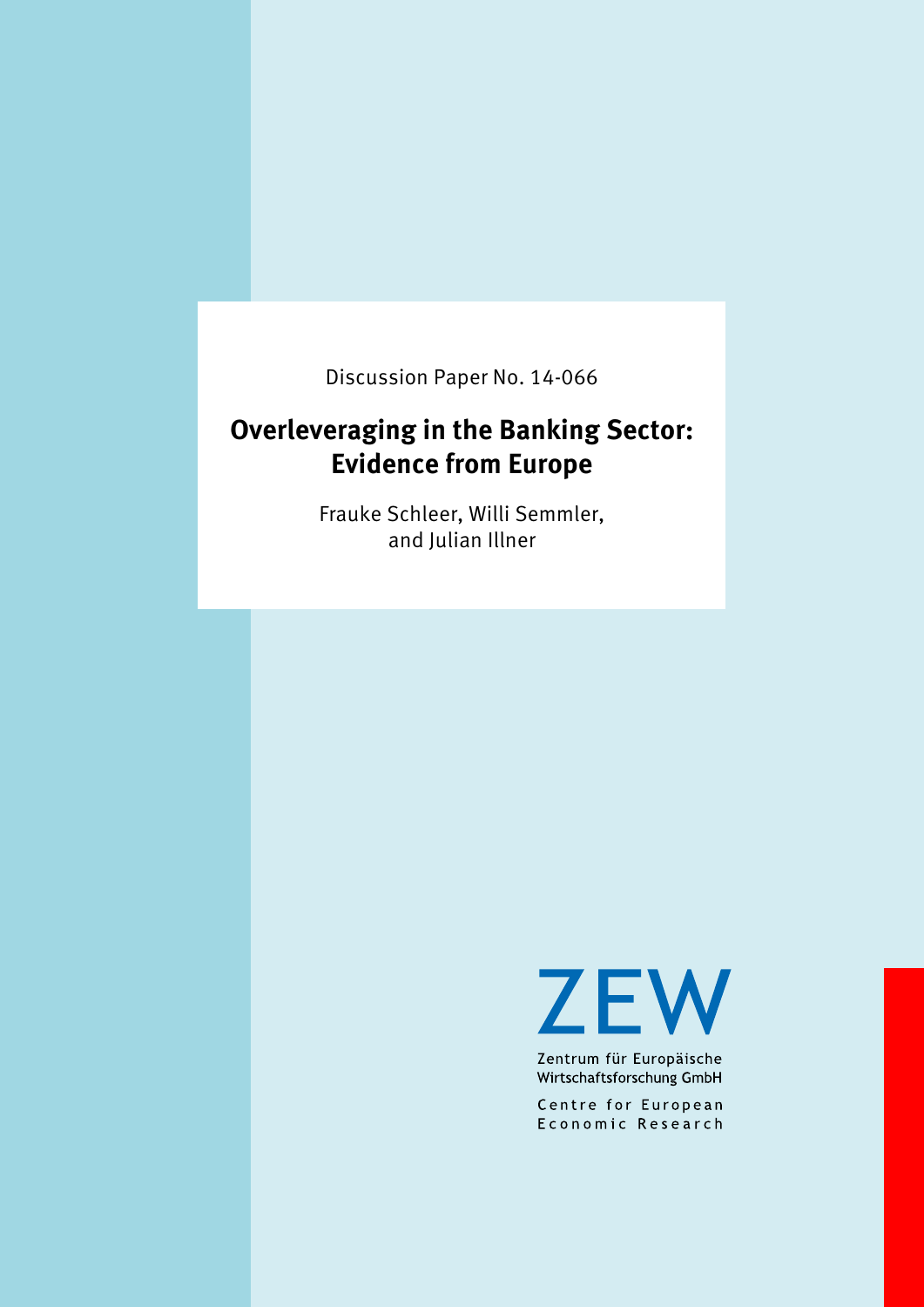Discussion Paper No. 14-066

## **Overleveraging in the Banking Sector: Evidence from Europe**

Frauke Schleer, Willi Semmler, and Julian Illner

Download this ZEW Discussion Paper from our ftp server: http://ftp.zew.de/pub/zew-docs/dp/dp14066.pdf

Die Discussion Papers dienen einer möglichst schnellen Verbreitung von neueren Forschungsarbeiten des ZEW. Die Beiträge liegen in alleiniger Verantwortung der Autoren und stellen nicht notwendigerweise die Meinung des ZEW dar.

Discussion Papers are intended to make results of ZEW research promptly available to other economists in order to encourage discussion and suggestions for revisions. The authors are solely responsible for the contents which do not necessarily represent the opinion of the ZEW.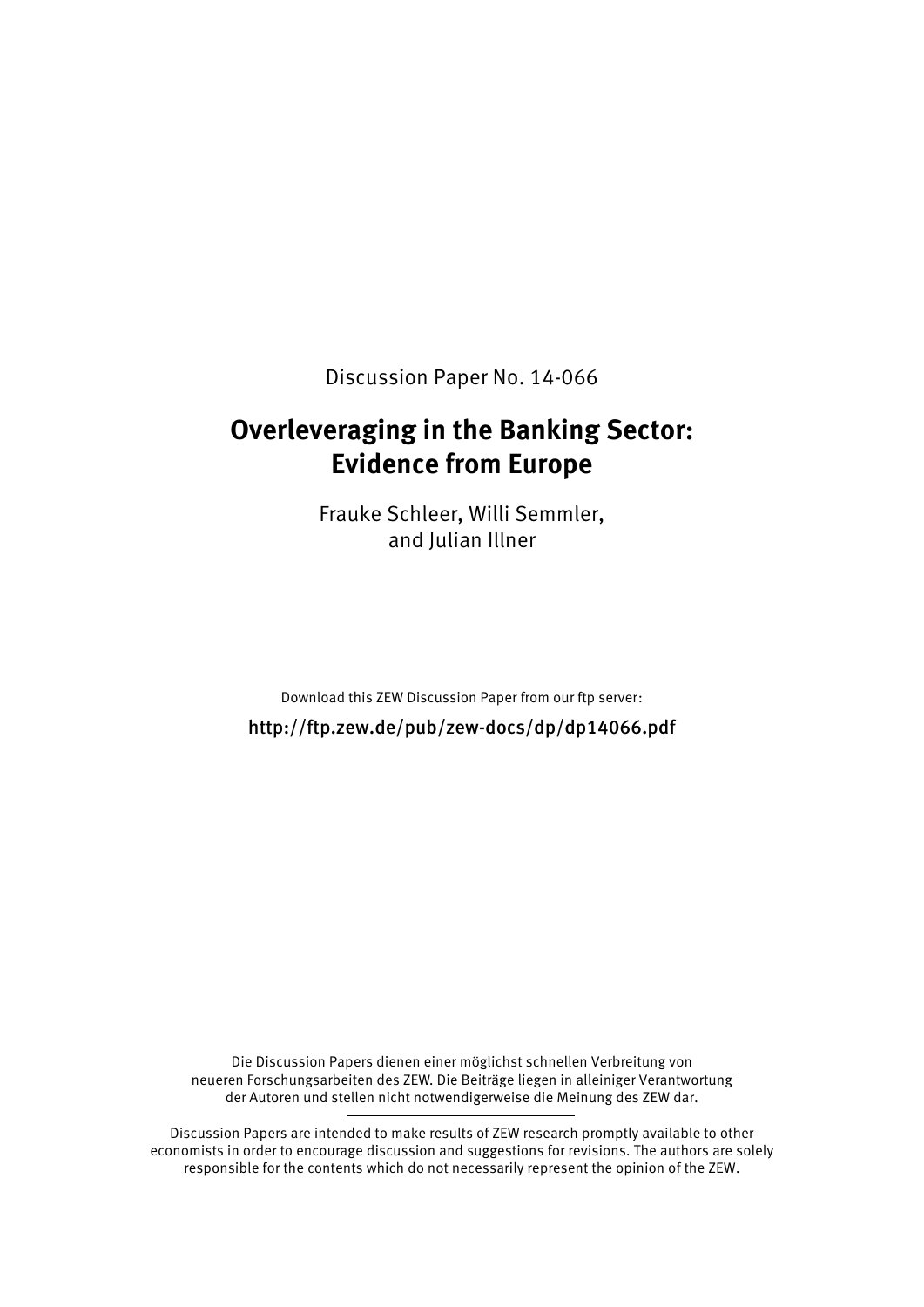# Overleveraging in the Banking Sector: Evidence from Europe

Frauke Schleer<sup>∗</sup> , Willi Semmler† , Julian Illner

September 21, 2014

#### Abstract

Overleveraging of the banking sector has been considered as one of the main causes of the 2007-09 financial crisis and the subsequent great recession. It was also of major concern for the subsequent BIS regulatory policies resulting in Basel III and its request for higher capital requirements. It has now become highly relevant for the planned European banking union. Overleveraging of the banking sector exposes the financial sector and the macroeconomy to vulnerabilities, but also, as critics state, seems to constrain credit flows to the private sector. We present here a measure of overleveraging, defined as the difference of actual and sustainable debt, conduct an empirical study on overleveraging for 40 banks in Europe, and study the vulnerabilities and credit contractions that can arise subsequently. Before the year 2004 overleveraging has not been a serious problem as leverage was on a sustainable level. However, in the run-up to the financial crisis, actual and optimal debt ran apart and the banking sector began to suffer from overleveraging. We use a nonlinear Vector STAR model to evaluate the hypothesis that periods of increasing debt levels are accompanied by more severe credit constraints than periods of low leveraging. We demonstrate this for country groups across Europe.

JEL classification: C61, E32, G01

Keywords: Overleveraging, banking sector, Vector STAR, real economy, credit flows, regime switch

<sup>∗</sup>Centre for European Economic Research (ZEW), P.O. Box 103443, D-68034 Mannheim, Germany, Phone: +49/621/1235-164, E-mail: schleer@zew.de

<sup>†</sup>Corresponding author: Henry Arnhold Professor of Economics, New School for Social Research, 79 Fifth Ave., New York, NY 10003, USA, ZEW Research Associate, and currently visitor at the European Central Bank, Frankfurt, E-mail: semmlerw@newschool.edu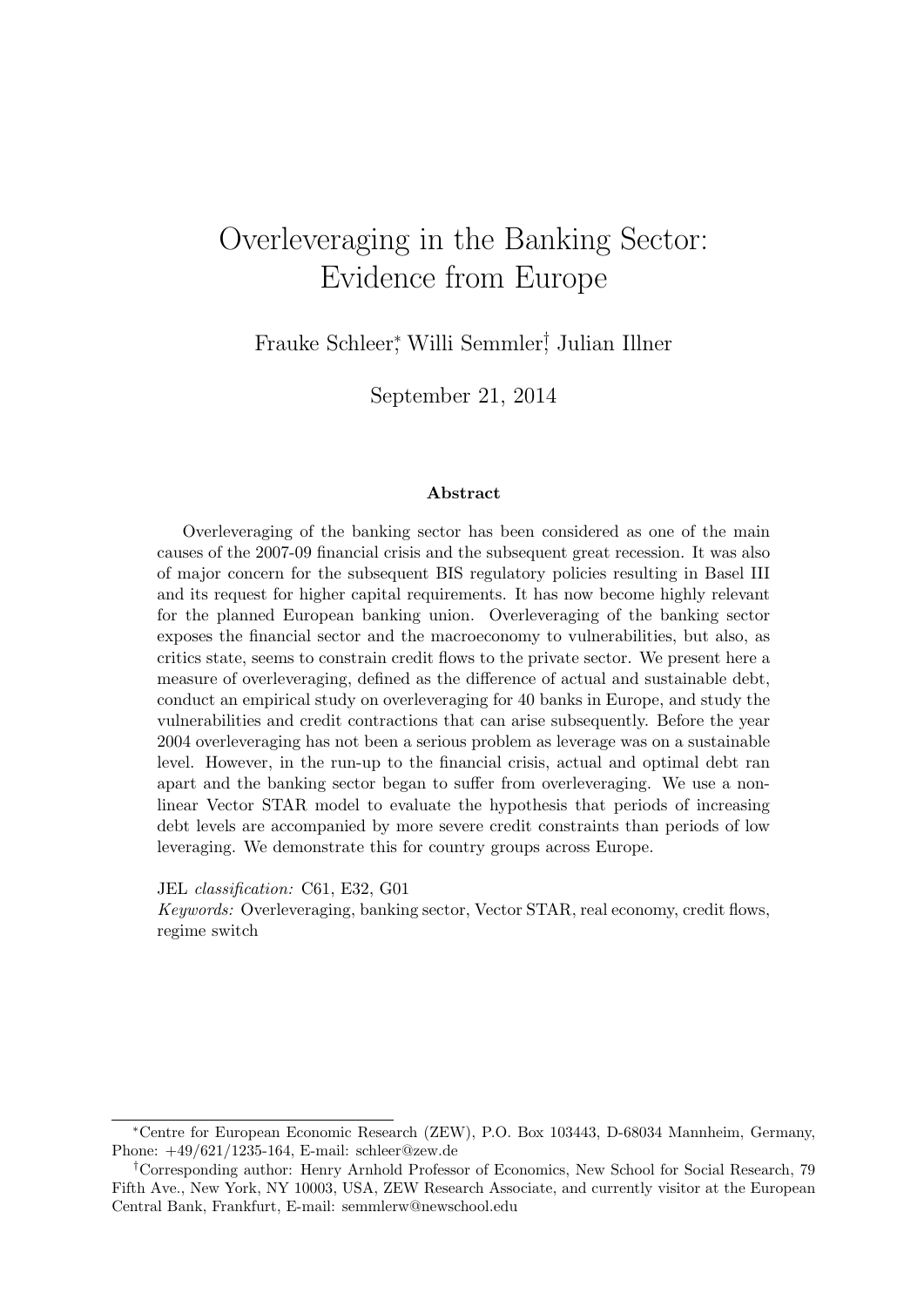## 1 Introduction

Excessive leveraging of the banking sector has recently become an crucial topic in economics. Many studies have demonstrated that the US financial crisis of the years 2007-09 was caused by excessive leveraging of the US banking sector, its exposure to the US real estate sector, and the highly non-linear amplification once the banking sector became vulnerable and inherently unstable after adverse shocks.<sup>1</sup> Subsequently, in academic literature it has been hypothesized that an overleveraged banking sector leads to constraints in credit supply and recovery slows down.<sup>2</sup>

The regulatory proposals of Basel III in the years 2009 and 2010 also concentrate on the excessive leveraging of the banking sector, pointing to the fact that excessive leveraging makes the banking and financial sector fragile, exposing it to instability and macroeconomic amplification. The major remedy suggested by most of the initial proposals for macroprudential regulation consists of constraining excessive leveraging and building up capital buffers in the banking sector in good times to be used in bad times (see Basel Committee on Banking Supervision August 2010). The EU is currently designing a banking union to be overseen by the ECB. Excessive leveraging of EU banks appears to be a liability for the stability of the future banking union. In preparatory work, ECB researchers have begun studying the issue (see Clerc et al. 2014).

The role of excess leverage as a driving force for the instability in the financial-real linkage are studied in many DSGE models. Much of this work is based on the financial accelerator of Bernanke et al. (1999) which exhibits some mean reverting behavior.<sup>3</sup> In other theoretical work, more distant to the DSGE model, a number of studies focus on how fragile balance sheets of banks and the financial sector are likely to be destabilizing rather than mean reverting.<sup>4</sup> The asset price channel through which the banking system's instability is triggered has become essential in those studies. This is strongly stressed by studies such as Adrian and Shin (2009), Brunnermeier (2009), Brunnermeier and Sannikov (2014), Mittnik and Semmler (2013), and Stein (2012, 2003), to name a few.

In a very stylized view Brunnermeier and Sannikov (2014) focus on financial experts representing financial intermediaries. In their view it is a shock to asset prices which creates a vicious cycle through the balance sheets of the banks, contagion effects and macro feedback effects. They call it the volatility paradox. When volatility of asset prices is low, risk taking and borrowing occurs, but low volatility builds up instability. When prices of assets – held by banks – fall, and therefore their equity value and net worth fall, the margin requirements for borrowing on the money market rise, forcing financial intermediaries to take haircuts and to further de-lever to remain liquid. This, in turn, can lead to a fire sale of assets, further depressing asset prices, decreasing net worth and thus triggering an endogenous jump in volatility and risk for all, generating a downward spiral.

In Mittnik and Semmler (2013), the vulnerability of the banks and the downward insta-

<sup>1</sup>See Brunnermeier (2009) and Brunnermeier and Oehmke (2013).

<sup>2</sup>This view is, for instance, expressed by Admati and Hellwig (2013).

<sup>3</sup>The work by Bernanke et al. (1999) studies the asset price movements and the relation to credit flows, but leaves aside the leveraging dynamics of financial intermediaries.

<sup>&</sup>lt;sup>4</sup>See Goodhart et al.  $(2012)$ .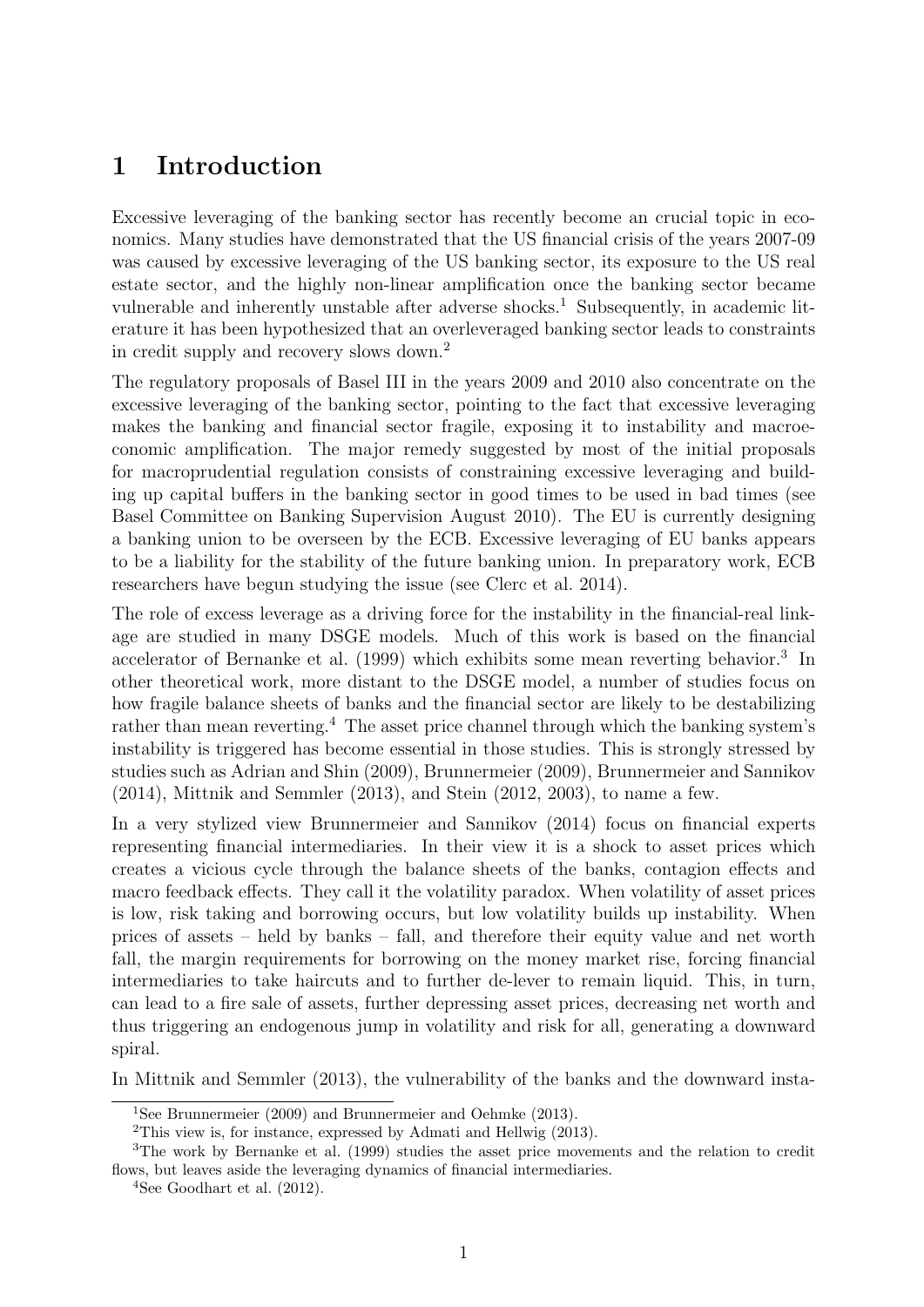bility is caused by the limited liabilities of decision makers in banks, improper incentive systems and lack of constraints imposed on financial intermediaries that allow for unrestricted growth of capital assets (through borrowing).<sup>5</sup> On the other hand generous payouts with no "skin in the game" affect the risk taking, equity formation and leveraging of banks. Higher payouts, for instance, may induce an increasing risk taking behavior, as well as risk transfer, and generate higher (endogenous) aggregate risk and greater risk premia for all. In the first instance though, banks may have loan losses that might arise from defaults of firms, households, the foreign sector, or from sovereign debt. Banks are substantially affected by financial stress that is triggered by securities price movements, high risk premia and credit spread, possibly then exposed to strong downward feedback loops.

In Stein (2012, 2003) the destabilizing mechanism also results from a linkage between asset prices and borrowing. When assets held by the banking sector tend to be overvalued, banks enjoy capital gains beside the normal returns, and they start to become overleveraged as compared to optimally leveraged. This happens when financing costs for leveraging are low and capital gains are emerging which provides the banks with high net worth. Actual operating income of banks is then composed of normal returns and stochastic capital gains. Debt tends to rise with capital gains and excess returns on capital, generating excessive borrowing (see Stein 2012, Ch.4). This can hold as long as interest rates are low and credit spreads are small. In fact, empirical studies show that low interest rates and capital gains are often strongly negatively correlated.<sup>6</sup> On the other hand, in Stein's view, if capital gains shrink or become negative and credit spreads rise, actual leveraging turns out to be far above optimal leveraging and the balance sheets of banks are rapidly deteriorating, triggering downward amplifying effects.

In all three theoretical approaches mentioned above excessive leveraging of the banking sector is the essential driving force. Such a phase often begins with a period of tranquility during which financial fragility may nonetheless build up  $-$  low or zero risk premia can still be observed however, as for example in the US from the 1990s to 2007. Implicitly, the present value and the net worth of banks will tend to become quite large, because there is no correction through a risk premium.<sup>7</sup>

When the borrowing bubble bursts and asset price and net worth fall, and risk premia and credit spread rise, reducing lending, borrowing and financial intermediation, the process reverses. Banking vulnerability and the actual reverse process will of course also depend on other co-variates, such as a sudden rise of the the interbank lending rate, repo rate, a jump in credit spreads, dissipating liquidity, rise of financial stress and adverse feedback loops from the macroeconomy to the banks' balance sheets.<sup>8</sup> It is therefore not necessarily the overleveraging itself that triggers instability, but it is also the financial stress and adverse feedback loops from real activity to financial intermediaries amplifying this process. The

<sup>5</sup>This source of instability is also discussed in Brunnermeier and Sannikov (2014).

<sup>&</sup>lt;sup>6</sup>See Stein (2012, Ch.5). During the real estate boom one could observe low interest rates, risk premia and discount rates. In turn, low discount rates may generate high asset prices and capital gains.

<sup>7</sup>To avoid this misperception, Stein (2012, 2003) suggests to make corrections by proposing to take the trends/drifts in capital gains and interest rates in such a model, that would better measure some debt capacity.

<sup>8</sup>For details of such measures of financial conditions and a constructed index, see Schleer and Semmler (2013).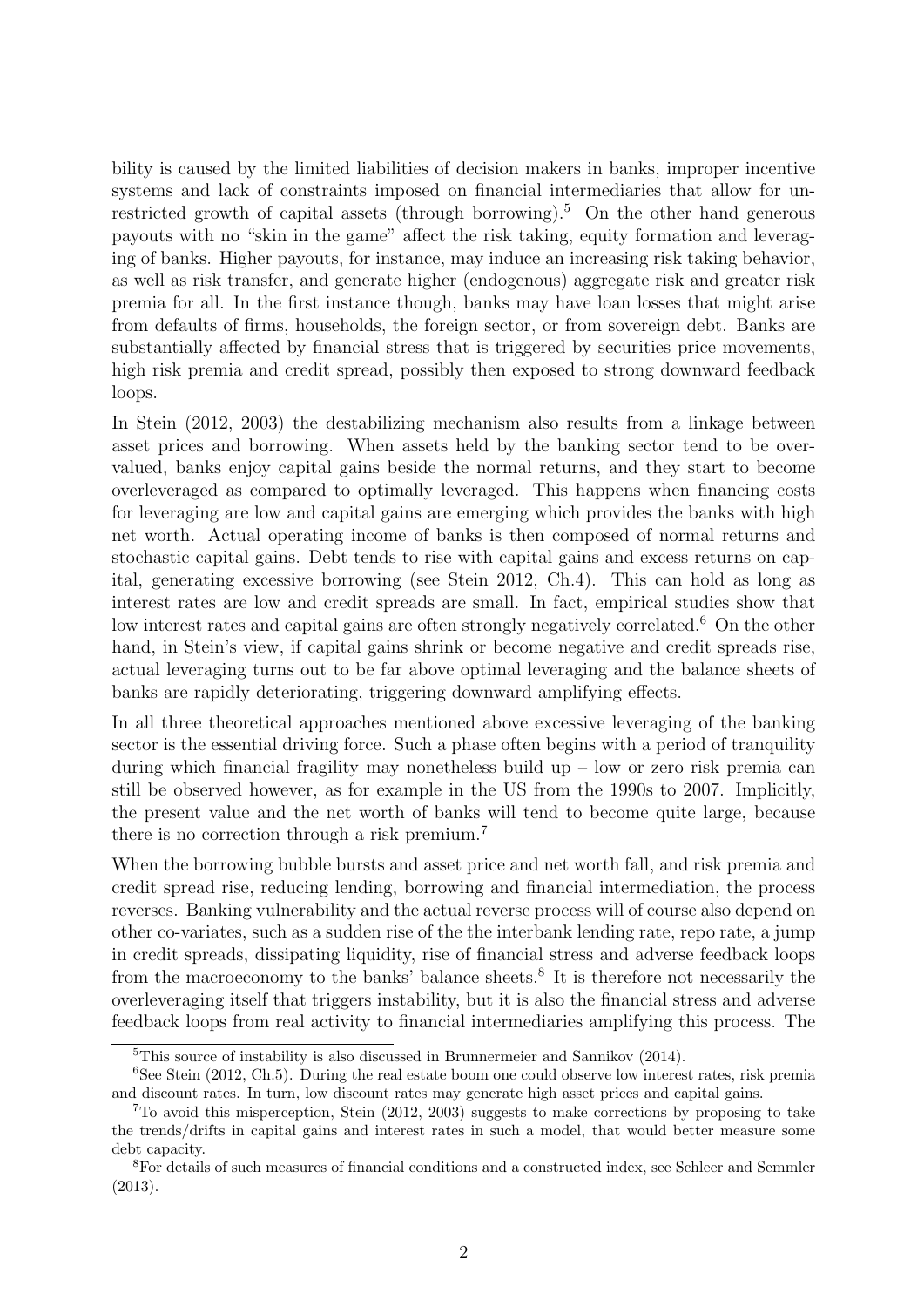latter leads to a fall in banks' operating income, a fall in net worth and rising banking stress. Thus, it is eventually this type of banking-macro linkage that will unleash major amplifying forces, possibly triggering severe downswings.<sup>9</sup> A major issue is then how overleveraging can be measured and tracked empirically so as to obtain early warning signs.

To undertake an empirical study on those issues, we introduce a new measure of overleveraging. If borrowing exceeds debt capacity this can be called excess leveraging. Debt capacity will be measured as sustainable or optimal debt. In our empirical work, we follow Stein (2012, 2003) and measure overleveraging as leveraging over and above optimal leveraging. We hereby can show that many banks in Europe became vulnerable to a banking crisis before the 2007-09 crisis and remained vulnerable afterwards. We use a non-linear Vector STAR model to evaluate the hypothesis that periods of high leveraging are accompanied by more severe credit and output constraints than periods of decreasing leveraging, and demonstrate this for country groups in Europe.

Since overleveraging and the running down of the banks' net worth appear as the major cause of the build up of vulnerability of banks and restricted credit flows, the issue of leveraging constraints<sup>10</sup> and raising capital requirements for banks<sup>11</sup> has been brought up by regulatory literature and also by Basel III. Such a regulatory policy is also planned to be enacted in the euro area after the banking union. Many models used for such regulatory purposes assume that both net worth and leveraging are measured by stocks. Then a certain percentage of assets can be defined as the bank's equity to provide a safety net for the depositors and creditors of the bank (Clerc et al. 2014). According to Basel III, the fraction of assets, possibly risk weighted assets, that is required to be held as the bank's capital, should be increased to 7% or 8% and even considerable higher in some proposals.<sup>12</sup>

As Brunnermeier and Sannikov (2014), Stein (2012) and Mittnik and Semmler (2013) when studying overleveraging, we follow the above literature in the model variant set out here and start with a continuous time model. In contrast to Mittnik and Semmler (2013), Schleer and Semmler (2013), who work with non-linear finance-macro links, we, along the line of Brunnermeier and Sannikov (2014) and Stein (2012), employ stochastic processes in this paper. We will use a novel method called Non-linear Model Predictive Control  $(NMPC)$ , as presented in Grüne and Pannek  $(2011)$  and Grüne et al.  $(2013)$ , the latter using economic discounting.

The paper is organized as follows. Section 2 provides a dynamic model on optimal leveraging. Section 3 explains the methodology to empirically measure excess leveraging and reports the results on overleveraging for banks, countries, and country groups in Europe. Section 4 applies a regime-switching Vector STAR model to study effects of shocks in good and bad times of leveraging in the banking sector. Section 5 concludes. The appendices provide the solution method, derivation of optimal debt and detailed results on EU banks and countries.

<sup>&</sup>lt;sup>9</sup>Recently such feedback loops have been discussed for the euro area where a triangle relationship between private borrowing, bank leveraging, and sovereign debt has been observed, see Brunnermeier and Oehmke (2013).

<sup>10</sup>See Christiano and Ikeda (2013).

<sup>&</sup>lt;sup>11</sup>See Clerc et al.  $(2014)$ .

<sup>&</sup>lt;sup>12</sup>See Admati and Hellwig (2013) who argue for capital buffers of up to 30%.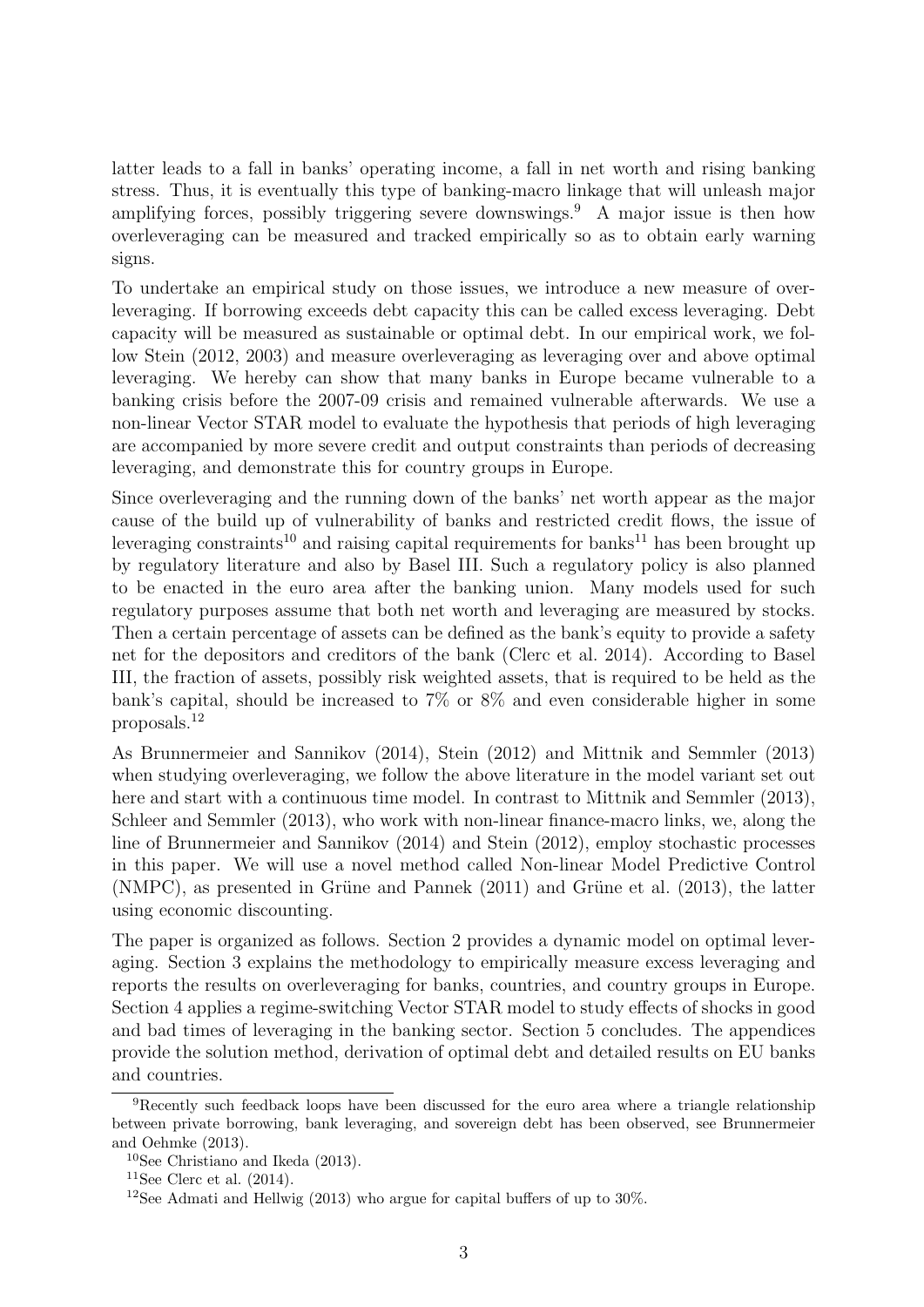## 2 Theoretical model

Next, we introduce a model of optimal leverage that helps us to define overleveraging. The model sketched here is a low-dimensional stochastic variant of a model of banking leveraging. A model like this can be found in Brunnermeier and Sannikov (2014, sect. I), and Stein (2012, 2003).

Brunnermeier and Sannikov (2014) apply a more general setting as used here. There are households that save and financial experts representing financial intermediaries that invest in capital assets owned by households and financial intermediaries. Both have different discount rates. The easier access of financial intermediaries to the credit market shifts, in the long run, the ownership of capital. In our model we will leave out the specifications of households, the dynamics of the capital stock, its changing ownership, and aggregate net worth. We focus solely on the behavior of financial intermediaries. Yet, overall, our model is very similar to Brunnermeier and Sannikov (2014) and Stein (2012, 2003). Both models have leveraging and payouts as a choice variable, and net worth as a state variable, the latter denoted by  $x_{1,t}$  in equ. (2). Moreover, both models are stochastic.

In such a model for financial intermediaries and the derivation of their optimal leveraging, one uses preferences in the objective function and Brownian motions as state variables. The Stein (2012) model, assuming certain restrictions for preferences, for example log utility, allows to exactly compute excess leveraging, see Appendix B. In this section we focus on the solution of a prototypical stochastic dynamic version that displays the mechanism of optimal leveraging. In order to solve such a stochastic variant dynamically through a numerical procedure, for which we use NMPC, we need to stylize a stochastic shock sequence (see equ. (3)) representing another state variable.

In Stein (2012, Ch.4) the capital return is stochastic due to capital gains and the interest rate is stochastic as well. In Brunnermeier and Sannikov (2014) only the capital return is stochastic at first. The interest rate is taken as constant, but later changed referring to time varying borrowing cost reflecting the expenses for screening and monitoring. Note also that whereas the Brunnermeier and Sannikov (2014) model is an infinite horizon model, the Stein (2012) model is designed for a finite decision horizon.

Both, Brunnermeier and Sannikov (2014) and Stein (2012) employ a continuous time version, but we formulate the problem as a discrete time variant with a discounted instantaneous payout  $c_t$  and an optimal leveraging  $f_t$  in  $(1)-(3)$ .<sup>13</sup> The state variables are given by (2), and the stochastic shock process in equ. (3). We model this as a finite horizon decision problem, with decision horizon of  $N$ , in discrete time, as:

<sup>&</sup>lt;sup>13</sup>In Brunnermeier and Sannikov (2014), in their equ. (7), net worth  $n_t$  is their state variable, and  $x_t$  and  $dc_t$  are their decision variables, which are equivalent to  $x_t = 1 + f_t$  and  $dc_t = c_t x_{1,t}$  in our model. Also to be noted, Brunnermeier and Sannikov (2014) include another equation for the evolution of capital stock arising from a decision variable of investors. We neglect this aspect here, to focus, as Stein, on the net worth dynamics. Including the additional decision and state variable would make the Brunnermeier and Sannikov (2014) model again similar to the model of Mittnik and Semmler (2013), except in Brunnermeier and Sannikov (2014) leveraging is a choice variable.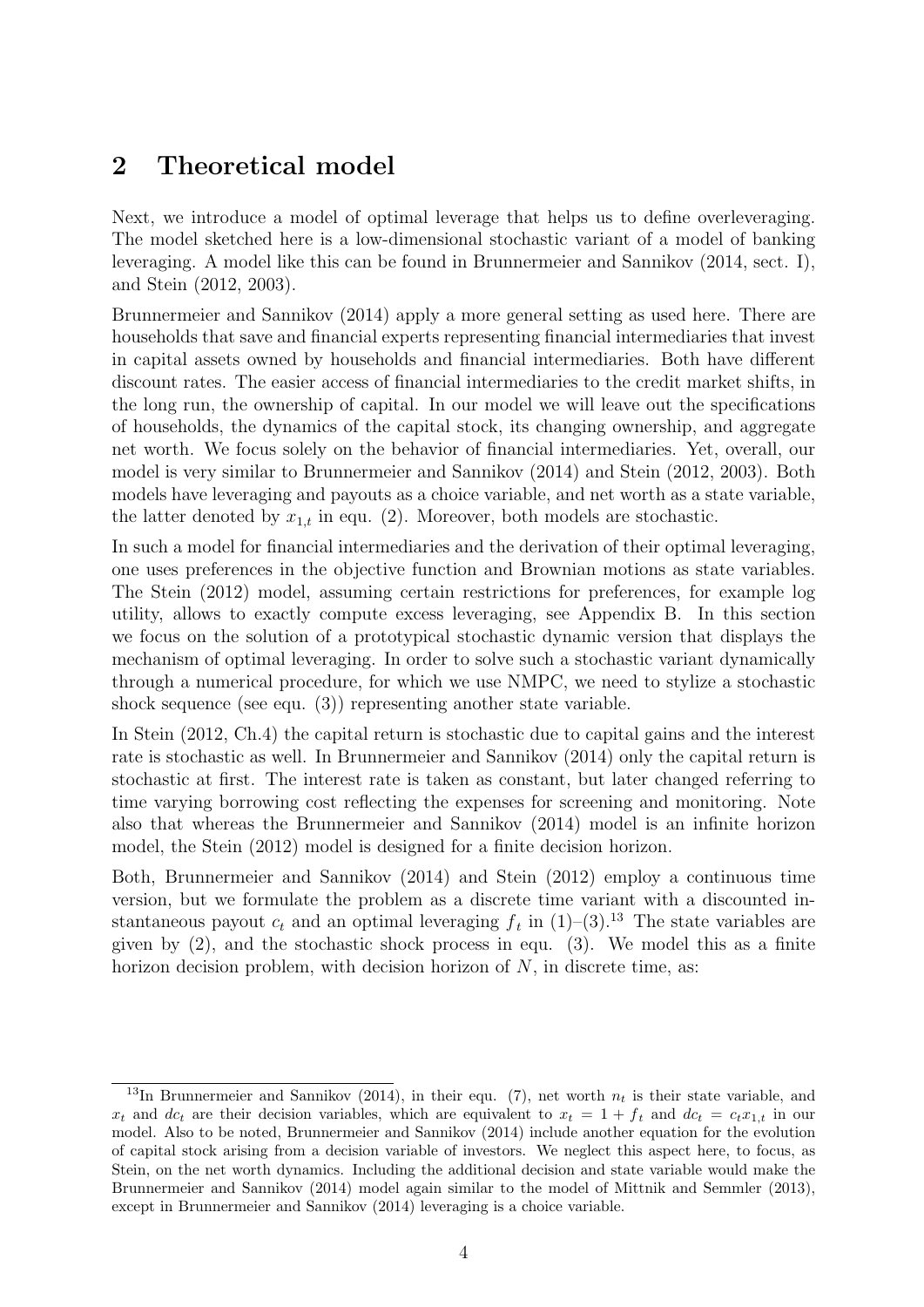$$
V = \max_{c_t, f_t} E_t \sum_{t=0}^{N} \beta^t U(c_t x_{1,t})
$$
\n(1)

$$
x_{1,t+1} = x_{1,t} + hx_{1,t}[(1 + f_t)(y + \nu_1 \ln x_{2,t} + r) - (i - \nu_2 \ln x_{2,t})f_t - a\varphi(x_{1,t}) - c_t]
$$
(2)

$$
x_{2,t+1} = \exp(\rho \ln x_{2,t} + z_k) \tag{3}
$$

Hereby c and f are the two decision variables, with  $c = C/x_1$ , and  $f = d/x_1$ , d denoting debt, h is the step size, y denotes capital gains, driven by stochastic shocks,  $\nu_1 \ln x_{2,t}$ . The return on capital is r, i the interest rate, also driven by stochastic shocks,  $\nu_2 \ln g x_{2,t}^{14}$ ,  $a\varphi(x_{1,t})$  are convex adjustment costs,  $\rho$  is a persistence parameter, with  $\rho = 0.9$ , and  $z_k$ is an *i.i.d.* random variable with zero mean and a variance,  $\sigma = 0.05$ . We solve the model (1)–(3) through a stochastic version of NMPC, see Appendix A.

Figure 1 presents the path of the payout  $c_t$  (red line) and leveraging  $f_t$  (blue line). Note that we solve here only for optimal leveraging. As can be observed, the stochastic capital gains and interest rates generate a volatility of both payout and leveraging. Yet, the payout fluctuates roughly with the leveraging. In such a model, both Brunnermeier and Sannikov (2014) and Stein (2012) assume that in each period the debt is redeemed and, without cost, frictionless re-obtained on the market.



FIGURE 1: Path of optimal payout c (light grey line) and optimal leveraging,  $x = (1 + f)$  (grey line)

s.t.

<sup>14</sup>Stein (2012) postulates that the interest rate shocks are highly negatively correlated with capital gains' shocks, we have thus a negative sign for the stochastic term in equ. (2) after the interest rate. We also assume that the interest rate shocks have a smaller variance than the capital gains' shocks. But of course, if the perception arises that there is a default risk of certain banks, risk premia on banks' borrowing will suddenly increase. Both will drive down net worth of banks further, possibly creating a credit related systemic banking crisis.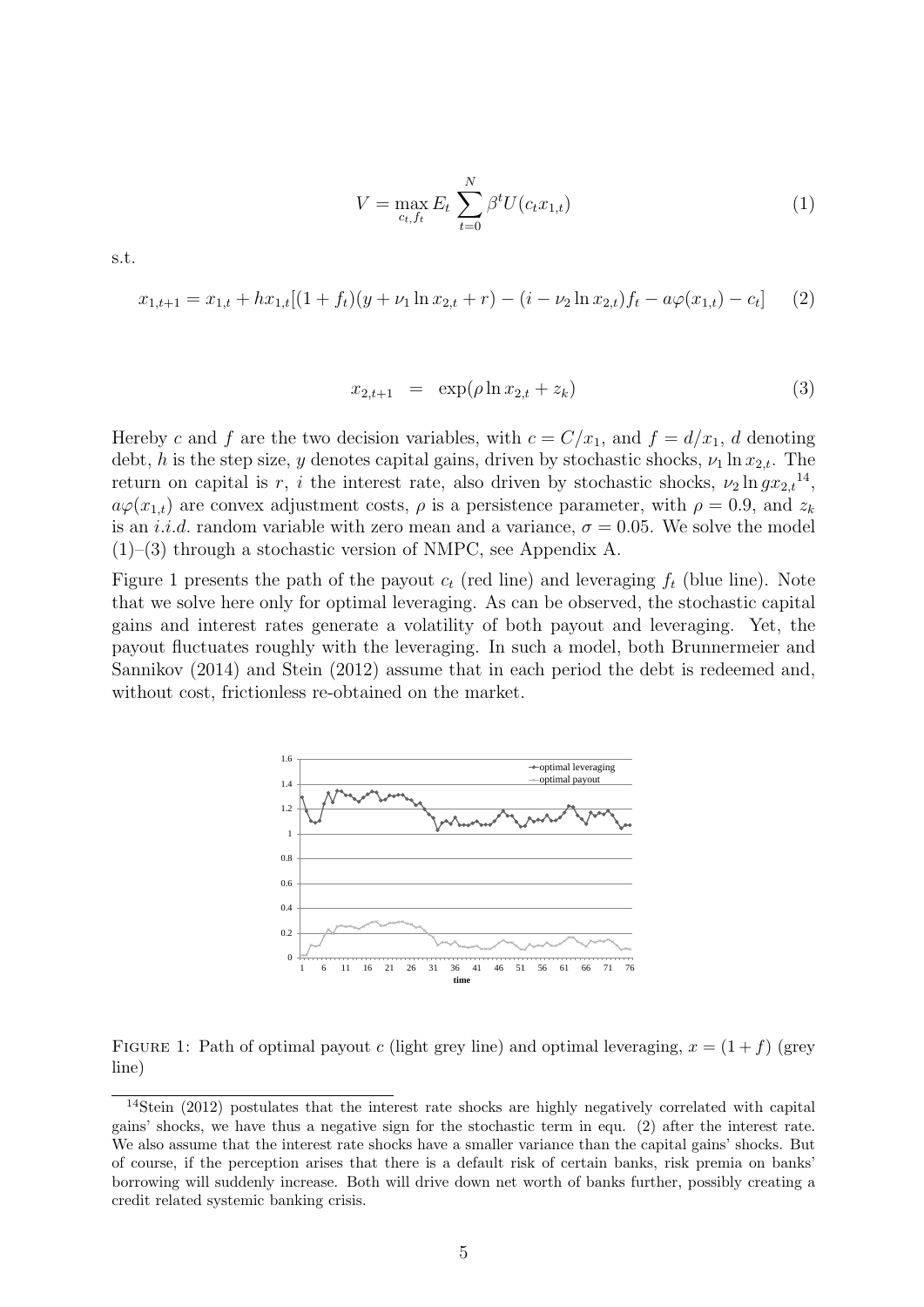In Figure 2 the black line is the path of net worth and the red line is the process of stochastic shocks, giving rise to the volatility of the payout and leveraging in Figure 1. Note that the actual leveraging could be driven by other forces as well (see Sect. 3) and thus actual leverage can move in a different direction than the optimal leverage.



FIGURE 2: Paths of net worth  $(x_{1,t})$ , modeled by equ. (2) (black line); stochastic process, modeled by (3) (red line) with initial net worth condition below the stochastic steady state

One should also point out that as the leveraging goes up (see the period from 1 to 25) the payout and net worth go up. Leveraging, however, could be restricted. This is what regulatory policy would like to engineer. It can be achieved if leveraging restrictions are imposed.<sup>15</sup> On the other hand, with no leverage restrictions, leverage and payouts are rising (see the period after iteration 25 in Figure 1). The rising leverage could lead to the default of a bank or, through contagion effects, of many banks, a process central in Brunnermeier and Sannikov (2014).

Yet, in the current set up we have not modeled default probabilities and default intensities. They depend not only on the overleveraging of banks but also on liquidity ratios of banks and macro feedback effects. Moreover, the model above so far tracks only optimal leveraging, not the actual or excess leveraging. The Stein (2012) model can neatly make the distinction between optimal debt, actual debt and excess debt. It does not specify the more precise macro feedback mechanisms that build up excess debt.

The Brunnermeier and Sannikov (2014) model does this only in a very stylized way through the fire sale of assets and volatility jumps. To explain such excess debt dynamics in its feedback to the macroeconomy, recent finance-macro models employed by De Grauwe and Macchiarelli (2013) and Schleer and Semmler (2013) might be helpful.

The mechanism of debt build up that De Grauwe and Macchiarelli (2013) offer is that with rising prices of the borrowers' assets (firms, households) and their capital gains, they become more creditworthy, so that banks are going into the "risk taking channel", accepting lower credit spread and lending more, but exposing themselves to a greater extent to the borrower. However, as aggregate demand rises and the economy expands, this creates more cash flows and higher equity prices, higher net worth and so on, until

<sup>&</sup>lt;sup>15</sup>In the context of our model and our solution method this can be easily done, as in Christiano and Ikeda (2013), by imposing leverage restrictions on  $x_t$ .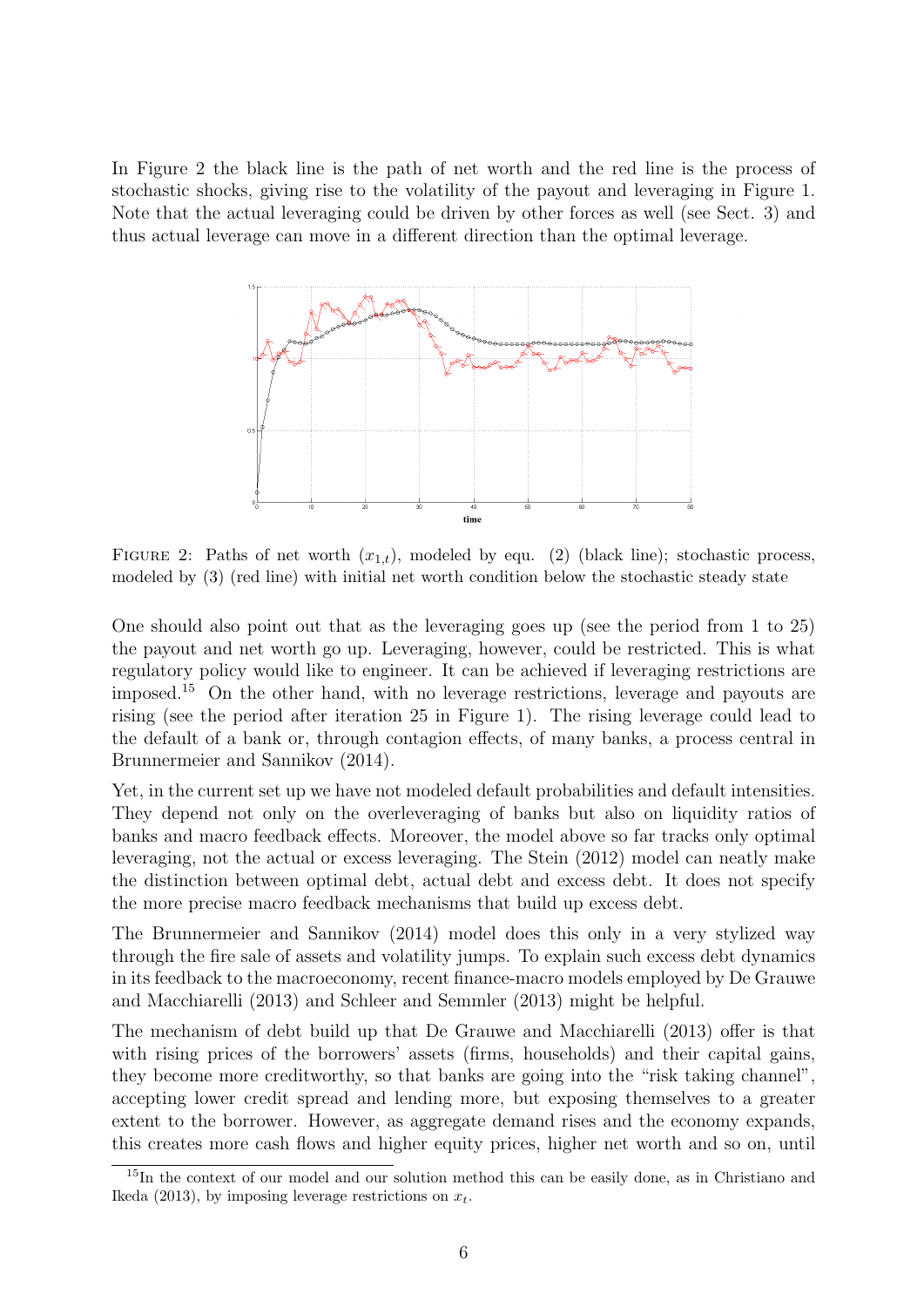the process reverses. For more details of the dynamics of the macro-finance link driving credit expansions and contractions, see De Grauwe and Macchiarelli (2013), Gerali et al. (2010), and Schleer and Semmler (2013).

## 3 Overleveraging in the European banking sector

Next, we describe the theoretical derivation of optimal debt and discuss the calculation and data issues of optimal and actual debt. Then, we present results on actual as well as optimal debt, our measure of overleveraging, and its evolution over time for the European banking sector. Besides the derivation of debt for individual banks, we also compute country-specific and country-group-specific aggregates based on the respective banks for each country or group.

### 3.1 Calculation of optimal and actual debt

Let us now measure optimal debt based on the model of Stein (2012) and contrast it to actual debt of 40 large European banks from 1997 to 2012. The difference between actual and optimal debt yields a measure for overleveraging or excess debt for each individual bank.

#### Optimal debt ratio:

One way to obtain the optimal debt ratio is through the dynamic solution of equations  $(1)$ –(3) of Section 2. The measure of optimal debt can, however, also analytically be obtained from a model of return-risk trade-off by maximizing the difference between the return and the risk term (see Stein 2012, Ch.4.9 and Appendix B). Roughly speaking, the optimal debt ratio is positive only if the return including capital gains exceeds the risk premium and the interest rate. The optimal debt ratio is not a constant, but rather varies directly with the return, the interest rate, and a measure of risk. An important driving force of the optimal debt ratio is the stochastic process representing the capital gains and interest rates.

Stein (2012) shows how the optimal debt ratio can directly be derived in the simplified case of logarithmic utility.<sup>16</sup> The objective function hereby is log utility of consumption over a finite horizon and the state variable is a stochastic differential equation for net worth as defined in equation (4).

$$
dX(t) = X(t)[(1 + f(t))(dP(t)/P(t) + \beta(t)dt) - i(t)f(t) - cdt],
$$
\n(4)

where  $X(t)$  is net worth<sup>17</sup>,  $f(t) \equiv L(t)/X(t)$  debt over net worth; thus leverage,  $dP(t)/P(t)$ denotes stochastic capital gains or losses, and  $i(t)$  the interest rate, also stochastic. Assets over net worth are defined as  $(1 + f(t))$ ,  $\beta(t)$  is trend productivity of capital, and  $C(t)/X(t) \equiv c(t)$  is consumption over net worth, in the derivation, c is taken as given. The optimal debt ratio  $f^*$  maximizes the difference between the mean  $M(f(t))$  and risk

<sup>16</sup>For a complete description of the derivation relying on Model I of Stein (2012) see Appendix B.

<sup>&</sup>lt;sup>17</sup>Since we have here only one state variable, we are using  $X(t)$  now as net worth.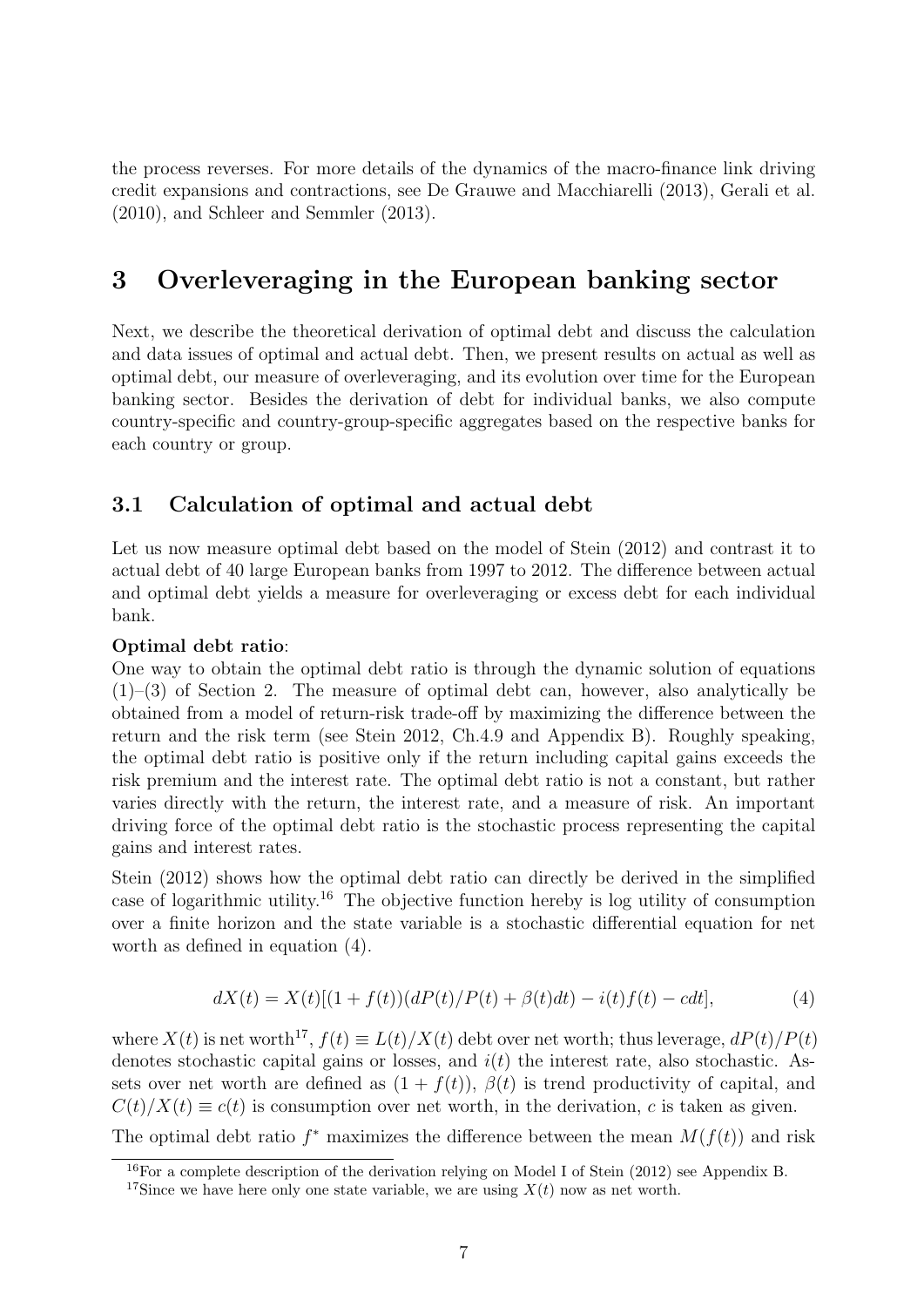$R(f(t))$  which represents a mean-variance formulation. So we have:

$$
f^* = argmax[M(f(t)) - R(f(t))] = [(a(t) + \beta(t) - i) - (\sigma_p^2 - \rho \sigma_i \sigma_b)]/\sigma^2,
$$
(5)

where  $\sigma$  is a risk element given by  $\sigma^2 = \sigma_i^2 + \sigma_r^2 - 2\rho\sigma_i\sigma_r$ , and  $\sigma_i^2$  is the variance of the interest rate,  $\sigma_r^2$  is the variance of capital gains, and  $\rho$  defines the correlation of i and r. In this model variant Stein (2012) assumes that the asset price grows at a trend rate and there is a deviation from the trend, see equation (6) and for more details Appendix B.

$$
dP(t)/P(t) = (r + \alpha(0 - y))dt + \sigma_r dw_p \tag{6}
$$

Moreover,  $\beta(t)$  is considered as deterministic. The optimal debt or leverage ratio  $f^*(t)$  is defined as follows

$$
f^*(t) = [(r-i) + \beta - \alpha y(t) - \frac{1}{2}\sigma_r^2 + \rho \sigma_i \sigma_r]/\sigma^2,
$$
\n(7)

where r denotes capital gains, i the credit cost of banks,  $\beta$  the trend productivity of capital, and  $y(t)$  is the deviation of capital gains from its trend. Then follows the variance term with the parameters as described above.

Given those measures, one can employ data to derive the optimal debt ratio for the EU banks of interest. We now give a detailed explanation of the empirical calculation of the optimal debt ratio, the data used, and discuss conceptional issues. We rely on annual data as some measures are only available as annual observation (year-end-data). Data is obtained from Thomson-Reuters-Datastream. Capital gains are calculated as quarterly growth rates of the stock market capitalization (market cap) of the bank. The market cap data is given quarterly and computed as the product of the stock market price and the common shares outstanding. The common shares outstanding are the difference between issued shares and treasury shares. The market cap is subject to stock market swings. To eliminate these, and to obtain a smoothed series of capital gains as expected value of capital gains, a  $MA(11)$  is applied to obtain r. By using a  $MA(11)$ , we include the previous/next year as well as one month from the year before/after to mitigate exceptional events occurring just within one year. Thus, we account for price deviations  $y(t)$  from the trend as modeled in Stein (2012), see equation (6).

For i we take the 1-year interbank rate for the home country of each bank. The rate most likely reflects best the credit costs of banks. The productivity of capital  $\beta$  is calculated by dividing the bank's gross income (revenues minus salary) by the banks' assets for each period.<sup>18</sup> Then, we compute the trend of  $\beta$  (mean over the period 1997–2012). We also

 $18$ More precisely, net sales or revenues represent gross sales and other operating revenue less discounts, returns and allowances. They include but are not restricted to: Interest and fees on loans, Interest on Federal Funds, Interest on Bank Deposits, Interest on State, County and Municipality Funds, Interest on U.S. Government and Federal Agencies Securities, Federal Funds sold and securities purchased under resale agreements, Lease Financing, Net leasing revenue, Income from Trading Accounts, Foreign Exchange Income, Investment Securities gains/losses, Service Charges on Deposits, Other Service Fees, Trust Income, Commissions and Fees. Salaries and benefits expenses represent wages paid to employees and officers of the bank. They include but are not restricted to: All employee benefits such as health insurance and contributions to pension plans.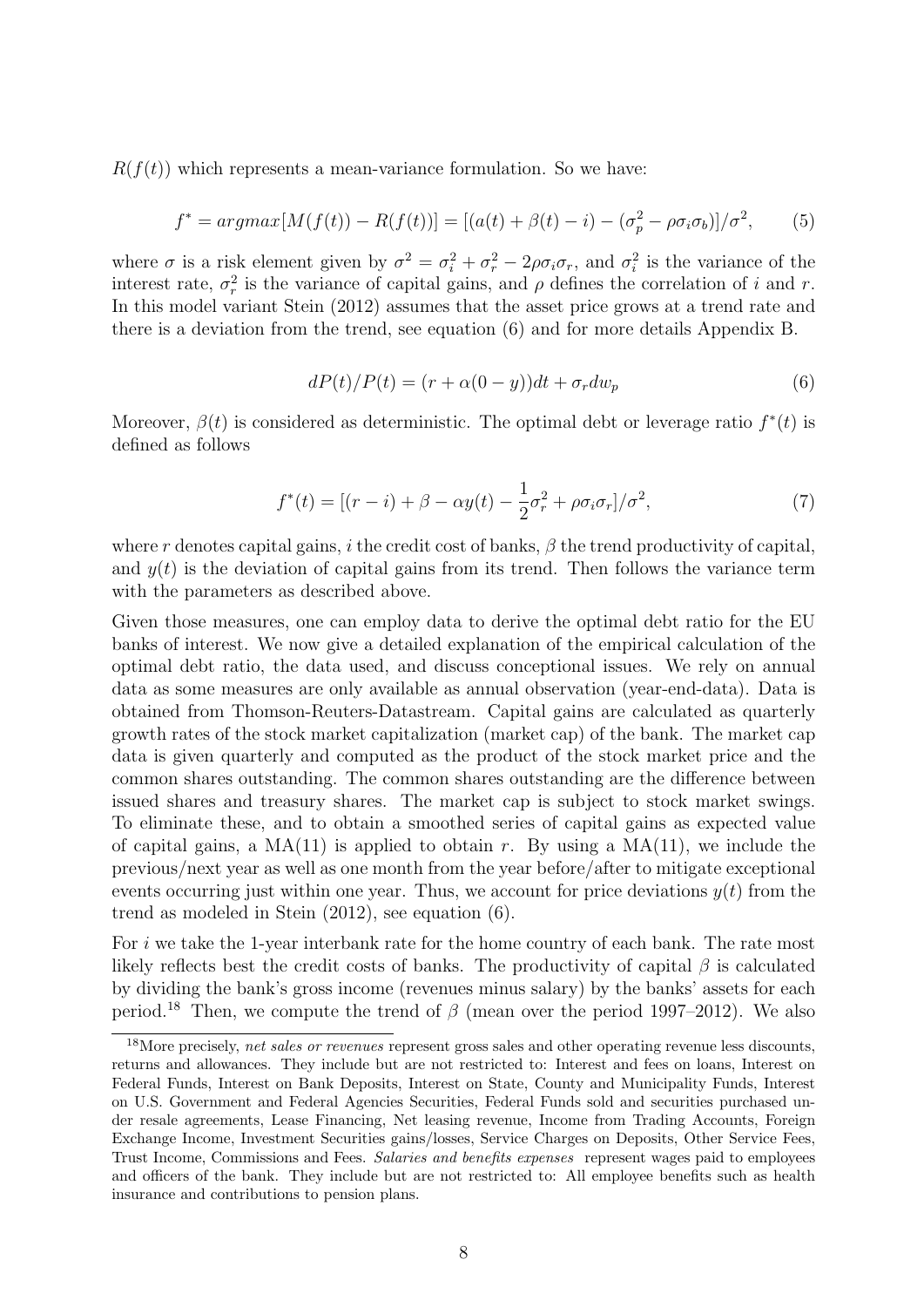calculate the correlation  $\rho$  of the capital gains r and the interest rate i over the entire period. This is then used as a constant value over the period. Similarly, the standard deviations and variance of the interest rate and capital gains are also constant.

The risk element  $\sigma$  is given as the sum of the variances  $\sigma_i^2$  and  $\sigma_r^2$  deducting twice the product of the standard deviation of the interest rate, the standard deviation of capital gains, and the correlation between them. The optimal debt ratio is then normalized by calculating the difference between the optimal debt ratio and the mean over the period and dividing it by the standard deviation.

#### Actual debt ratio:

The actual debt ratio is calculated as the amount of long-term debt over total assets.<sup>19</sup> Again, the actual debt ratio is normalized to match its unit to the one of the optimal debt ratio.

### 3.2 Results

Following the above measure, we calculate optimal and actual debt for 40 European banks, representing the group of the largest banks of 17 countries in Europe.<sup>20</sup>

In the following, we present results of country groups. There is quite a heterogeneity to be found across Europe and banks in some EU regions tend to be more fragile than others. The groups of countries are Europe (EUR), EU, euro area (EA), euro area north (EA-n), euro area south (EA-s), and the crisis countries (PIIGS), presented in Table 1.<sup>21</sup> The aggregates consist of banks belonging to the respective country group. Thereby, each bank is weighted by its market capitalization with respect to the individual aggregate to obtain a representative measure. In Appendix C the detailed results for each large bank in Europe is reported.

|  | TABLE 1: Country groups |  |
|--|-------------------------|--|
|  |                         |  |

| AUT, BEL, DEN, FIN, FRA, GER, GRE, IRE, ITA, NLD, NOR, POL, PRT, ESP, SWE, CH, UK |  |  |  |  |  |  |  |  |  |
|-----------------------------------------------------------------------------------|--|--|--|--|--|--|--|--|--|
| $=$ EUR without CH and NOR                                                        |  |  |  |  |  |  |  |  |  |
| $=$ EU without DEN, POL, SWE, UK                                                  |  |  |  |  |  |  |  |  |  |
| AUT, BEL, FIN, FRA, GER, NLD                                                      |  |  |  |  |  |  |  |  |  |
| ESP, GRE, PRT, ITA                                                                |  |  |  |  |  |  |  |  |  |
| $=$ EA-s and IRE                                                                  |  |  |  |  |  |  |  |  |  |
|                                                                                   |  |  |  |  |  |  |  |  |  |

To begin with, the overall picture is unambiguous. Before the year 2004 overleveraging has not been a serious problem and leveraging was on a sustainable level for most areas (see Figure 3). However, in the run-up to the financial crisis actual and optimal debt

 $19$  Long-term debt includes all interest bearing financial obligations, excluding amounts due within one year. Assets represent the sum of cash and due from banks, total investments, net loans, customer liability on acceptances (if included in total assets), investment in unconsolidated subsidiaries, real estate assets, net property, plant and equipment and other assets. Note that we do not use quarterly averages but year-end stock values. Long-term debt is not available at quarterly frequency for all banks over the complete time period. To ensure comparability across banks and over time, we stick to annual data.

<sup>20</sup>The countries include Austria, Belgium, Denmark, Finland, France, Germany, Greece, Ireland, Italy, Netherlands, Norway, Poland, Portugal, Spain, Sweden, Switzerland, and United Kingdom. The banks considered are listed in the Appendix C.

<sup>&</sup>lt;sup>21</sup>The groups consist of countries belonging to the EUR, EU, etc., but do not necessarily comprise all countries belonging to the group.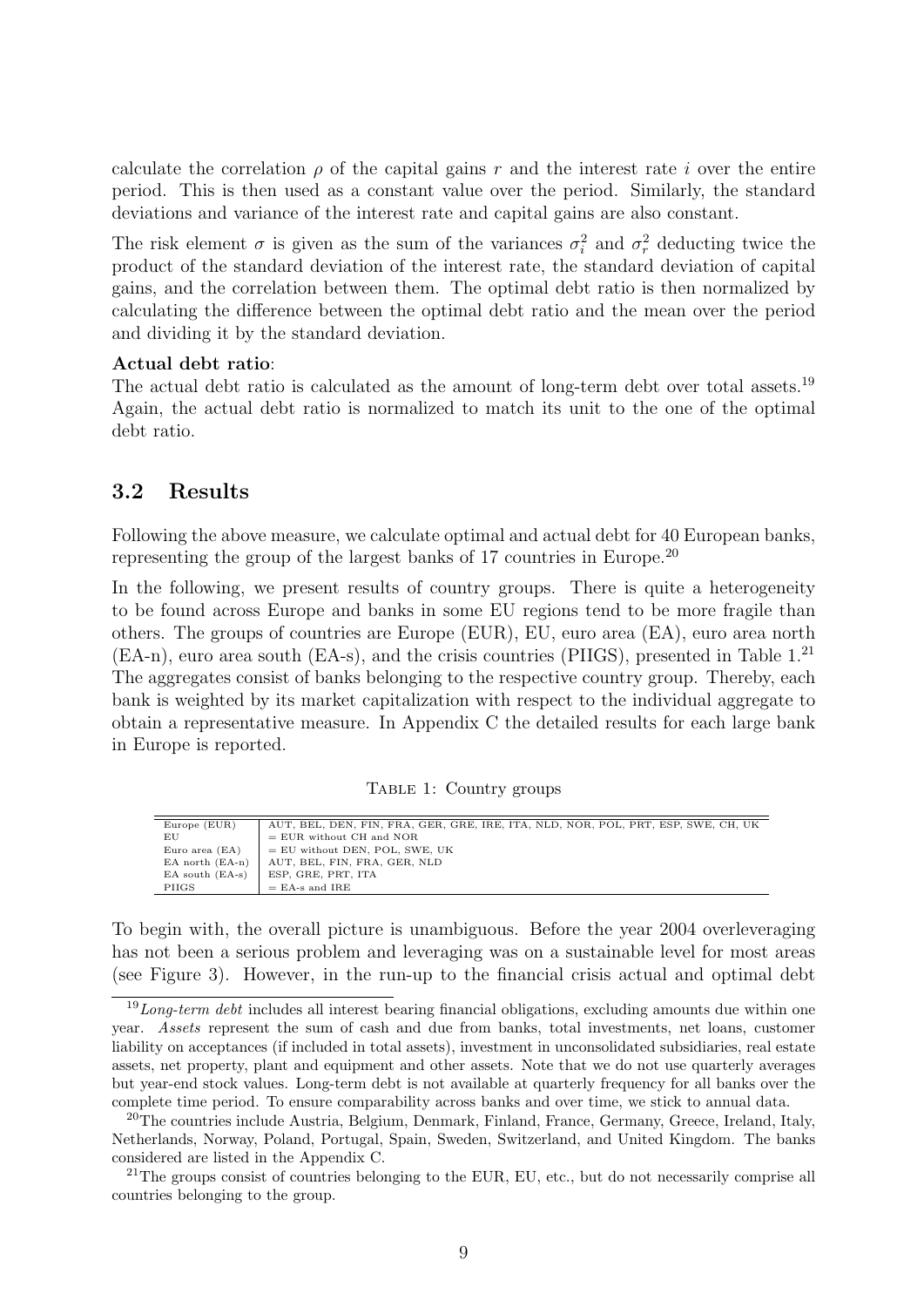increasingly diverged and the banking sector began to suffer from overleveraging (see Figures 3 and 5). This is particulary pronounced in the periphery countries of the euro area. It can be considered as a period where the excess debt build up can be interpreted as an early warning mechanism.<sup>22</sup>





Recently, the difference between actual and optimal debt approaches zero and debt in the banking sector in the southern part of the euro area appears to converge toward a healthier level (see Figure 4). Yet, by our measure of overleveraging there is still a significant amount of vulnerability and fragility for some country groups and specific banks in certain countries.



FIGURE 4: Actual and optimal debt in the banking sector, country groups

In Figure 3, it can also be seen that banks in EA-n left the path of optimal leveraging and became slightly overleveraged around the period of the dot-com bubble. However, the comparatively high actual debt level was reduced to a sustainable degree around 2003.

<sup>22</sup>Alessi and Detken (2014) have used other indicators as early warning signs for the period before 2007-08.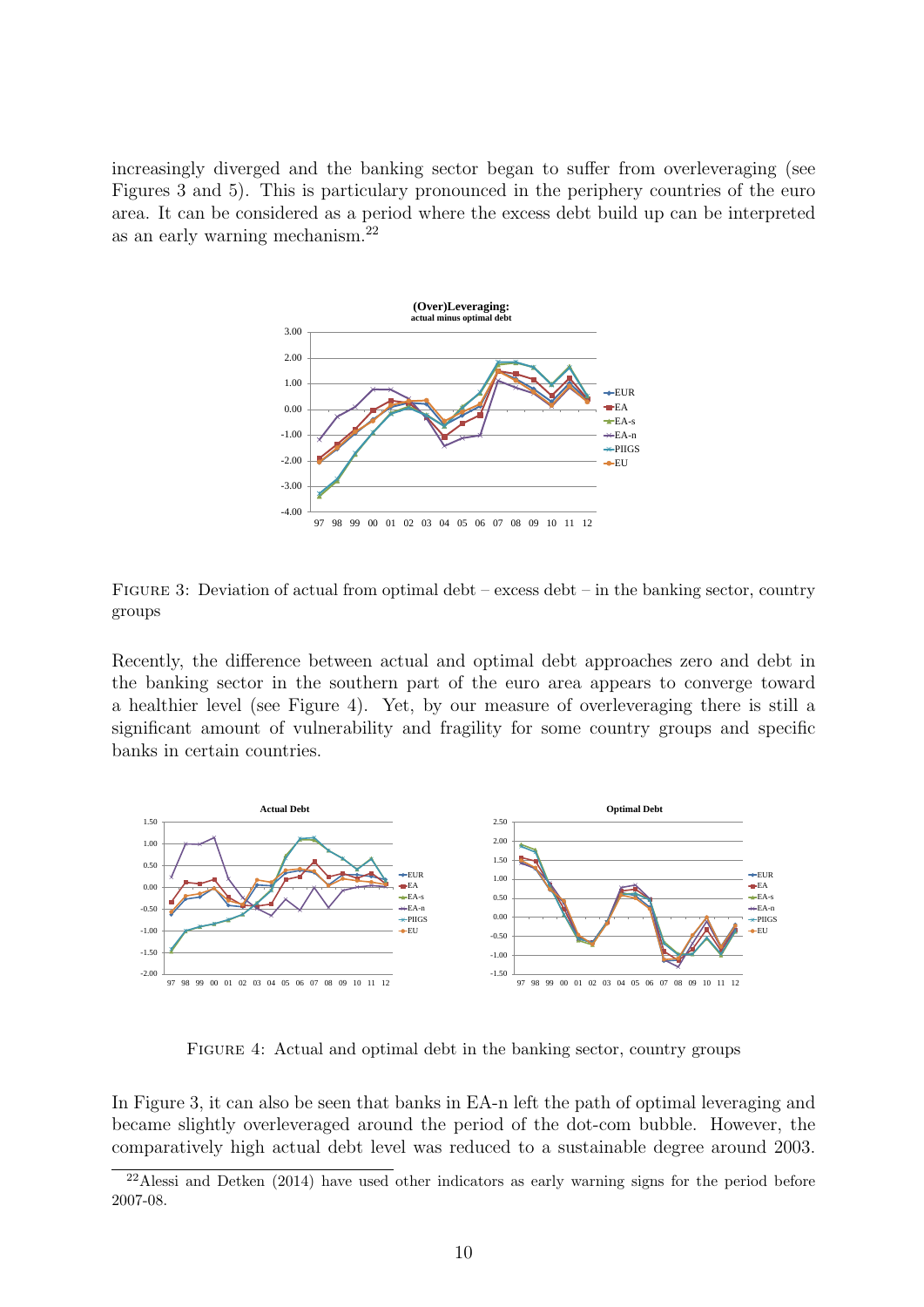From 2002 to 2005 the country groups considered featured a reasonable and healthy degree of leverage such that actual debt is always close to, but never exceeds optimal debt. This, however, reverses about the years 2005 and 2006. Banks in PIIGS and EA-s countries start accumulating debt such that in those countries banks became overleveraged already in 2005—long before the Lehman collapse. For this time period, it can be seen from Figure 5 that optimal debt clearly decreased which led to a widening gap in the years 2006–2008, indicating larger overleveraging.



Figure 5: Actual vs. Optimal Debt, country groups

For this period, banks in EUR, EU, EA, and the EA-n started to be overleveraged as well. In contrast to the EA-s and PIIGS, this is primarily due to a decrease of optimal debt, whereas (normalized) actual debt increased only slightly. However, the banks in those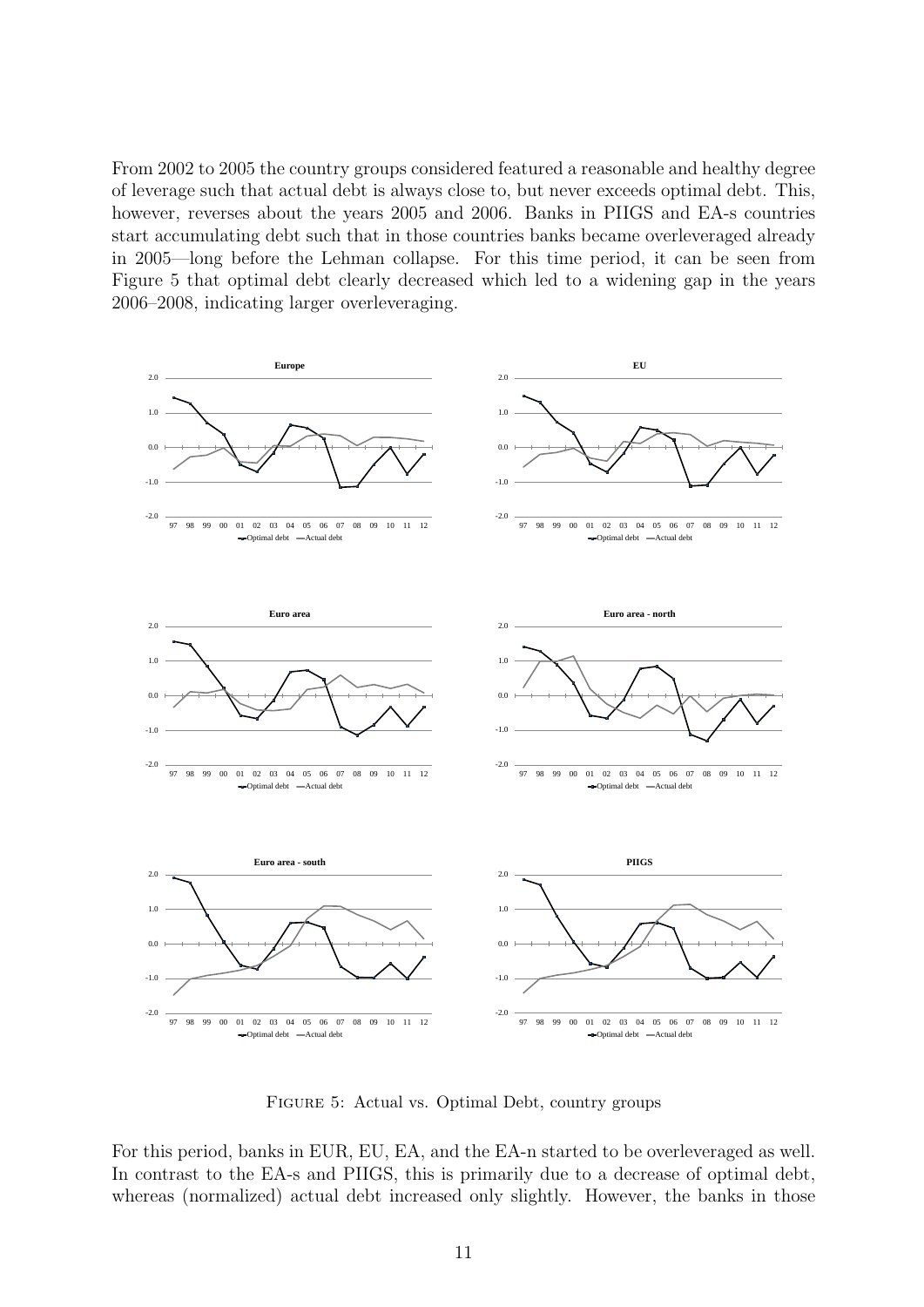areas did not manage to lower their actual debt level to reach or converge to the optimal one, but rather remained overleveraged for a while, though the degree of excess debt was lower than in EA-s and PIIGS.

In 2010, overleveraging was eased, yet still the EA-s and PIIGS remainded at the upper end and EA-n at the lower bound. Then, however, the sovereign debt crisis set in heavily and actual and optimal debt started to diverge again, with a particularly sharp increase for the banks in the periphery countries of the euro area. Interestingly, for those countries both actual and optimal debt ratio expanded in the wrong direction, whereas actual debt of the banks in the other country groups on average remained identically.

Note, however, that one should always focus on the difference between actual and optimal debt, which is our measure of interest. Overleveraging was and still tends to be more severe in banks in EA-s and PIIGS. Both country groups show approximately the same degree of excess debt. This convergence was likely to be driven by both financial aid and bailout programs for distressed or insolvent banks. In 2012, the actual debt approaches optimal debt for all country groups.

## 4 Empirical analysis based on a non-linear Vector STAR model

Next, we present some descriptive statistics and stylized facts between overleveraging in the banking sector, credit provision to the private sector, and economic activity. Then, we study the relationship by using a Vector STAR (VSTAR) model.

### 4.1 Descriptives

The virtue of having now time series data on excess leveraging of individual banks is that we are now able to analyze the link between credit, GDP growth and overleveraging in the banking sector in European country groups. The motivation of our study in this section comes from the considerations of Admati and Hellwig (2013) who point out detrimental effects to credit and output when a certain threshold of the leverage ratio is reached. This indicates that a banking sector, suffering from overleveraging, constrains credit flows and makes the real sector more vulnerable. Admati and Hellwig (2013) put forward this general hypothesis but do not test their view empirically. Yet, this hypothesis relates well to our measure of overleveraging and motivates our empirical non-linear analysis.

We therefore use a non-linear VSTAR model to study the link between credit and GDP in economies based on an exogenous regime-determining variable, namely overleveraging, which is the deviation of actual from optimal debt in the banking sector. Thus, we are able to distinguish between credit and output effects when either banks in an economy tend to be overleveraged or when banks tend to converge toward sustainable debt levels and constrain credit less. Based on our theoretical considerations and the experiences of the financial and economic crises, we would expect that overleveraging in the banking sector makes the economy more vulnerable to shocks and, thus, entailing a credit and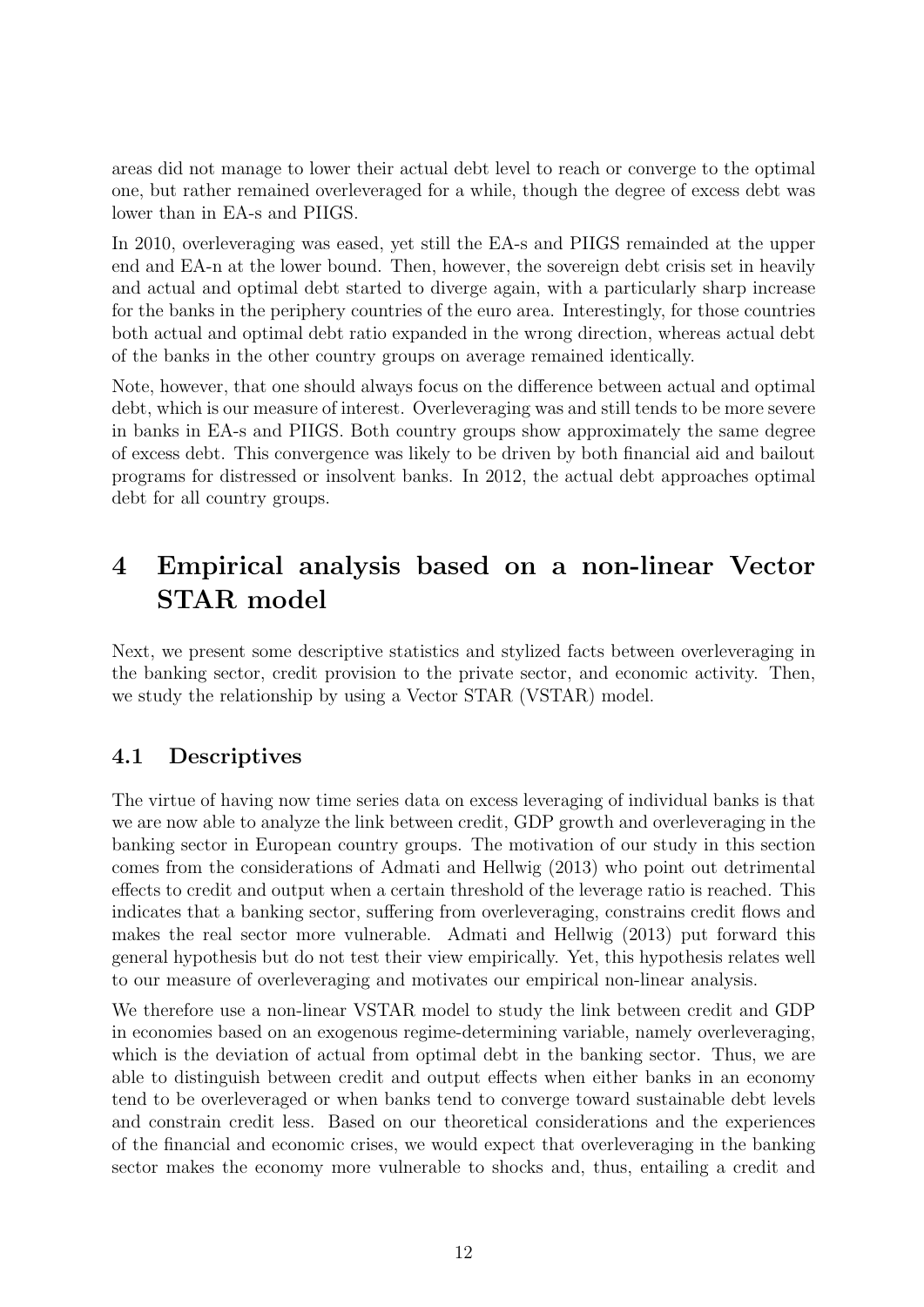output contraction.<sup>23</sup>

In general, there seems to be a significant positive correlation between bank lending to the private sector, namely credit growth, and GDP growth. It is well recognized that a lower credit growth goes hand in glove with lower GDP growth (Alessi and Detken 2014). This also holds for all our country groups, see Table 2. The correlation is lowest – but still positive – for the northern countries. It is more pronounced, however, for the periphery countries of the euro area, see the EA-s and PIIGS.

Table 2: Correlation between credit, GDP growth and the measure of (over-)leveraging in the banking sector, country groups

|                                                                                               | EUR EU EA EA-n EA-s PIIGS |  |  |
|-----------------------------------------------------------------------------------------------|---------------------------|--|--|
|                                                                                               |                           |  |  |
| GDP / leveraging $\vert -0.38 \quad -0.36 \quad -0.40 \quad -0.21 \quad -0.48 \quad -0.50$    |                           |  |  |
| credit / leveraging $\vert -0.37 \quad -0.35 \quad -0.33 \quad -0.11 \quad -0.18 \quad -0.20$ |                           |  |  |

1998Q1–2012Q4, quarterly data. Bold numbers indicate significance at the 5%-level. The higher leveraging (excess debt), the higher banks' leverage ratio (actual minus optimal debt). EUR: Europe; EU: European Union; EA: euro area; EA-n: euro area north; EA-s: euro area south: PIIGS: crisis countries.

The higher correlation in the southern European countries is also likely to be a result of the debt crisis in these countries. The credit crunch, triggering adverse effects in the real economy, has been particularly severe and persistent for the southern part of the euro area and the crisis countries (PIIGS), respectively.

The positive correlation between credit and GDP growth also holds for most of the individual countries except Norway and Switzerland, see Table 3. The correlation is highest for Spain, and also comparatively high for the other crisis countries. The correlation between GDP and credit in Germany is, for instance, not pronounced for the time period under study.

Table 3: Correlation between credit, GDP growth and the measure of (over-)leveraging in the banking sector, individual countries

|                            | BEL                       | GER     | $_{\rm AUT}$ | <b>FIN</b> | <b>FRA</b> | $_{\rm GRE}$ | IRE     | ITA        | NLD     |
|----------------------------|---------------------------|---------|--------------|------------|------------|--------------|---------|------------|---------|
| GDP<br>credit              | 0.49                      | 0.03    | 0.28         | 0.11       | 0.37       | 0.26         | 0.22    | 0.23       | 0.46    |
| GDP / leveraging           | $-0.12$                   | $-0.15$ | $-0.06$      | $-0.36$    | $-0.32$    | $-0.15$      | $-0.27$ | $-0.42$    | $-0.01$ |
| $\cend{math}$ / leveraging | $-0.03$                   | $-0.11$ | $-0.10$      | $-0.14$    | $-0.09$    | $-0.17$      | 0.03    | $-0.13$    | 0.16    |
|                            | $\overline{\mathrm{PRT}}$ | ESP     | CH           | UK         | POL        | <b>SWE</b>   | DEN     | <b>NOR</b> |         |
| GDP<br>credit              | 0.37                      | 0.72    | $-0.25$      | 0.42       | 0.23       | 0.39         | 0.21    | $-0.05$    |         |
| GDP / leveraging           | $-0.47$                   | $-0.48$ | $-0.14$      | $-0.05$    | 0.37       | $-0.25$      | $-0.22$ | $-0.16$    |         |
| $\cend{math}$ / leveraging | $-0.43$                   | $-0.18$ | 0.33         | $-0.15$    | 0.34       | $-0.03$      | 0.06    | 0.23       |         |

1998Q1–2012Q4, quarterly data. The higher leveraging (excess debt), the higher banks' leverage ratio (actual minus optimal debt). Bold numbers indicate significance at the 5%-level.

Focusing on the averages of credit and GDP over the period guides us to another interesting aspect. In Figure 6, the average GDP and credit growth from 1998–2012 for all countries is depicted. PIIGS, in particular Greece and Portugal, show on average a rather high credit growth compared to GDP growth. Besides a fairly high positive correlation

<sup>&</sup>lt;sup>23</sup>Though the overleveraging of the banking sector can be viewed as the primary mechanism of credit constrains the entailed rise of risk premia of banks, and increase of borrowing costs is presumably amplifying that mechanism.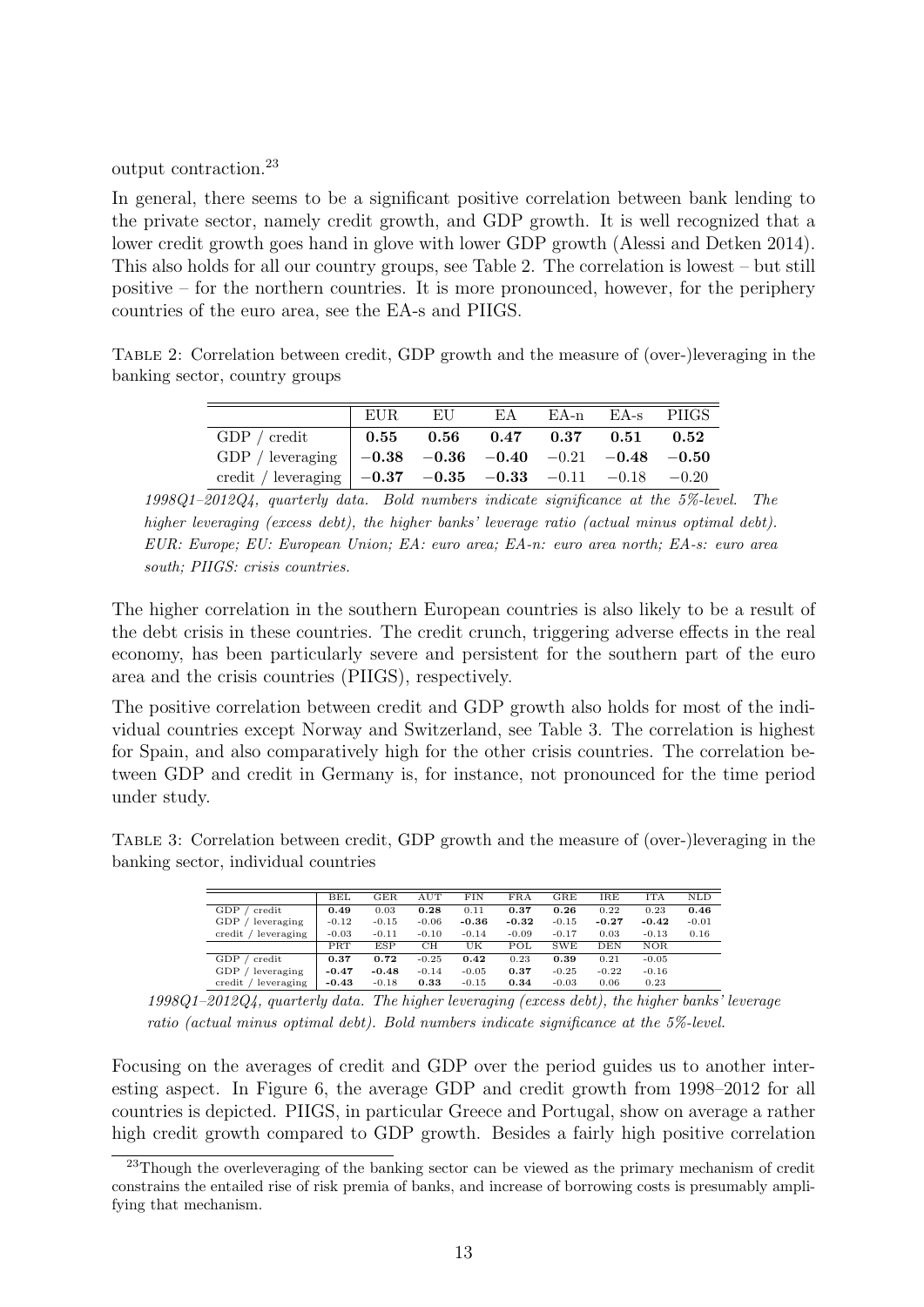between GDP and credit growth, which might be driven by the reduction in both variables during or in the aftermath of the crisis, high credit growth seems to be accompanied by lower GDP growth on average over the whole time period, especially in the countries which suffered most from the financial and debt crisis.



Figure 6: Average quarterly GDP and credit growth, 1998q1–2012q1

Having found a correlation between credit and GDP, we want to explore their relation to overleveraging in the banking sector. Since quarterly data for a number of banks is lacking, we use annual data for measuring overleveraging. Next, we convert annual frequency of the leverage measure to quarterly frequency by means of the quadratic match average method, so that we have all time series data at quarterly frequency. Our suggested method fits a quadratic polynomial to the series such that the average of the annual and quarterly series coincide. Later on, we use this series for the VSTAR analysis. This way we have – for all time series data – a sufficient number of observations for the models to be estimated.

In general, there is a negative correlation between excess debt (overleveraging in the banking sector) and GDP growth as well as growth of bank lending to the private sector. This can be observed in Tables 2 and 3. It indicates that the higher the debt in the banking sector is, the lower are GDP and credit growth in the countries or country groups under study (or vice versa).

Note that the negative correlation of the leverage ratio and GDP growth is by far highest and significant in EA-s and the PIIGS countries.<sup>24</sup> The countries from the northern part of the euro area (EA-n) do not exhibit a significant correlation between GDP and leverage.

There is also a negative link between credit growth and overleveraging which is significant for Europe, the EU, and the EA. Banks that tend to be overleveraged may constrain lending. However, before the crisis there were times of overleveraged banks providing

 $^{24}$ Note also that excess leveraging is driven by both actual and optimal leveraging. Thus, a jump in credit costs for refinancing, see the interbank rate spread in Appendix C, in a crisis regime may increase overleveraging in a period when output falls.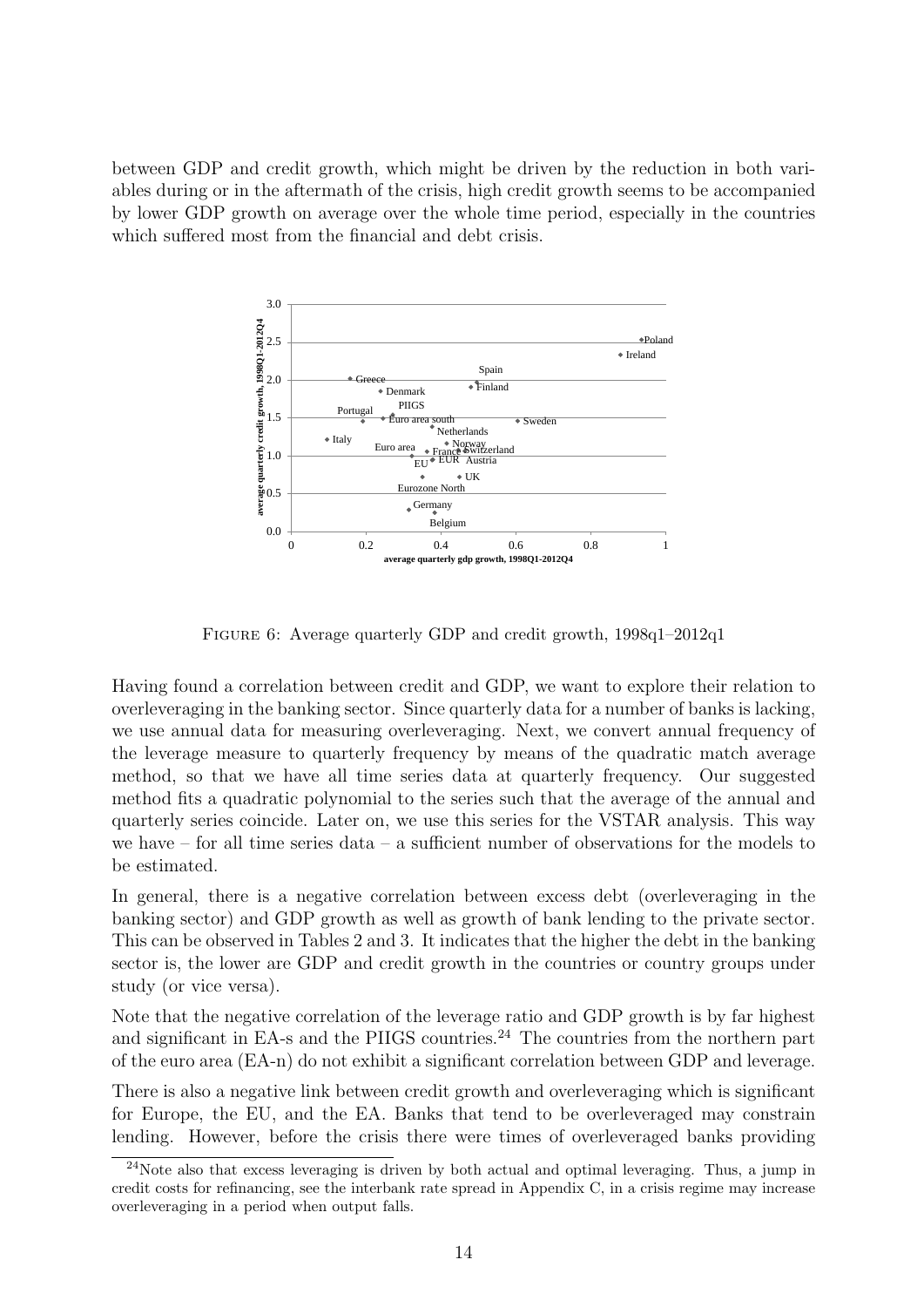credit in an unhealthy and excessive way to some sectors. This may explain the negative, but sometimes insignificant, correlation for most countries in our sample. Yet, a very clear link can be found for Ireland, Italy, Spain, and Portugal, which might be particularly driven by credit crunch.

Overall, there seems to be a relevant relation between overleveraging in the banking sector, bank lending to the private sector and real GDP growth in European economies. This appears to be important for the countries which suffer most from the economic crisis and ran into a (sovereign and private) debt crisis. These descriptive statistics make it worthwhile to study the link in a more structural way based on a non-linear Vector STAR model. The VSTAR model is able to distinguish between periods of overleveraging and sustainable debt levels and the respective consequences for the real economy.

### 4.2 The Vector STAR model

The VSTAR model is able to distinguish between regimes and to capture different dynamic properties across regimes. Overleveraging in the banking sector may lead to a contraction of bank lending, serious contagion effects, adverse feedback loops between the financial and the real sector, and slow recovery due to decreased credit flows. Hence, we define two regimes based on our measure for debt in the banking sector: (i) when the banking system tends to suffer from excess debt (overleveraging), and (ii) when the debt level tends to converge to a sustainable level. We thus use an exogenous variable to estimate the threshold of regime changes and determine regime-specific dynamics in the creditoutput nexus.

In our application, we apply a two-regime bivariate logistic Vector STAR model which is governed by a single transition function. It is defined as follows:

$$
\mathbf{y_t} = \mathbf{\Phi}' \mathbf{z_t} + \mathbf{\Psi}' \mathbb{G_t} (.) \mathbf{z_t} + \varepsilon_t
$$
 (8)

where  $y_t = \{GDP_t, cr_t\}$  is a  $2 \times 1$  column vector, where quarterly GDP and credit growth are endogenous variables.  $\mathbf{z_t} = (1, \mathbf{y'_{t-1}}, \dots, \mathbf{y'_{t-p}})'$  is a vector of endogenous variables and a constant.  $\Phi'$  and  $\Psi'$  are coefficient matrices of dimension  $(pk + 1) \times k$ , where  $k = 2$ . The error term  $\varepsilon_t$  is assumed to be white noise with variance-covariance matrix  $\Omega$ .

In our application, we model the special case where one transition function governs the whole Vector STAR system:  $\mathbb{G}_{t}(.) = g(s_t | \gamma, c) I_k$ . The transition function is of logistic type and looks as follows:

$$
\mathbf{g}(s_t|\gamma, c) = [1 + \exp(-\gamma(s_t - c))]^{-1}, \ \gamma > 0.
$$
 (9)

It is bounded between zero and one, is monotonically increasing in  $s_t$ , and depends on the transition speed ( $\gamma$ ), the threshold (c) as well as the transition variable ( $s_t$ ). The transition variable is either contemporaneous or the lagged first difference of excess debt in the banking sector of the respective country or the country group. If  $\gamma \to \infty$ , the model converges to a threshold VAR model and if  $\gamma$  approaches zero it collapses to a linear VAR model. The location parameter  $c$  defines the threshold. We expect that a value around zero should be found by the optimization procedure as zero divides periods of increasing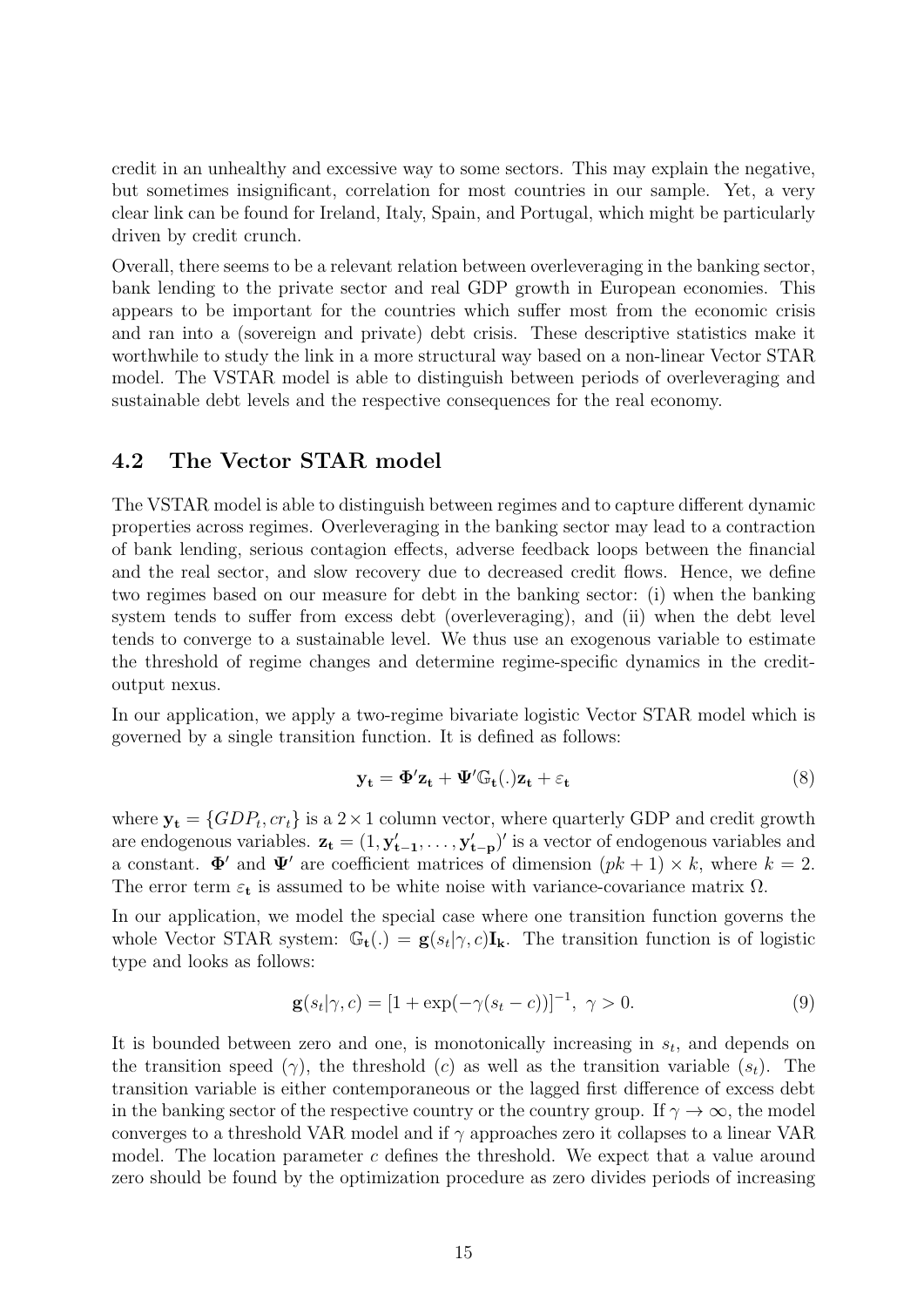and decreasing overleveraging of banks.<sup>25</sup>

#### 4.3 Results

In the following, we estimate country-group-specific bivariate Vector STAR models based on quarterly GDP and credit growth with changes in excess leveraging compared to the previous quarter as exogenous transition variable. Using the first difference emphasizes debt dynamics in the banking sector.<sup>26</sup> The first regime includes debt changes toward an (even) healthier level, i.e. a reduction of overleveraging (debt) in the banking sector; the second regime captures increases in debt in the banking sector, i.e. a rise toward higher (actual − optimal) debt, either above the optimal level or at least closer to it. To derive structural responses, we use a Cholesky decomposition where credit growth reacts to GDP shocks within the same quarter and GDP growth responds sluggishly to credit shocks. Linearity tests point toward a non-linear model and support our expectation of regime-specific dynamics in the credit–output nexus, see Table 4.

Table 4: Linearity tests, Rao's test-statistic

|              | EUR. | EU | EA. | EA-n                                         | EA-s | <b>PHGS</b> |
|--------------|------|----|-----|----------------------------------------------|------|-------------|
| p-val.       |      |    |     | $0.0621$ $0.0473$ $0.0230$ $0.0616$ $0.0003$ |      | 0.0003      |
| lag of $s_t$ |      |    |     |                                              |      |             |

The linearity test is implemented following Teräsvirta and Yang (2014a).

Granger causality tests based on the estimated Vector STAR models indicate a significant interdependent GDP and credit growth relation for Europe, the EU, the EA, and the PIIGS countries.<sup>27</sup> However, neither GDP nor credit growth seem to contain statistical relevant information for the future behavior of the other variable in the northern countries of the euro area. This questions the estimation of a bivariate Vector STAR model for EA-n. We will estimate the model nevertheless later on, but we should interpret the results with caution for that country group. Note also that credit does not seem to help forecasting GDP for EA-s, but GDP is statistically relevant for the future evolution of credit.

Table 5: Granger Causality, VSTAR model, Rao's test-statistic and p-values

|                                                                                                                                                                                                             |  |  |  | EUR EU EA EA-n EA-s PIIGS |
|-------------------------------------------------------------------------------------------------------------------------------------------------------------------------------------------------------------|--|--|--|---------------------------|
|                                                                                                                                                                                                             |  |  |  |                           |
| credit $\rightarrow$ GDP $\begin{array}{ l l }$ test-stat. $\end{array}$ 10.29 9.89 4.63 0.26 0.41 6.91<br>p-val. $\begin{array}{ l }$ 0.00 0.00 0.02 0.61 0.53 0.01                                        |  |  |  |                           |
| $\boxed{\text{GDP} \rightarrow \text{credit}} \begin{array}{c ccccc} \text{test-stat.} & 13.17 & 12.31 & 9.23 & 1.70 & 14.38 & 7.76 \\ \text{p-val.} & 0.00 & 0.00 & 0.00 & 0.20 & 0.00 & 0.01 \end{array}$ |  |  |  |                           |
|                                                                                                                                                                                                             |  |  |  |                           |

Estimation period of VSTAR model, 1998Q1–2012Q4;  $x \rightarrow$  (Granger causes) y

In the following, we compute (non-linear) impulse response functions based on the method of Koop et al. (1996) that are able to capture regime-specific effects of shocks. Recent

<sup>25</sup>Similar and more detailed descriptions of Vector STAR models and their estimation can be found in Teräsvirta and Yang  $(2014b)$ , Schleer  $(2013)$ , and Schleer and Semmler  $(2013)$  for an application.

<sup>&</sup>lt;sup>26</sup>Using the level of excess debt would imply to model basically a structural break for most countries about 1996. Moreover, the level might not be stationary for some country group.

<sup>&</sup>lt;sup>27</sup>Estimates for c and  $\gamma$  can be found in the Appendix C in Table A.2.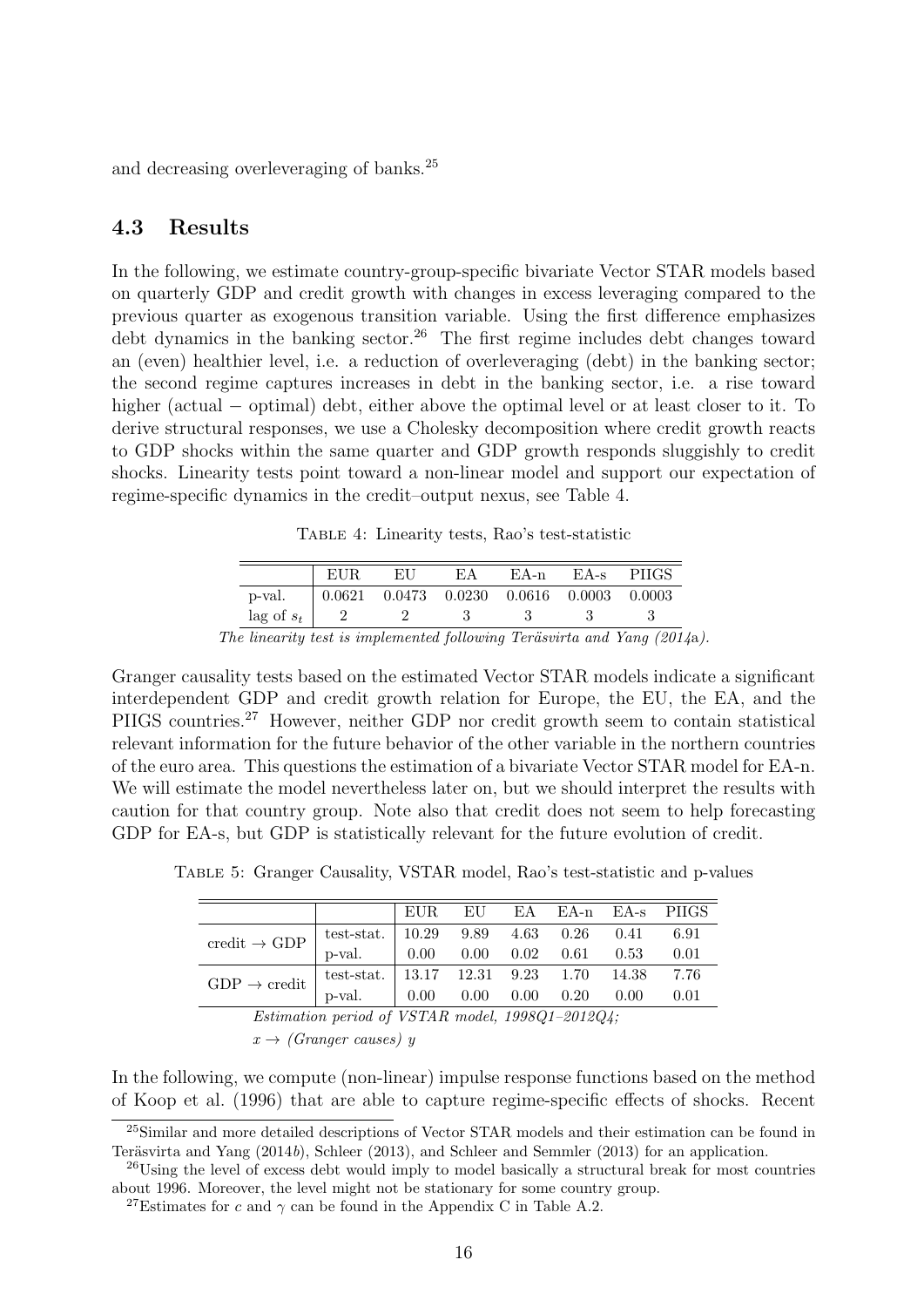studies by Gilchrist and Mojon (2014), Bassett et al. (2014), Bijsterbosch and Falagiarda  $(2014)$ , Avdjiev and Zeng  $(2014)$ , Gilchrist and Zakrajšek  $(2012)$ , Hristov et al.  $(2012)$ , Serwa (2012), Helbling et al. (2011), de Bondt et al. (2010), Gilchrist et al. (2009), Alessandro and Jo˜ao (2006), and Balke (2000), to name a few, also analyze the link between credit dynamics and economic activity in one way or another. Connecting overleveraging of banks, bank lending to the private sector, and output dynamics in a regime change model is a novel feature of our study.



FIGURE 7: Response of credit to a negative 1 s.d. credit shock

After a negative one standard deviation shock to bank lending, we find asymmetric responses depending on the debt-regime of the banking sector, see Figure 7. The response of credit is—irrespective of the regime—negative, but more severe when the shock occurs during a period of increasing leveraging in the banking sector. The response is longlasting and persistently negative which is contrary to a regime of easing banking sector debt levels. The response of credit is initially negative but shows a slight upward trend three quarters after the shock.<sup>28</sup>



FIGURE 8: Response of GDP to a negative 1 s.d. credit shock

Thus, bank lending is able to recover when the debt level in the banking sector tends to be on a sustainable path. When the debt level moves away from being optimal, however, bank lending will be constrained greatly after a shock to lending. This holds particularly

<sup>28</sup>The euro area south shows a stronger credit contraction in a regime of relaxing debt levels. The IRFs, however, allow for regime-switching after the initial shock. Thus, an immediate switch to the excess-debt-regime might create this unexpected severe reduction.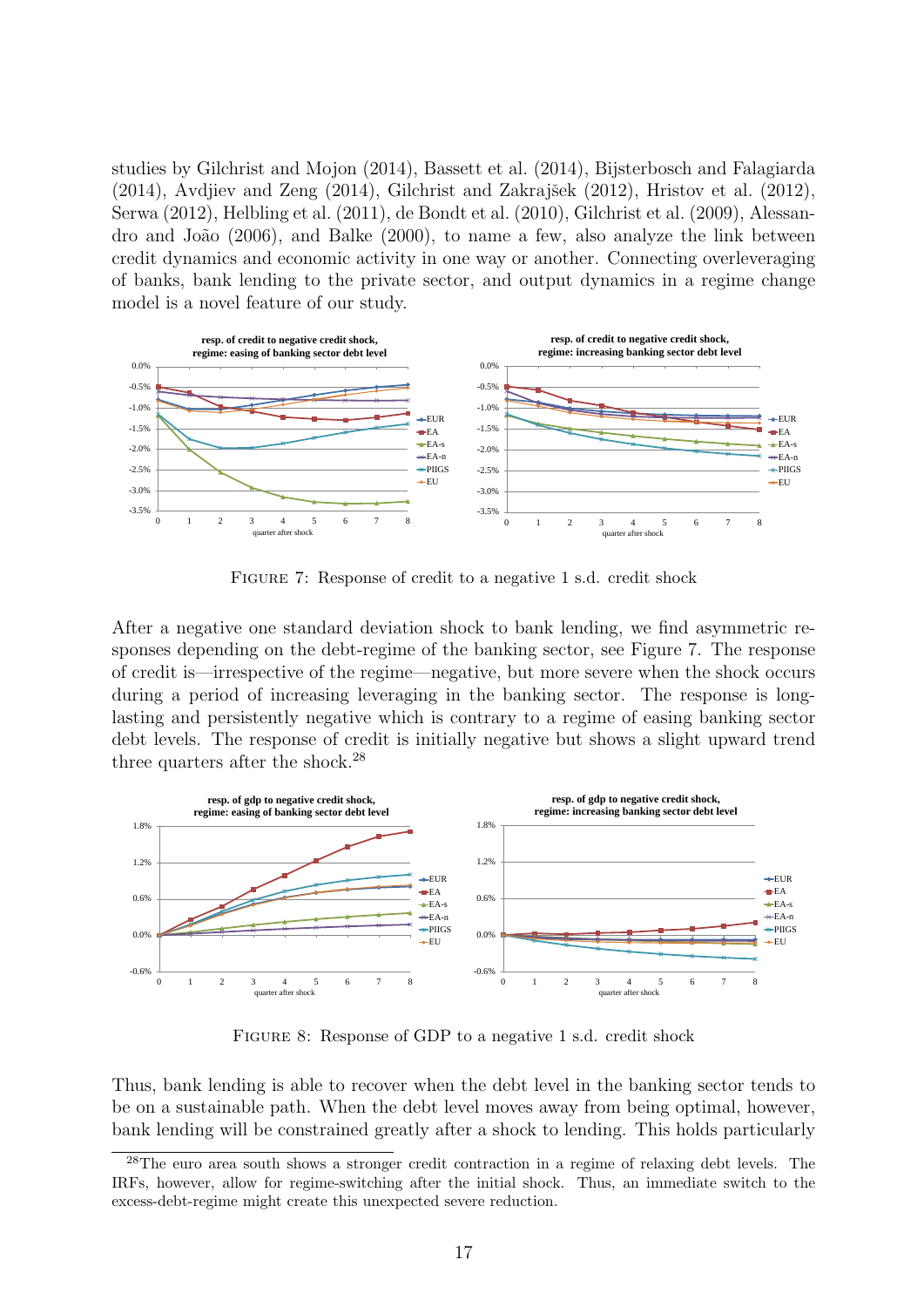for the periphery countries of the euro area and the so-called crisis countries (PIIGS). For these countries, we find a 2% lower level of credit supply.



FIGURE 9: Response of GDP to a negative 1 s.d. GDP shock

GDP also reacts in a non-linear way after a negative shock to credit, see Figure 8. Interestingly, we cannot detect a negative response of GDP in a regime of reasonable or decreasing debt levels. A negative credit shock does not appear to have negative output consequences after bank lending is constrained. In a regime of increasing debt levels of the banking sector, however, output will be adversely affected. Eight quarters after a shock to credit supply, GDP is clearly on a lower level than before. It is reduced by approximately 0.1% for Europe as well as the northern countries of the euro area. A credit shock, however, is more harmful for the EA-s as well as PIIGS, where GDP is around  $0.2\%$ – $0.4\%$  lower. This result is in line with recent experiences, as these countries also suffer to a greater extent from a credit crunch related to the financial and economic crisis, although the effects are not so strong in quantitative terms.



Figure 10: Response of credit to a negative 1 s.d. GDP shock

A negative shock to GDP has a negative impact on GDP and credit irrespective of the regime for all country groups. The magnitude of this effect, however, differs with respect to the regime and the country group. Output is specifically adversely affected again for the periphery countries of the euro area when there is overleveraging in the banking sector. For instance, a negative shock causes GDP to drop by more than 3% for EA-s when overleveraging tends to pose a threat to the banking sector.<sup>29</sup>

 $^{29}$ GDP is surprisingly strongly reduced for the EA and the EA-n in a regime when there is an easing of the banking sector debt level. This may be due to significant spillover and contagion effects in Europe.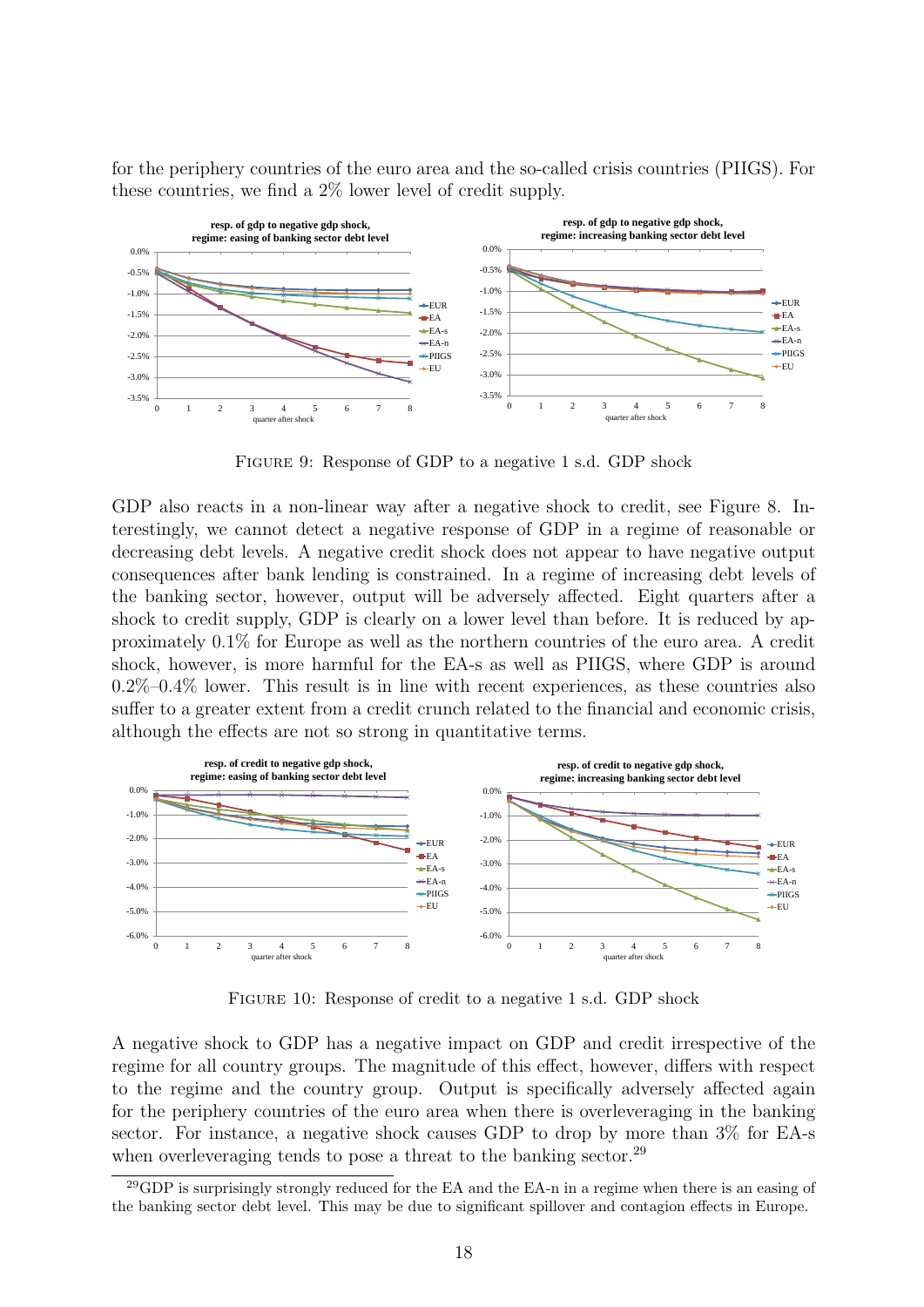Figure 10 shows that a negative GDP shock results in a severe credit crunch when the banking sector is overleveraged or has steadily increasing debt levels. Banks greatly constrain their lending to the private sector: by more than 5% in EA-s and 3% in the crisis countries (PIIGS); EA, EUR, and EU by around 2%, and in the EA-n only by 1%. The shock is more severe in times of excess debt in the banking sector, as then a (credit) bubble may burst, and increasing credits spreads may lead to a deterioration in bank lending. Credit flows are constrained less in a regime when the leverage ratio moves in a healthier region. Except for the euro area, the adverse credit effect of a negative GDP shock diminishes after four quarters.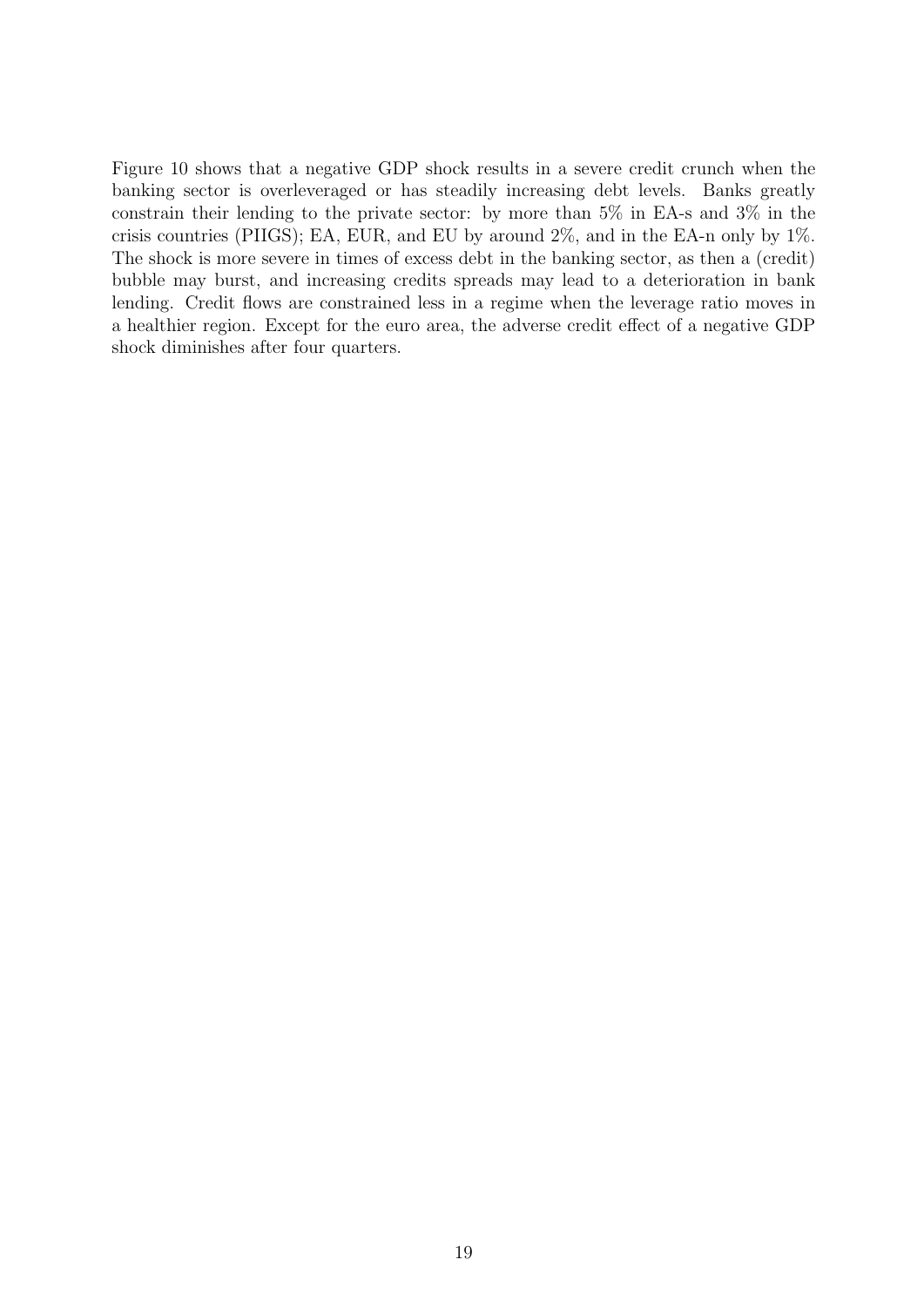## 5 Conclusions

Overleveraging of the banking sector exposes the financial sector and the macroeconomy to vulnerabilities but also, as critics state, seems to constrain credit flows to the private sector. We introduce a dynamic model on optimal or sustainable leveraging. We then present a measure of overleveraging defined as the difference of actual and sustainable debt. Furthermore, we conduct an empirical study on overleveraging for 40 banks in Europe, and study the vulnerabilities of banks, their risk premia, and credit and output contractions that can arise subsequently.

Before the period 2004 overleveraging does not seem to pose a serious problem and leveraging was on a sustainable path. However, in the run-up to the financial crisis actual and optimal debt diverged and the banking sector began to suffer from overleveraging. This can be interpreted as an early indicator of a coming vulnerability of banks, sudden rise in credit spreads, and a credit crisis.

We use a non-linear VSTAR model to evaluate the hypothesis that periods of high leveraging are accompanied by more severe credit and output contractions than periods of decreasing leveraging. We demonstrate this for country groups in Europe. Bank lending is able to recover after a shock to lending when the debt level in the banking sector tends to be on a sustainable path. When the debt level moves away from being optimal, however, bank lending will be constrained greatly. This holds particularly for the periphery countries of the euro area and the so-called crisis countries (PIIGS). GDP reacts also in a non-linear way after a negative shock to credit. In a regime of increasing debt levels of the banking sector, output will be adversely affected. A credit shock, however, is more harmful for the EA-s as well as PIIGS.

Moreover, a negative output shock results in a severe credit crunch when the banking sector is overleveraged or has steadily increasing debt levels. Banks greatly constrain their lending to the private sector: by more than  $5\%$  in EA-s and  $3\%$  in the crisis countries (PIIGS); EA, EUR, and EU by around 2%, and in the EA-n only by 1%. The shock is more severe in times of excess debt in the banking sector, as then a (credit) bubble may burst, and increasing credits spreads may lead to a deterioration in bank lending.

Our analysis has implications for the new regulatory requirements set out by the BIS. Our study shows that one can largely agree with Admati and Hellwig (2013) that given the still overleveraged EU banking sector and the planned EU banking union higher capital requirements are essential to allow for the stability of the EU banking system and their provision of the credit flows for the public and private sector. In future work, it might be interesting to compare our methodology measuring overleveraging to the methodology used by the ECB in their recent stress-tests.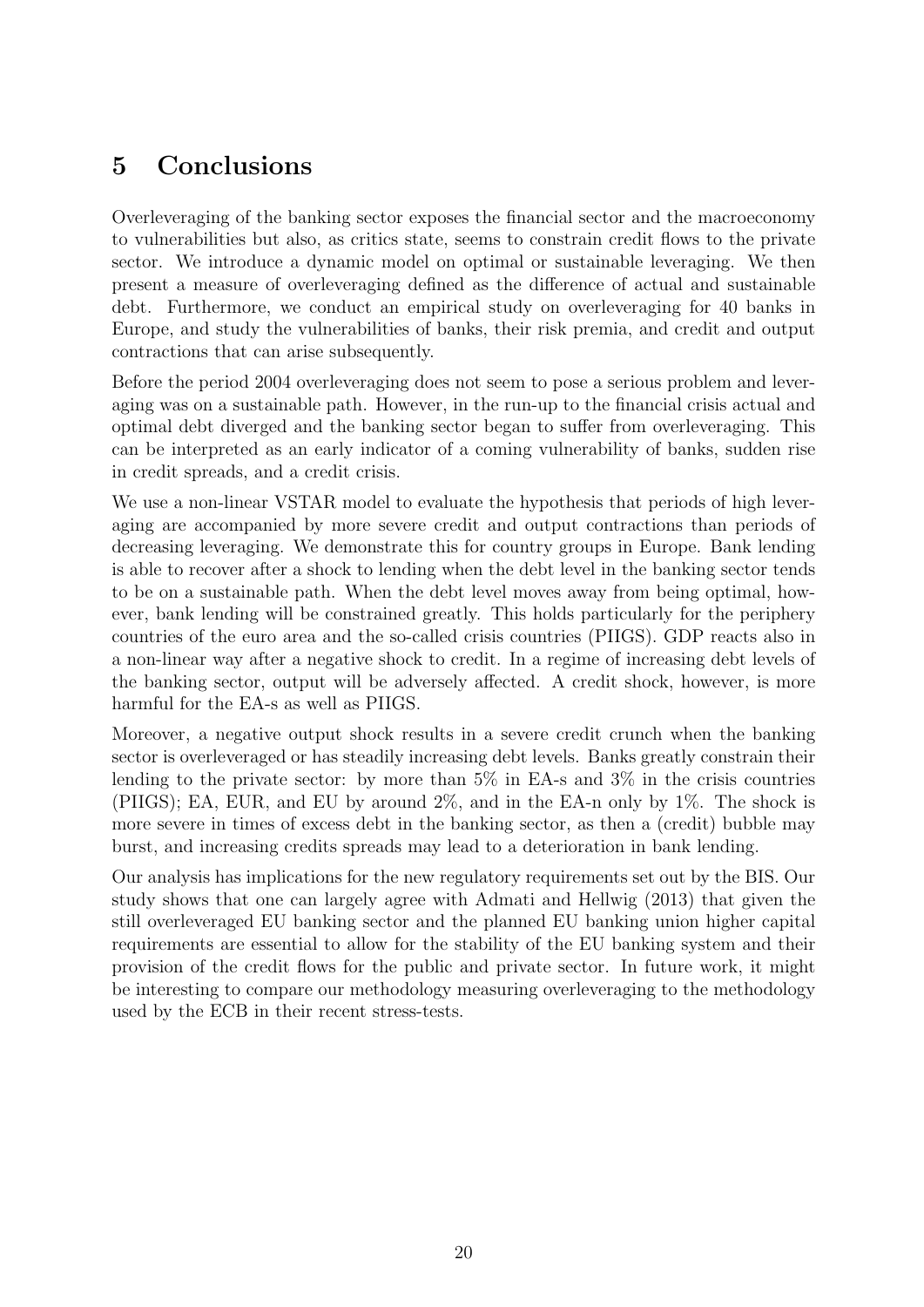## Appendix: Numerics, derivation of optimal debt, and additional results

### A The numerical procedure

For the numerical solution of our dynamic decision problem we employ a new procedure.<sup>30</sup> Usually one uses DYNARE or Dynamic Programming (DP) to solve models such as presented in Section 2 (see Grüne and Semmler 2004). DYNARE undertakes some linearization and eliminates the non-linearities. The disadvantage of DP is that its numerical effort typically grows exponentially with the dimension of the state variable. Hence, even for moderate state dimensions it may be impossible to compute a solution with reasonable accuracy. A remedy to this problem can be obtained by using non-linear model predictive control (NMPC) (Grüne et al. 2013). Instead of computing the optimal value function for all possible initial states, NMPC only computes single trajectories.

In order to describe the method, let us abstractly write the dynamic decision problem as

maximize 
$$
\int_0^T e^{-\rho t} \ell(x(t), u(t)) dt,
$$
 (A.1)

where  $x(t)$  satisfies  $\dot{x}(t) = f(x(t), u(t))$ ,  $x(0) = x_0$  and the maximization takes place over a set of admissible decision functions. By discretizing this problem in time, we obtain an approximate discrete time problem of the form

maximize 
$$
\sum_{i=0}^{T} \beta^{i} \ell(x_i, u_i) dt,
$$
 (A.2)

where the maximization is now performed over a sequence  $u_i$  of decision values and the sequence  $x_i$  satisfies  $x_{i+1} = \Phi(h, x_i, u_i)$ . Here  $h > 0$  is the discretization time step,  $\beta = e^{-\rho h}$  and  $\Phi$  is a numerical scheme approximating the solution of  $\dot{x}(t) = f(x(t), u(t))$ on the time interval  $[ih,(i+1)h]$ . For details and references in which the error of this discretization is analyzed we refer to Grüne et al.  $(2013)$ .

The idea of NMPC now lies in replacing the maximization of the above large horizon functional, where we could have  $T \to \infty$ , by the iterative maximization of finite horizon functionals

maximize 
$$
\sum_{k=0}^{N} \beta^{i} \ell(x_{k,i}, u_{k,i}) dt,
$$
 (A.3)

for a truncated finite horizon  $N \in \mathbb{N}$  with  $x_{k+1,i} = \Phi(h, x_{k,i}, u_{k,i})$  and the index i indicates the number of the iteration, cf. the algorithm below. Note that neither  $\beta$  nor  $\ell$  nor  $\Phi$ changes when passing from (A.2) to (A.3), only the horizon is truncated.

Problems of type (A.3) can be efficiently solved numerically by converting them into a static non-linear program and solving them by efficient NLP solvers, cf. Grüne and Pannek (2011). In our simulations, we use a discounted variant of the MATLAB routine which uses MATLAB's fmincon NLP solver in order to solve the resulting static optimization

<sup>30</sup>The description can also be found in Schleer and Semmler (2013) and Proano et al. (2014).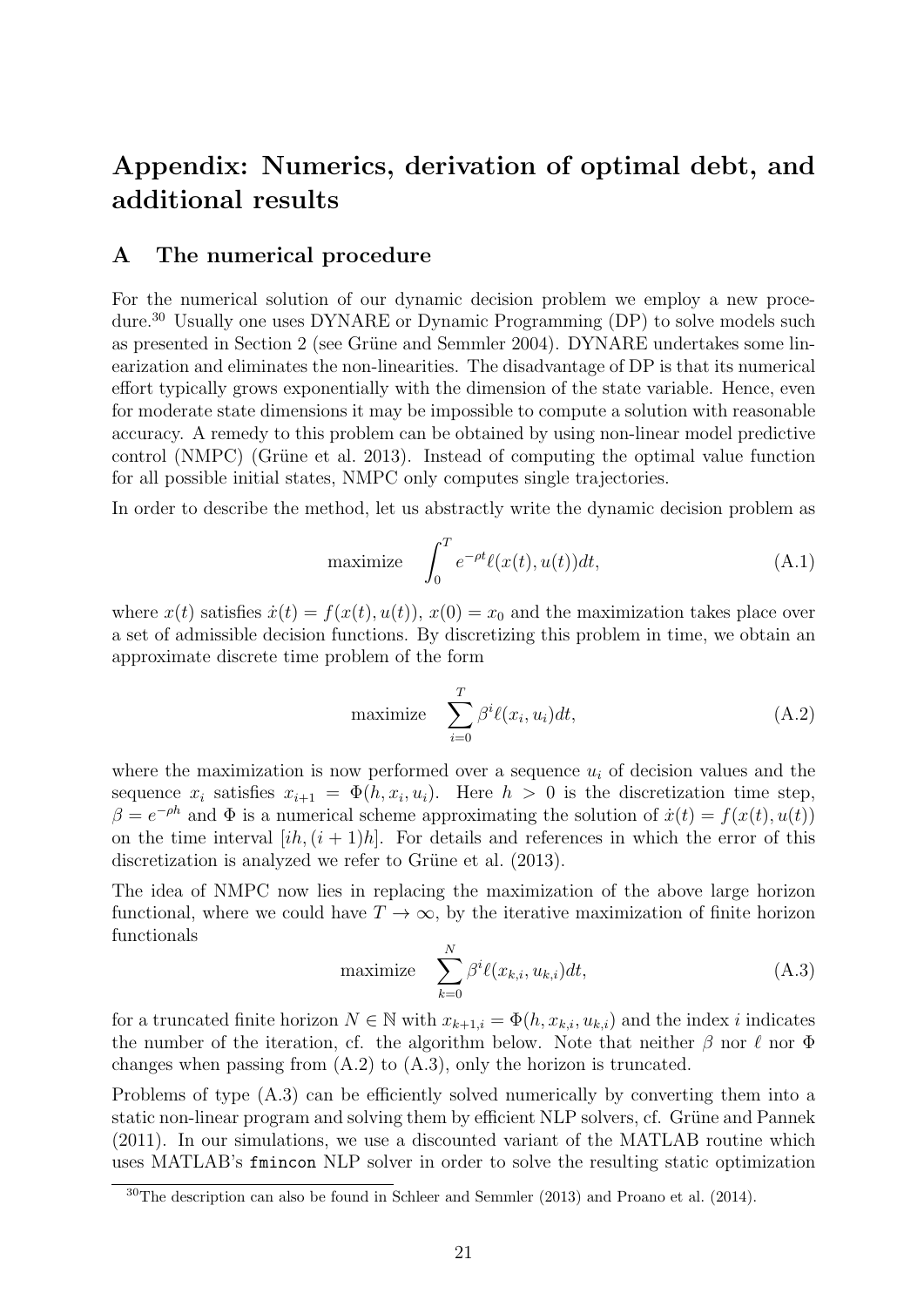problem.

Given an initial value  $x_0$ , an approximate solution of  $(A.2)$  can now be obtained by iteratively solving (A.3) as follows:

- $(1)$  for  $i=1,2,3,...$
- (2) solve (A.3) with initial value  $x_{0,i} := x_i$  and denote the resulting optimal control sequence by  $u_{k,i}^*$
- (3) set  $u_i := u_{0,i}^*$  and  $x_{i+1} := \Phi(h, x_i, u_i)$
- (4) end of for-loop

This algorithm yields an infinite trajectory  $x_i$ ,  $i = 1, 2, 3, \ldots$  whose control sequence  $u_i$  consists of all the first elements  $u_{0,i}^*$  of the decision sequences for the finite horizon subproblems (A.3).

Under appropriate assumptions on the problem, it can be shown that the solution  $(x_i, u_i)$ (which depends on the choice of N above) converges to the correct solution of  $(A.2)$  as  $N \to \infty$ . The main requirement in these assumptions is the existence of an equilibrium for the infinite horizon problem (A.2). If this equilibrium is known, it can be used as an additional constraint in (A.3), in order to improve the convergence properties. However, recent results have shown that without a priori knowledge of this equilibrium this convergence can also be ensured, see Grüne et al.  $(2013)$ , and this is the approach we use in the computations in this paper. It should be noted that the references just cited treat averaged instead of discounted infinite horizon problems. However, Grüne and Pannek (2011) conjectures that the main arguments carry over to the discounted case details which will be addressed in future research. In any case, the solution generated by NMPC will always provide a lower bound for the true optimal solution.

### B Computation of the optimal debt

Stein (2012, Ch.4.9) shows how the optimal debt ratio can be derived in the simplified case of logarithmic utility. The notation and description in this subsection is taken from Stein (2012, Ch.4.9, pp.71–73).

The stochastic differential equation for net worth is (A.4)

$$
dX(t) = X(t)[(1 + f(t))(dP(t)/P(t) + \beta(t)dt) - i(t)f(t) - cdt]
$$
\n(A.4)

 $X(t)$  denotes net worth,  $f(t) = L(t)/X(t)$  debt over net worth,  $dP(t)/P(t) =$  capital gain or loss, stochastic,  $i(t)$  = interest rate, also stochastic,  $(1 + f(t))$  = assets over net worth,  $\beta(t)$  = productivity of capital.<sup>31</sup> Moreover,  $c(t) = C(t)/X(t)$ , consumption over net worth, where  $c$  is fixed. Let the price evolve stochastically as

$$
dP(t) = P(t)(a(t)dt + \sigma_p dw_p)
$$
\n(A.5)

where Stein (2012) shows two different version—Model I or Model II—for the drift  $a(t)$ , which will be briefly explained below. The interest rate also evolves as a stochastic process.

<sup>&</sup>lt;sup>31</sup>Subsequently, we will use a  $\beta(t)$  that will represent trend productivity.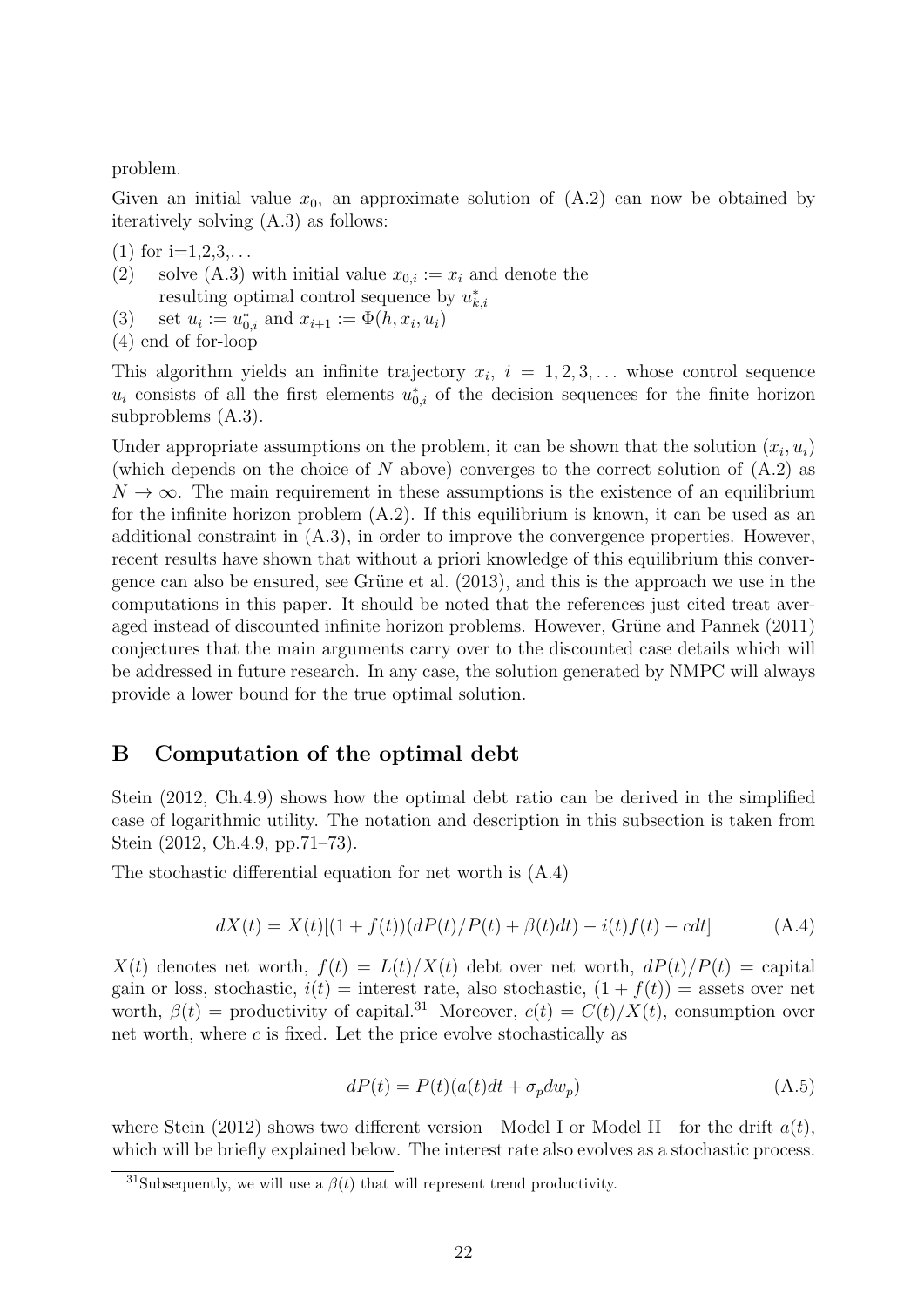$$
i(t) = idt + \sigma_i dw_i.
$$
 (A.6)

Then, substitute  $(A.5)$  and  $(A.6)$  in  $(A.4)$  and derive  $(A.8)$ 

$$
dX(t) = X(t)[(1 + f(t))(a(t)dt + \beta(t)dt) - (if(t)dt + c dt)] + [(1 + f(t))\sigma_p dw_{p} - \sigma_i f(t)dw_i]
$$
\n(A.7)

$$
dX(t) = X(t)M((t)dt + X(t)B(f(t)).
$$
\n(A.8)

The mean  $(A.9)$  and risk  $(A.12)$  term are defined as follows, where  $B(t)$  in  $(A.10)$  contains stochastic variables (see also Stein (2012, Ch.4.5)):

$$
Mean = M(f(t)) = [(1 + f(t)(a(t)dt + \beta(t))dt - (if(t) + c)]
$$
\n(A.9)

$$
B(t) = [(1 + f(t))\sigma_p dw_p - \sigma_i f(t) dw_i]
$$
\n(A.10)

$$
B^{2}(f(t)) = (1 + f(t)^{2} \sigma_{p}^{2} dt + f(t)^{2} \sigma_{i}^{2} dt - 2f(t)(1 + f(t)) \sigma_{i} \sigma_{p} dw_{p} dw_{i}
$$
 (A.11)

$$
Risk = R(f(t)) = \left(\frac{1}{2}\right)[(1+f(t))^2\sigma_b^2 + f(t)^2\sigma_i^2 - 2(t)(1+f(t))\sigma_b\sigma_i\rho)] \tag{A.12}
$$

 $M(f(t))$  contains the deterministic terms and  $B(f(t))$  contains the stochastic terms. To solve for  $X(t)$  consider the change in  $ln X(t)$ , see (A.13). This is based upon the Ito equation of the stochastic calculus. As Stein (2012) shows using the logarithmic criterion implies that one does not need to use dynamic programming. The expectation of  $d \ln X(t)$ is (A.14).

$$
dln X(t) = (1/X(t))dX(t) - (1/2X(t)^{2})(dX(t))^{2}
$$
\n(A.13)

$$
E[d(lnX(t))] = [M((t)] - R[((t)]dt]
$$
\n(A.14)

Equ. (A.14) represents a mean-variance formulation. The correlation  $\rho dt = E(dw_n dw_i)$ is negative, which increases risk, where  $(dt)^2 = 0$ ,  $dwdt = 0$ .

The optimal debt ratio  $f^*$  maximizes the difference between the mean and risk.

$$
f^* = argmax[M(f(t)) - R(f(t))] = [(a(t) + \beta(t) - i) - (\sigma_p^2 - \rho \sigma_i \sigma_b)]/\sigma^2
$$
 (A.15)

$$
\sigma^2 = \sigma_i^2 + \sigma_p^2 - 2\rho\sigma_i\sigma_p \tag{A.16}
$$

Model I assumes mean reversion so that the price  $P(t)$  has a trend rt and a deviation  $y(t)$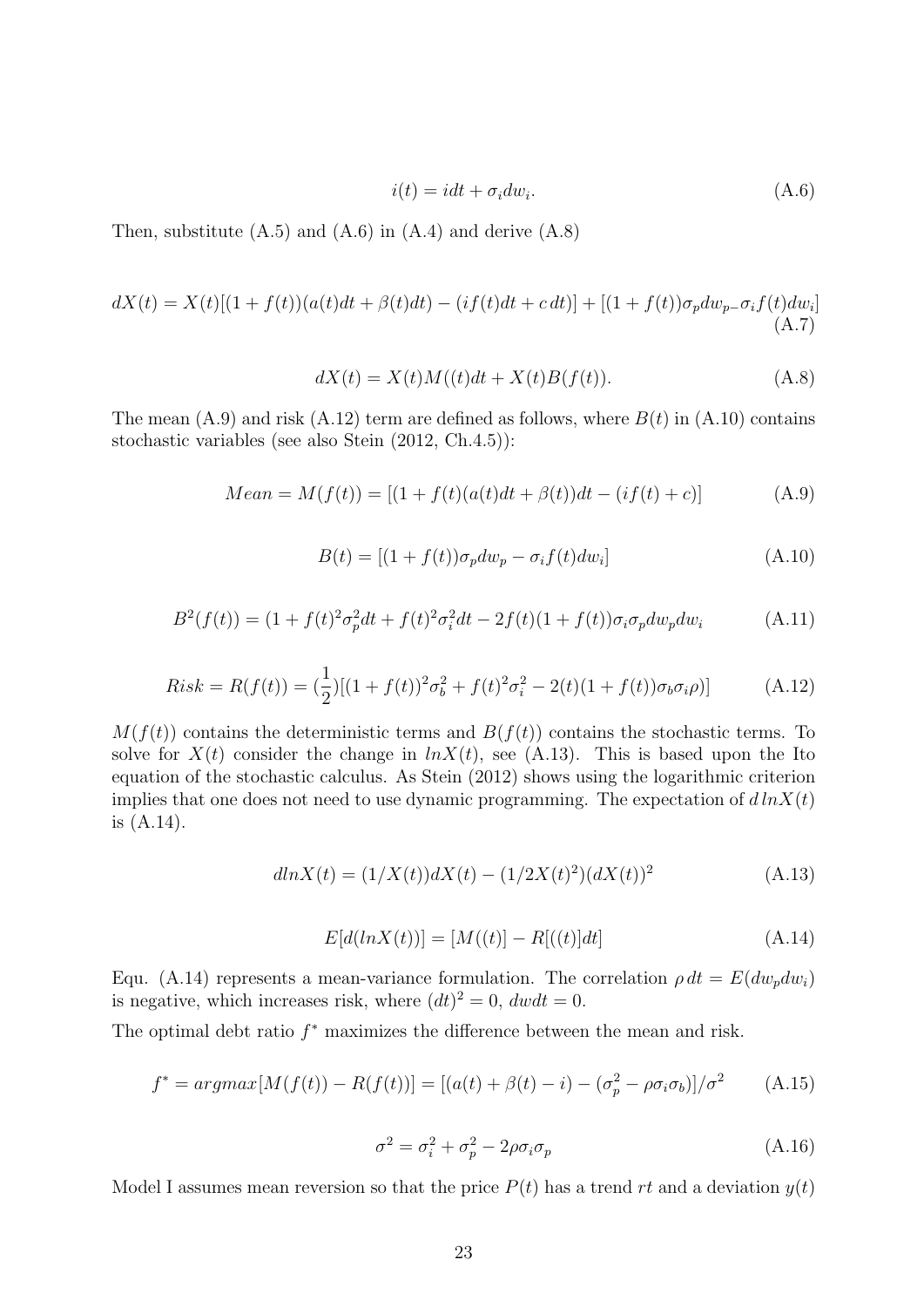from it  $(A.17).^{32}$  The deviation  $y(t)$  for Model I follows an Ornstein-Uhlenbeck ergodic mean reverting process (A.18). Coefficient  $\alpha$  is positive and finite.

$$
P(t) = P(0)exp[rt + y(t)]
$$
\n(A.17)

$$
dy(t) = -\alpha y(t) + \sigma_p dw_p \tag{A.18}
$$

Therefore using the stochastic calculus  $a(t)$  in Model I is the first term in (A.19)

$$
dP(t)/P(t) = (r - \alpha y(t) + \left(\frac{1}{2}\sigma_p^2\right))dt + \sigma_p dw_p.
$$
\n(A.19)

Then, substitute (A.19) in (A.15) and derive (A.20), which is the optimal debt ratio in Model I.

$$
f^*(t) = [(r - i) + \beta - \alpha y(t) - \frac{1}{2}\sigma_p^2 + \rho \sigma_i \sigma_p]/\sigma^2
$$
 (A.20)

Hereby,  $\beta(t)$  is considered as deterministic.

<sup>&</sup>lt;sup>32</sup>Stein's second model variant (Model II) assumes a random walk for the capital gains with expected value of zero. In our empirical application for the specific (finite) sample, there may be capital gains which are on average slightly different from zero. Thus, Model I appears to be more reasonable.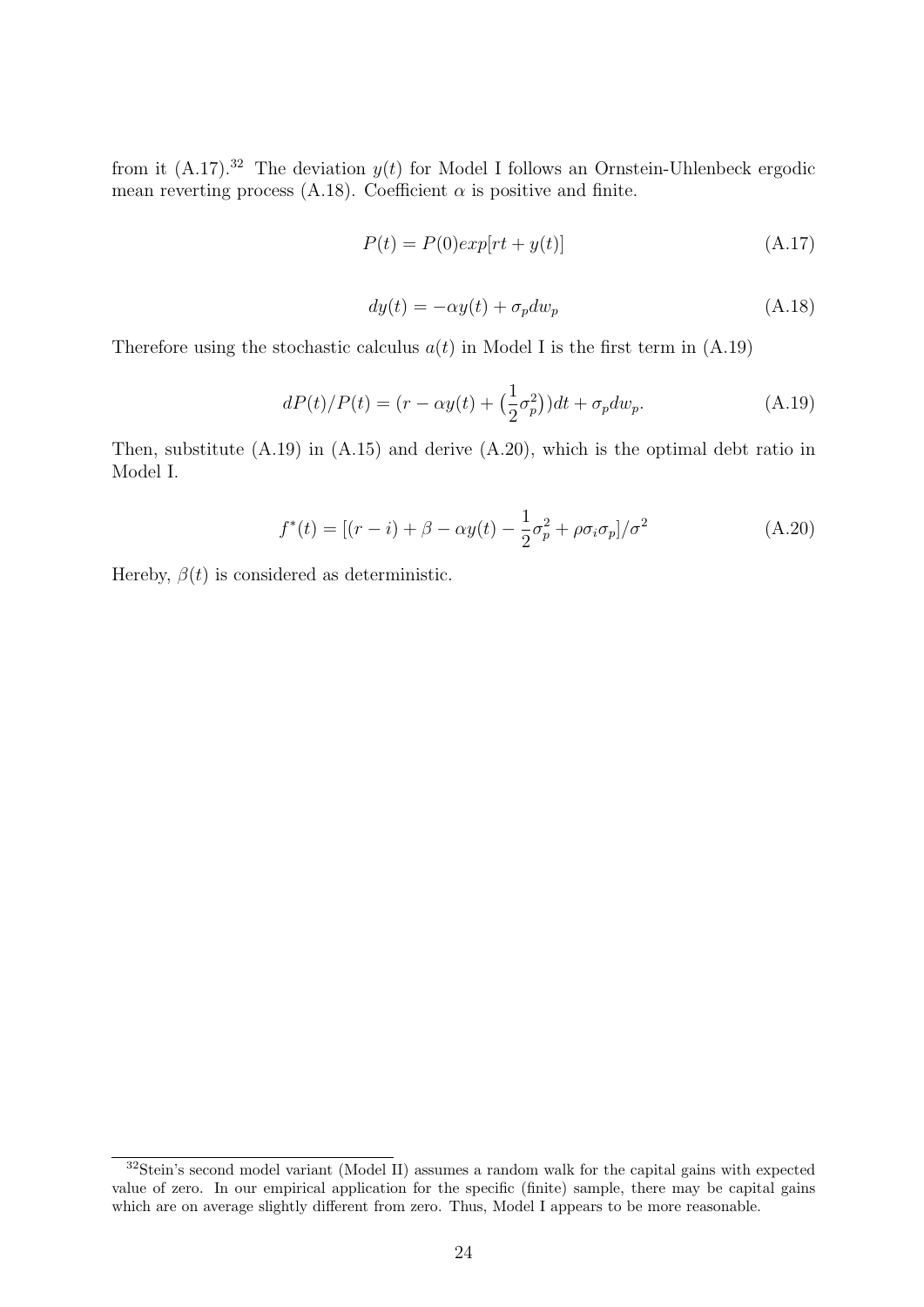### C Additional results and results of individual banks

Table A.1: Correlation between group specific interbank rate spreads and the measure of (over-)leveraging in the banking sector

| EUR | EU -                                      | FA | EA-n EA-s PHGS |  |
|-----|-------------------------------------------|----|----------------|--|
|     | 0.5066 0.4484 0.5607 0.2407 0.7918 0.7808 |    |                |  |



Interbank rate spreads: weighted average of country-specific interbank rate spreads (1-year rate minus 1-month rate), own calculations.

FIGURE A.1: Interbank rate spreads and the measure of (over-)leveraging in the banking sector, EA-n and ES-s

| EUR. | EH | EA | EA-n | $E\rm{A-s}$                                            | – PHGS |
|------|----|----|------|--------------------------------------------------------|--------|
|      |    |    |      | $c   0.0299 0.0180 -0.0797 -0.0651 -0.0008 0.0061$     |        |
|      |    |    |      | $\gamma$   6.8431 5.1350 2.3336 1.7254 30.0000 30.0000 |        |

TABLE A.2: Estimates for c and  $\gamma$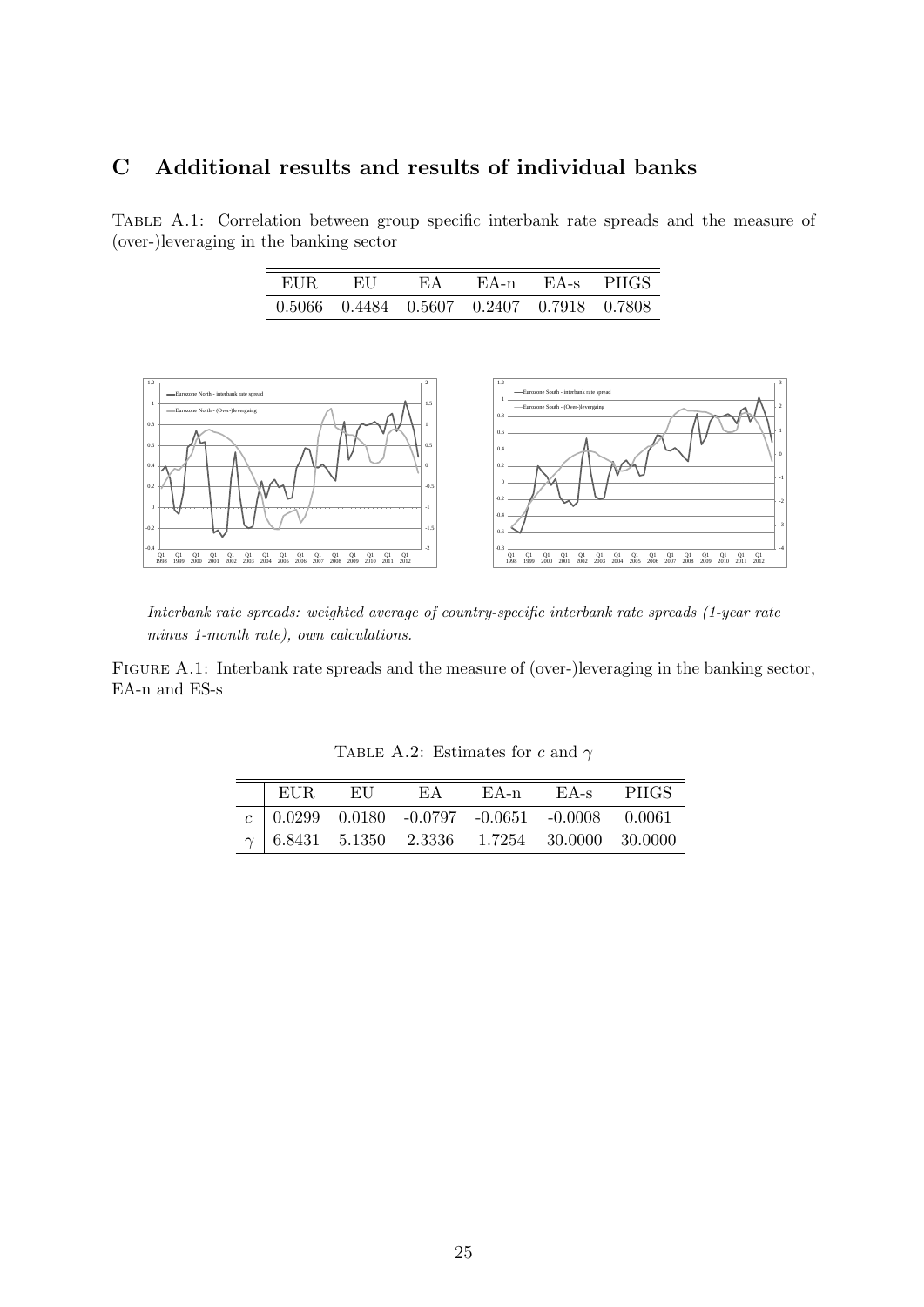

Figure A.2: Actual vs. Optimal Debt, country aggregates I



Figure A.3: Actual vs. Optimal Debt, country aggregates II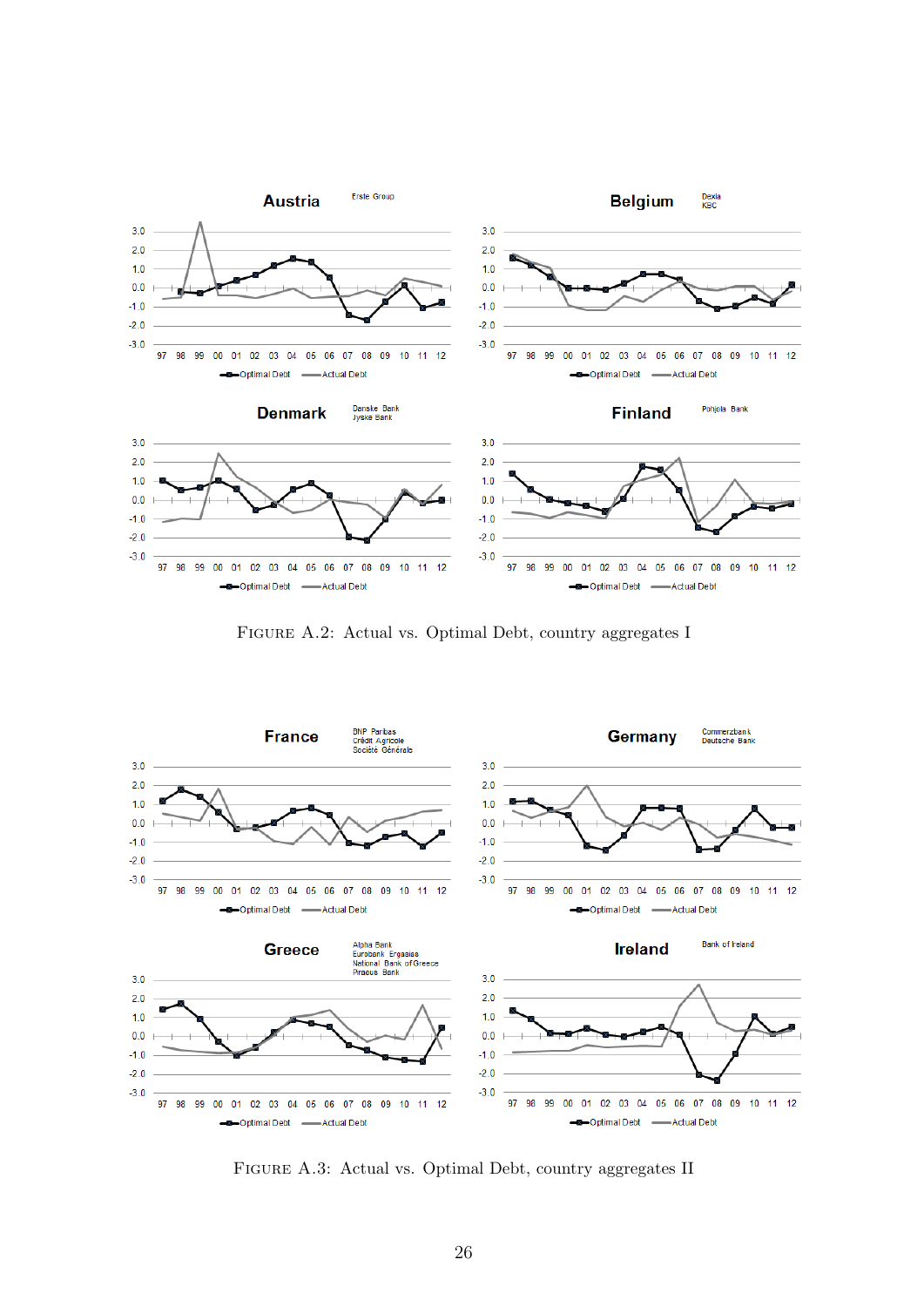

Figure A.4: Actual vs. Optimal Debt, country aggregates III



Figure A.5: Actual vs. Optimal Debt, country aggregates IV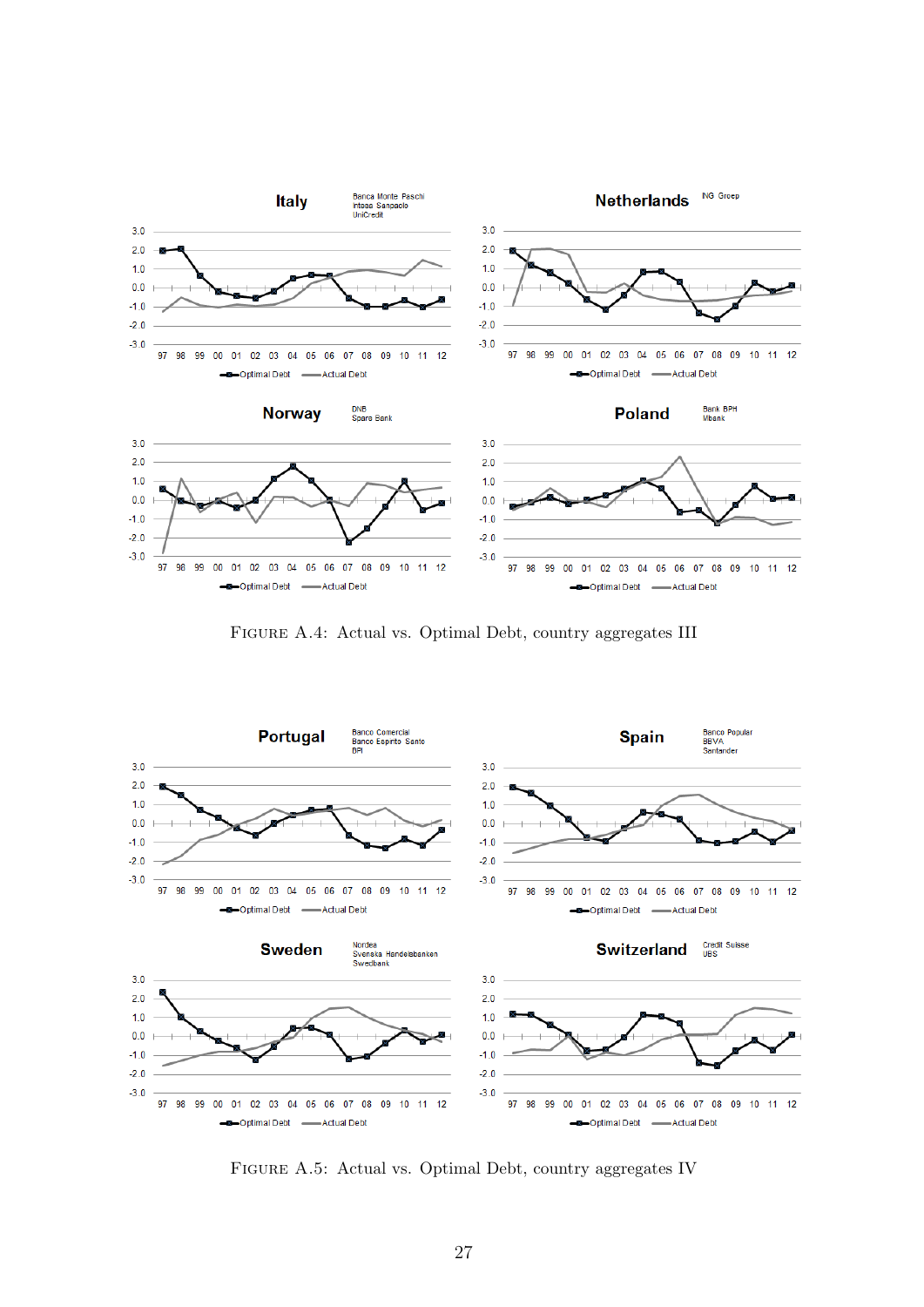

Figure A.6: Actual vs. Optimal Debt, country aggregates V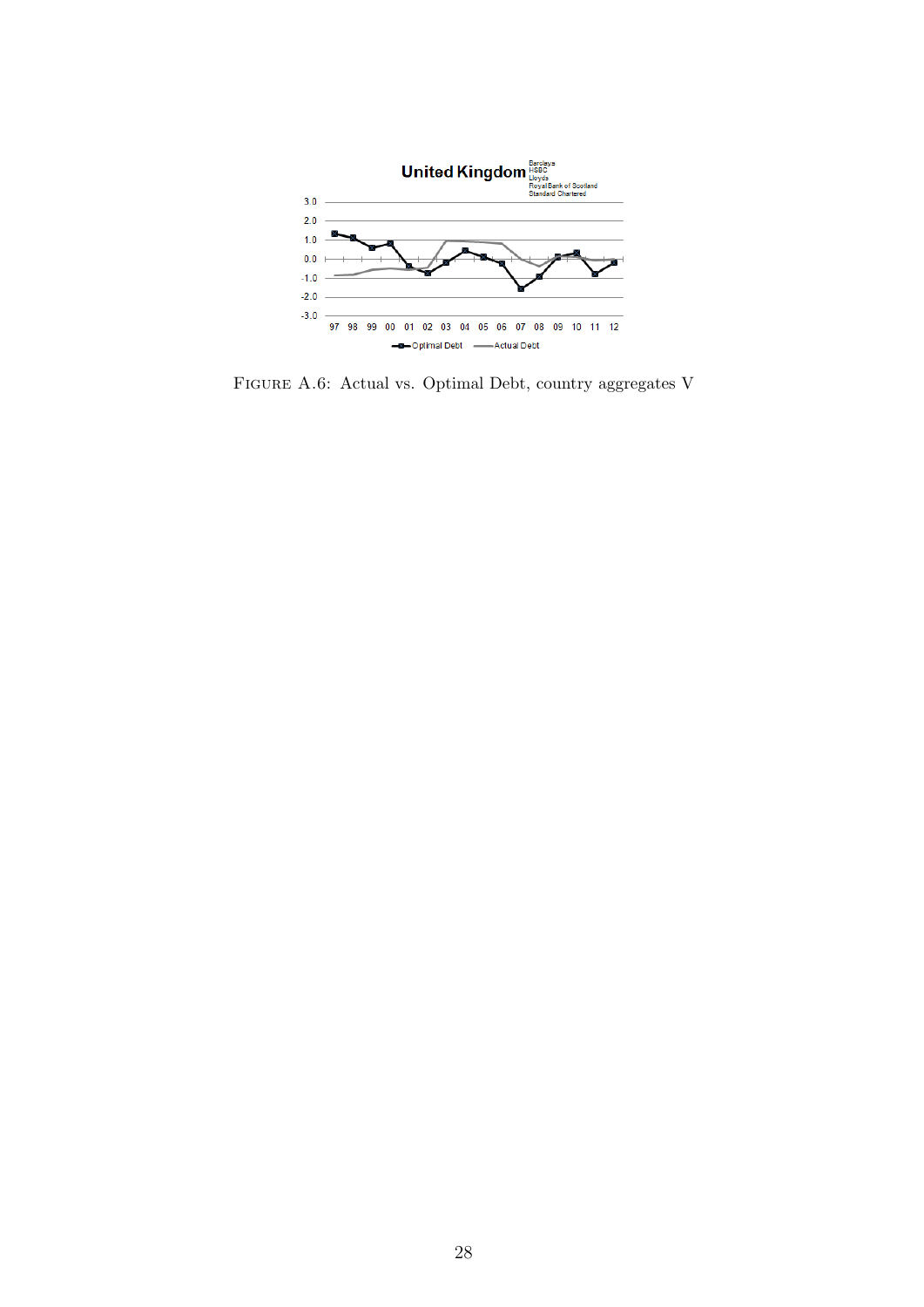Erste Group | Dexia | KBC | Danske Bank | Jyske Bank OD AD A-O OD AD A-O OD AD A-O OD AD A-O OD AD A-O  $-0.57$   $\phantom{0}0.99$   $2.09$   $1.10$   $2.00$   $1.66$   $-0.34$   $\phantom{0}1.09$   $-1.15$   $-2.24$   $\phantom{0}0.75$   $-1.22$   $-1.97$  -0.19 -0.49 -0.30 1.11 1.94 0.83 1.28 1.22 -0.06 0.59 -0.92 -1.51 0.01 -1.21 -1.22 -0.28 3.54 3.82 1.08 0.73 -0.35 0.29 1.33 1.04 0.84 -1.00 -1.84 -0.80 -0.99 -0.19 0.10 -0.37 -0.47 0.79 -1.22 -2.01 -0.86 -0.52 0.34 1.11 2.55 1.44 -0.04 1.40 1.44 0.43 -0.39 -0.82 0.31 -1.21 -1.52 -0.54 -1.08 -0.54 0.63 1.19 0.56 -0.01 2.05 2.06 |  $0.72$   $-0.52$   $-1.24$  |  $0.09$   $-1.24$   $-1.33$  |  $-0.38$   $-1.03$   $-0.65$   $-0.59$   $0.58$   $1.17$  |  $0.55$   $1.93$   $1.38$  1.20 -0.29 -1.49 0.17 0.30 0.13 0.36 -1.35 -1.71 -0.38 -0.06 0.32 0.92 -0.39 -1.31 1.56 0.01 -1.55 0.56 0.21 -0.35 0.97 -1.69 -2.66 0.42 -0.74 -1.16 1.63 0.08 -1.55 1.38 -0.53 -1.91 0.54 -0.17 -0.71 0.90 0.03 -0.87 0.85 -0.60 -1.45 1.19 -0.07 -1.26 |  $0.57$   $-0.46$   $-1.03$  |  $0.46$   $-0.36$   $-0.82$  |  $0.42$   $0.98$   $0.56$  |  $0.23$   $0.02$   $-0.21$  |  $0.60$   $0.31$   $-0.29$   $-1.42$   $-0.42$   $1.00$   $-0.19$   $-0.56$   $-0.37$   $-1.05$   $0.45$   $1.50$   $-1.97$   $-0.14$   $1.83$   $-1.66$   $0.08$   $1.74$  -1.70 -0.11 1.59 -0.42 -0.45 -0.03 -1.71 0.17 1.88 -2.14 -0.23 1.91 -1.98 -0.26 1.72 -0.70 -0.39 0.31 -0.62 -0.16 0.46 -1.29 0.42 1.71 -1.00 -1.02 -0.02 -1.12 -0.25 0.87 |  $0.13$   $0.52$   $0.39$  |  $-0.65$   $-0.13$   $0.52$  |  $-0.38$   $0.23$   $0.61$  |  $0.47$   $0.73$   $0.26$  |  $0.13$   $-0.39$   $-0.52$  -1.06 0.35 1.41 -1.85 -0.57 1.28 -0.36 -0.60 -0.24 -0.13 -0.19 -0.06 -0.41 -0.43 -0.02  $\parallel$  -0.74  $\parallel$  0.13  $\parallel$  0.87  $\parallel$  -2.37  $\parallel$  0.81  $\parallel$  3.18  $\parallel$  0.35  $\parallel$  -0.22  $\parallel$  -0.05  $\parallel$  0.09  $\parallel$  1.04  $\parallel$  0.24  $\parallel$  -0.65  $\parallel$  -0.89 Bank Pohjola | BNP Paribas | Crédit Agricole | Société Générale | Commerzbank OD AD A-O OD AD A-O OD AD A-O OD AD A-O OD AD A-O 1.41 -0.63 -2.04 1.23 0.90 -0.33 1.30 1.17 0.23 -0.94 1.04 0.93 -0.11 0.56 -0.72 -1.28 2.25 0.51 -1.74 0.81 1.34 0.15 -1.19 0.91 0.32 -0.59  $1999 \mid 0.04$   $-0.94$   $-0.98 \mid 1.64$   $-0.10$   $-1.74 \mid$   $-0.11$   $\mid 0.94$   $0.67$   $-0.27 \mid 0.17$   $-0.01$   $-0.18$   $-0.14$   $-0.63$   $-0.49$   $0.55$   $0.84$   $0.29$   $-1.57$   $0.71$   $3.45$   $2.74$   $-0.26$   $0.30$   $0.56$   $-0.30$   $-0.77$   $-0.47$   $-0.55$   $-0.65$   $-0.10$   $1.06$   $-0.10$   $-0.57$   $-0.47$   $-1.73$   $0.57$   $2.30$   $\vert$  -0.60  $\vert$  -0.97  $\vert$  -0.72  $\vert$  -0.15  $\vert$  0.57  $\vert$   $\vert$  1.12  $\vert$  -0.02  $\vert$  -1.14  $\vert$  -0.40  $\vert$  -0.53  $\vert$  -0.13  $\vert$  -1.10  $\vert$  -0.94  $\vert$  0.16 0.06 0.76 0.70 -0.60 -0.79 -0.19 1.02 -1.50 -2.52 -0.03 -0.59 -0.56 -0.21 -0.59 -0.38 1.80 1.07 -0.73 0.19 -0.94 -1.13 1.15 -1.70 -2.85 0.92 -0.63 -1.55 1.53 -0.86 -2.39 1.62 1.35 -0.27 0.44 -0.52 -0.96 1.08 -0.26 -1.34 1.12 0.35 -0.77 1.10 -0.87 -1.97 0.53 2.24 1.71 0.16 -2.39 -2.55 0.63 -0.46 -1.09 0.69 0.06 -0.63 0.88 1.27 0.39  $-1.45$   $-1.16$   $0.29$   $-1.03$   $0.39$   $1.42$   $-0.79$   $1.07$   $1.86$   $-1.29$   $-0.42$   $0.87$   $-0.99$   $2.01$   $3.00$  -1.69 -0.29 1.40 -1.03 -1.06 -0.03 -1.13 0.39 1.52 -1.57 -0.28 1.29 -1.47 1.38 2.85 -0.87 1.09 1.96 -0.55 0.81 1.36 -0.74 -0.56 0.18 -0.94 -0.48 0.46 -0.72 -0.97 -0.25  $-0.33$   $-0.15$   $0.18$   $-0.41$   $1.04$   $1.45$   $-0.57$   $-0.37$   $0.20$   $-0.70$   $-0.51$   $0.19$   $-0.77$   $-1.07$   $-1.84$  -0.46 -0.18 0.28 -1.07 1.09 2.16 -1.38 0.80 2.18 -1.41 -0.43 0.98 0.31 -0.45 -0.76  $\parallel$  -0.19  $\parallel$  -0.07  $\parallel$  0.12  $\parallel$  -0.50  $\parallel$  1.03  $\parallel$  1.53  $\parallel$  -0.39  $\parallel$  1.13  $\parallel$  1.52  $\parallel$  -0.46  $\parallel$  -0.46  $\parallel$  0.00  $\parallel$  -0.20  $\parallel$  -1.01  $\parallel$  -0.81 Deutsche Bank | Alpha Bank | Eurobank Ergasias | NB of Greece | Piraeus Bank OD AD A-O OD AD A-O OD AD A-O OD AD A-O OD AD A-O 1.22 0.54 -0.68 1.34 -0.88 -2.22 -0.23 -1.15 -0.92 1.59 -0.11 -1.70 1.77 -0.53 -2.30 1.30 0.28 -1.02 1.38 -0.85 -2.23 2.32 -1.20 -3.52 1.65 -0.26 -1.91 1.76 -0.61 -2.37 0.96 0.93 -0.03 0.78 -0.85 -1.63 1.28 -1.20 -2.48 0.86 -0.59 -1.45 0.89 -0.62 -1.51  $\begin{array}{|l} 0.69 \end{array}$   $1.08$   $\begin{array}{|l} 0.39$   $\begin{array}{|l}$  -0.17  $\begin{array}{|l}$  -0.65  $\end{array}$  -0.26  $\begin{array}{|l}$  -1.07  $\begin{array}{|l}$  -0.81  $\end{array}$  -0.29  $\begin{array}{|l}$  -0.78  $\begin{array}{|l}$  -0.49  $\end{array}$  -0.52  $\begin{array}{|l}$  -0.06 -1.05 2.41 3.46 -1.15 -0.82 0.33 -0.56 -0.86 -0.30 -1.19 -0.90 0.29 -1.02 -0.48 0.54  $-1.50$   $0.60$   $2.10$   $-0.54$   $-0.61$   $-0.07$   $-0.30$   $-0.75$   $-0.45$   $-0.85$   $-0.39$   $0.46$   $-0.58$   $-0.34$   $0.24$   $\mid$  -0.73  $\mid$  -0.05  $\mid$  0.68  $\mid$  0.41  $\mid$  0.33  $\mid$  -0.03  $\mid$  0.18  $\mid$  -0.15  $\mid$  0.00  $\mid$  -0.39  $\mid$  -0.03  $\mid$  0.03  $\mid$  0.24  $\mid$  0.21 0.64 0.25 -0.39 1.09 1.61 0.52 0.77 1.51 0.74 0.96 0.53 -0.43 0.53 -0.23 -0.76  $\mid$   $0.72$   $\mid$   $-0.16$   $\mid$   $-0.88$   $\mid$   $\mid$   $0.71$   $\mid$   $1.11$   $\mid$   $0.40$   $\mid$   $\mid$   $0.62$   $\mid$   $1.36$   $\mid$   $0.74$   $\mid$   $\mid$   $0.85$   $\mid$   $0.33$   $\mid$   $-0.52$   $\mid$   $\mid$   $0.51$   $\mid$   $3.01$   $\mid$   $2.50$  0.75 -0.10 -0.85 0.45 2.34 1.89 0.44 1.66 1.22 0.66 0.61 -0.05 0.45 1.80 1.35  $-1.54$   $-0.90$   $0.64$   $-0.49$   $0.65$   $1.14$   $-0.54$   $0.84$   $1.38$   $-0.41$   $0.05$   $0.46$   $-0.40$   $0.18$   $0.58$   $-1.30$   $-1.56$   $-0.26$   $-0.79$   $-0.73$   $0.06$   $-0.86$   $0.41$   $1.27$   $-0.53$   $-0.42$   $0.11$   $-0.88$   $-0.21$   $0.67$   $\vert$  -0.25 -0.44 -0.19  $\vert$  -1.23 0.07 1.30  $\vert$  -1.24 0.65 1.89  $\vert$  -0.88 -0.11 0.77  $\vert$  -1.27 -0.20 1.07  $\begin{array}{|l}$   $0.80$   $\begin{array}{|l}$   $-0.65$   $\begin{array}{|l}$   $-1.43$   $\begin{array}{|l}$   $-0.14$   $\begin{array}{|l}$   $1.29$   $\end{array}$   $\begin{array}{|l}$   $-1.42$   $\begin{array}{|l}$   $0.08$   $\begin{array}{|l}$   $1.10$   $\begin{array}{|l}$   $-0.20$   $\begin{array}{|l}$   $0.90$   $\end{array}$   $\begin{array}{|l}$   $-0.47$   $-1.08$   $-0.61$   $-1.30$   $0.36$   $1.66$   $-1.05$   $-0.30$   $0.75$   $-1.49$   $3.37$   $4.86$   $-0.95$   $-0.38$   $0.57$   $\parallel$  -0.25  $\parallel$  -1.15  $\parallel$  -0.90  $\parallel$  0.94  $\parallel$  -0.75  $\parallel$  -1.69  $\parallel$  0.70  $\parallel$  -0.16  $\parallel$  -0.86  $\parallel$  0.16  $\parallel$  -0.74  $\parallel$  -0.90  $\parallel$  0.86  $\parallel$  -0.62  $\parallel$  -1.48 Bank of Ireland | Banca Monte Paschi | Intesa Sanpaolo | UniCredit | ING Groep OD AD A-O OD AD A-O OD AD A-O OD AD A-O OD AD A-O  $1.36$   $-0.87$   $-2.23$   $-1.37$   $1.83$   $-1.97$   $-3.80$   $2.06$   $-0.86$   $-2.92$   $1.92$   $-0.92$   $-2.84$   $\begin{array}{|l} 0.89$   $\begin{array}{|l} 0.82 \end{array}$   $-1.71$   $-1.21$   $\begin{array}{|l} 2.36$   $\begin{array}{|l} 0.37 \end{array}$   $-2.73$   $\begin{array}{|l} 1.90 \end{array}$   $-0.55$   $-2.45$   $\begin{array}{|l} 1.19$   $\begin{array}{|l} 2.01 \end{array}$   $0.82$  $1999 \mid 0.15$   $-0.79$   $-0.94$   $-1.27$   $-0.94$   $-1.09$   $-2.03$   $-0.62$   $-0.57$   $-1.19$   $-0.77$   $-2.07$   $-1.30$   $\mid$   $0.12$   $\mid$   $-0.77$   $\mid$   $-0.89$   $\mid$   $\mid$   $0.25$   $\mid$   $-1.10$   $\mid$   $-1.26$   $\mid$   $-0.28$   $\mid$   $-1.13$   $\mid$   $-0.85$   $\mid$   $\mid$   $-0.27$   $\mid$   $-0.84$   $\mid$   $-0.57$   $\mid$   $\mid$   $0.22$   $\mid$   $1.74$   $\mid$   $1.52$  0.40 -0.48 -0.88 0.10 -0.63 -0.73 -0.80 -0.93 -0.13 -0.21 -0.86 -0.65 -0.64 -0.22 0.42  $\mid$   $0.08$   $\mid$   $-0.60$   $\mid$   $-0.68$   $\mid$   $-0.16$   $\mid$   $-0.53$   $\mid$   $-0.85$   $\mid$   $-0.66$   $\mid$   $0.19$   $\mid$   $-0.40$   $\mid$   $-1.16$   $\mid$   $-0.76$   $\mid$   $-1.17$   $\mid$   $-0.25$   $\mid$   $0.92$  -0.05 -0.58 -0.53 0.34 -0.01 -0.35 -0.33 -0.28 0.05 -0.16 -1.48 -1.32 -0.42 0.21 0.63 |  $0.23$   $-0.52$   $-0.75$  |  $1.24$   $-0.02$   $-1.26$  |  $0.26$   $-0.32$   $-0.58$  |  $0.52$   $-0.86$   $-1.38$  |  $0.81$   $-0.40$   $-1.21$   $\mid$   $0.47$   $\mid$   $-0.57$   $\mid$   $-1.04$   $\mid$   $\mid$   $1.58$   $\mid$   $0.69$   $\mid$   $0.31$   $\mid$   $0.40$   $\mid$   $0.09$   $\mid$   $\mid$   $0.77$   $\mid$   $\mid$   $0.11$   $\mid$   $-0.66$   $\mid$   $\mid$   $0.88$   $\mid$   $-0.62$   $\mid$   $-1.50$   $\mid$   $0.07$   $\mid$   $1.61$   $\mid$   $1.54$   $\mid$   $1.48$   $\mid$   $0.25$   $\mid$   $-1.23$   $\mid$   $\mid$   $0.58$   $\mid$   $0.87$   $\mid$   $0.29$   $\mid$   $\mid$   $0.57$   $\mid$   $0.45$   $\mid$   $-0.12$   $\mid$   $\mid$   $0.30$   $\mid$   $-0.72$   $\mid$   $-1.02$   $-2.04$   $2.74$   $4.78$   $-0.06$   $1.31$   $1.25$   $-0.15$   $0.50$   $0.65$   $-0.88$   $1.10$   $1.98$   $-1.35$   $-0.70$   $0.65$   $-2.36$   $0.69$   $3.05$   $-0.70$   $1.23$   $1.93$   $-0.76$   $0.43$   $1.19$   $-1.25$   $1.45$   $2.70$   $-1.69$   $-0.68$   $1.01$   $\vert$  -0.92  $\vert$   $0.26$   $\vert$   $1.18$   $\vert$  -0.73 -0.10  $\vert$  0.63  $\vert$  -0.98  $\vert$  0.92  $\vert$  1.90  $\vert$  -1.06  $\vert$  1.01  $\vert$  2.07  $\vert$  -0.98 -0.54  $\vert$  0.44 |  $1.04$   $0.35$   $-0.69$  |  $-0.54$   $-0.11$   $0.43$  |  $-0.68$   $0.68$   $1.36$  |  $-0.63$   $0.80$   $1.43$  |  $0.27$   $-0.43$   $-0.70$   $\begin{array}{|l}$   $0.10$   $\begin{array}{|l}$   $0.06$   $\begin{array}{|l}$   $-0.04$   $\end{array}$   $\begin{array}{|l}$   $-1.45$   $\begin{array}{|l}$   $1.35$   $\begin{array}{|l}$   $2.80$   $\end{array}$   $\begin{array}{|l}$   $-0.89$   $\begin{array}{|l}$   $1.58$   $\begin{array}{|l}$   $2.47$   $\end{array}$   $\begin{array}{|l}$   $-1.42$   $\begin{array}{$  |  $0.48$   $0.29$   $-0.19$  |  $-1.46$   $1.60$   $3.06$  |  $-0.54$   $1.36$   $1.90$  |  $-0.52$   $0.83$   $1.35$  |  $0.11$   $-0.19$   $-0.30$ DNB | Spare Bank | Bank BPH | Mbank | Banco Comercial OD AD A-O OD AD A-O OD AD A-O OD AD A-O OD AD A-O 0.65 -2.93 -3.58 0.04 -1.21 -1.25 -0.05 -0.15 -0.10 -0.60 -0.91 -0.31 1.69 -2.13 -3.82 -0.01 1.35 1.36 -0.29 -1.67 -1.38 -0.04 -0.65 -0.61 -0.17 0.77 0.94 1.54 -2.21 -3.75 -0.26 -0.59 -0.33 -0.68 -1.46 -0.78 0.19 0.65 0.46 0.17 0.67 0.50 1.32 -0.66 -1.98  $\vert$  -0.03  $\vert$   $0.07$   $\vert$   $0.10$   $\vert$  -0.49  $\vert$  -0.71  $\vert$  -0.22  $\vert$   $\vert$   $0.42$   $\vert$   $0.28$   $\vert$  -0.14  $\vert$  -0.66  $\vert$  -0.21  $\vert$   $0.45$   $\vert$   $\vert$   $0.75$   $\vert$  -0.53  $\vert$  -1.28 -0.38 0.44 0.82 -1.21 -0.15 1.06 0.76 -0.05 -0.81 -1.58 -0.08 1.50 -0.22 -0.05 0.17  $\mid$   $0.05$   $-1.23$   $-1.28$   $\mid$   $-0.87$   $-0.73$   $\mid$   $0.14$   $\mid$   $0.82$   $-0.59$   $-1.41$   $\mid$   $-1.14$   $\mid$   $0.44$   $\mid$   $1.58$   $\mid$   $-1.00$   $\mid$   $0.48$   $\mid$   $1.48$  |  $1.14$   $0.23$   $-0.91$  |  $0.26$   $-0.64$   $-0.90$  |  $0.85$   $0.48$   $-0.37$  |  $-0.20$   $0.76$   $0.96$  |  $-0.45$   $0.36$   $0.81$  1.77 0.15 -1.62 1.96 -0.10 -2.06 1.12 1.17 0.05 0.93 0.34 -0.59 0.53 0.37 -0.16 1.03 -0.37 -1.40 0.93 0.44 -0.49 0.49 1.25 0.76 1.48 1.38 -0.10 0.60 0.15 -0.45  $\vert$  -0.01  $\vert$  -0.01  $\vert$  0.00  $\vert$  -0.01  $\vert$  0.46  $\vert$  0.47  $\vert$  -1.35  $\vert$  2.52  $\vert$  3.87  $\vert$  2.08  $\vert$  1.70 -0.38  $\vert$  0.59  $\vert$  0.54 -0.05  $-2.24$   $-0.34$   $1.90$   $-1.94$   $0.93$   $2.87$   $-2.69$   $-0.59$   $2.10$   $0.24$   $0.85$   $0.61$   $-0.63$   $0.93$   $1.56$  -1.53 0.85 2.38 -0.76 1.86 2.62 -1.06 -0.73 0.33 -1.24 -1.35 -0.11 -1.14 0.32 1.46  $-0.38$   $0.78$   $1.16$   $-0.36$   $0.88$   $0.52$   $-0.45$   $-0.71$   $-1.16$   $-0.71$   $-0.98$   $-0.27$   $-1.25$   $0.45$   $1.70$  1.00 0.36 -0.64 1.30 1.01 -0.29 0.78 -0.90 -1.68 0.80 -0.88 -1.68 -0.81 0.01 0.82  $-0.57$   $0.55$   $1.12$   $-0.51$   $0.50$   $-0.01$   $-0.50$   $-1.02$   $-0.52$   $-0.32$   $-1.36$   $-1.68$   $-1.07$   $0.33$   $1.40$ 

TABLE A.3: Results of individual banks<sup>33</sup>

 $33OD =$  optimal debt,  $AD =$  actual debt,  $A-O =$  (actual - optimal debt)

 $-0.24$   $0.68$   $0.92$   $-0.90$   $0.61$   $-0.29$   $-0.20$   $-0.98$   $-0.78$   $-0.27$   $-1.14$   $-1.41$   $-0.44$   $1.66$   $2.10$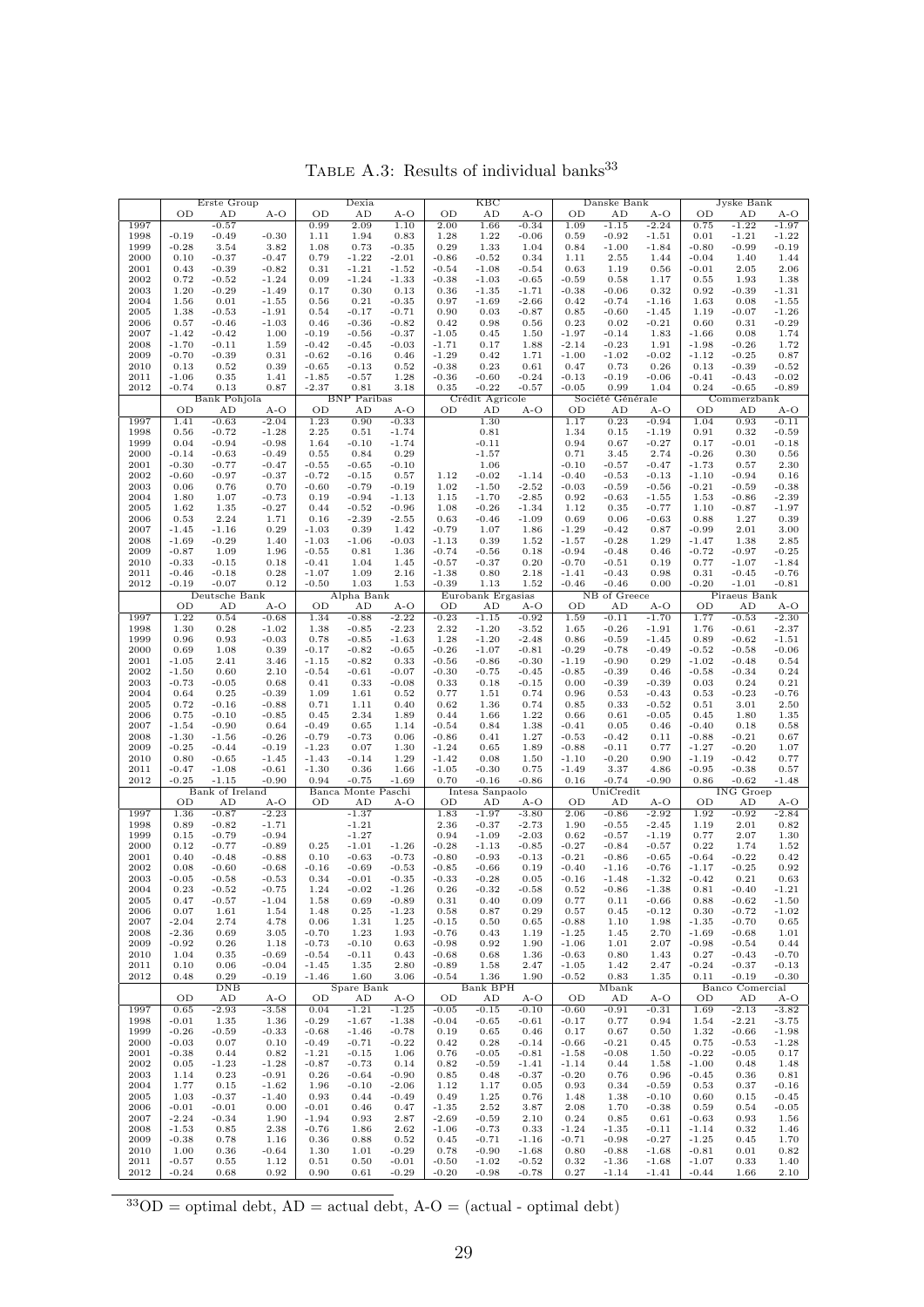|              |                    | Banco Espirito Santo <sup>34</sup> |                    |                    | <b>BPI</b>        |              |               | Banco Popular   |                 |                    | <b>BBVA</b>   |              |                    | Santander          |              |
|--------------|--------------------|------------------------------------|--------------------|--------------------|-------------------|--------------|---------------|-----------------|-----------------|--------------------|---------------|--------------|--------------------|--------------------|--------------|
|              | OD                 | AD                                 | $A-O$              | OD                 | AD                | $A-O$        | OD            | AD              | $A-O$           | OD                 | AD            | $A-O$        | OD                 | AD                 | $A-O$        |
| 1997         | 2.26               | $-2.22$                            | $-4.48$            | 1.87               | $-2.07$           | $-3.94$      | 1.43          | $-1.45$         | $-2.88$         | 2.18               | $-1.74$       | $-3.92$      | 1.87               | $-1.30$            | $-3.17$      |
| 1998         | 1.52               | $-1.48$                            | $-3.00$            | 1.36               | $-1.06$           | $-2.42$      | 0.92          | $-1.10$         | $-2.02$         | 1.51               | $-1.53$       | $-3.04$      | 2.03               | $-0.97$            | $-3.00$      |
| 1999         | 0.20               | $-0.89$                            | $-1.09$            | 0.22               | $-1.19$           | $-1.41$      | $-0.07$       | $-0.64$         | $-0.57$         | 0.97               | $-1.40$       | $-2.37$      | 1.18               | $-0.67$            | $-1.85$      |
| 2000         | $-0.44$            | $-0.48$                            | $-0.04$            | $-0.49$            | $-1.08$           | $-0.59$      | 0.14          | $-1.33$         | $-1.47$         | 0.31               | $-0.60$       | $-0.91$      | 0.22               | $-0.91$            | $-1.13$      |
| 2001         | $-0.21$            | 0.08                               | 0.29               | $-0.45$            | $-0.42$           | 0.03         | 0.35          | $-1.03$         | $-1.38$         | $-0.63$            | $-0.64$       | $-0.01$      | $-1.00$            | $-0.92$            | 0.08         |
| 2002         | $-0.08$            | $-0.07$                            | 0.01               | $-0.21$            | $-0.02$           | 0.19         | 0.37          | $-0.92$         | $-1.29$         | $-1.18$            | $-0.50$       | 0.68         | $-0.95$            | $-0.58$            | 0.37         |
| 2003         | 0.33               | 1.49                               | 1.16               | 0.44               | 0.33              | $-0.11$      | 0.37          | $-0.14$         | $-0.51$         | $-0.43$            | $-0.25$       | 0.18         | $-0.18$            | $-0.27$            | $-0.09$      |
| 2004         | 0.15               | 0.63                               | 0.48               | 0.71               | 0.18              | $-0.53$      | 0.60          | 0.17            | $-0.43$         | 0.52               | 0.07          | $-0.45$      | 0.68               | $-0.18$            | $-0.86$      |
| 2005         | 0.65               | 1.29                               | 0.64               | 1.06               | 0.51              | $-0.55$      | 0.85          | 1.56            | 0.71            | 0.69               | 0.92          | 0.23         | 0.34               | 0.91               | 0.57         |
| 2006         | 1.02               | 0.58                               | $-0.44$            | 0.79               | 1.12              | 0.33         | 0.51          | 0.45            | $-0.06$         | 0.27               | 1.31          | 1.04         | 0.17               | 1.83               | 1.66         |
| 2007         | $-0.49$            | 0.63                               | 1.12               | $-0.94$            | 0.96              | 1.90         | -1.18         | 1.43            | 2.61            | $-1.04$            | 0.95          | 1.99         | $-0.63$            | 2.04               | 2.67         |
| 2008         | $-1.02$            | 0.74                               | 1.76               | $-1.47$            | 0.17              | 1.64         | $-2.06$       | 1.02            | 3.08            | $-1.25$            | 1.16          | 2.41         | $-0.72$            | 0.98               | 1.70         |
| 2009         | $-1.35$            | 0.68                               | 2.03               | $-1.39$            | 2.01              | 3.40         | $-2.04$       | 0.59            | 2.63            | $-0.91$            | 1.12          | 2.03         | $-0.79$            | 0.40               | 1.19         |
| 2010         | $-0.74$<br>$-1.36$ | 0.24<br>$-0.55$                    | 0.98               | $-1.02$<br>$-0.78$ | 0.23<br>$-0.01$   | 1.25<br>0.77 | $-0.52$       | 0.47            | 0.99<br>1.28    | $-0.22$<br>$-0.76$ | 0.62<br>0.30  | 0.84<br>1.06 | $-0.50$            | 0.19<br>0.02       | 0.69<br>1.14 |
| 2011<br>2012 | $-0.44$            | -0.67                              | 0.81<br>$-0.23$    | 0.28               | 0.35              | 0.07         | -0.17<br>0.50 | 1.11<br>$-0.19$ | $-0.69$         | $-0.04$            | 0.20          | 0.24         | $-1.12$<br>$-0.62$ | $-0.56$            | 0.06         |
|              |                    | Nordea                             |                    |                    | Svenska Handelsb. |              |               | Swedbank        |                 |                    | Credit Suisse |              |                    | UBS                |              |
|              | OD                 | AD                                 | $A-O$              | OD                 | AD                | $A-O$        | OD            | AD              | $A-O$           | OD                 | AD            | $A-O$        | OD                 | AD                 | $A-O$        |
| 1997         | 2.72               | 1.42                               | $-1.30$            | 2.45               | $-1.11$           | $-3.56$      | 1.95          | 0.42            | $-1.53$         | 2.01               | $-0.89$       | $-2.90$      | 0.58               | $-0.86$            | $-1.44$      |
| 1998         | 1.32               | 0.70                               | $-0.62$            | 0.93               | 0.53              | $-0.40$      | 0.63          | 0.65            | 0.02            | 1.47               | $-0.57$       | $-2.04$      | 0.95               | $-0.72$            | $-1.67$      |
| 1999         | 0.73               | 1.31                               | 0.58               | 0.43               | 0.52              | 0.09         | $-0.47$       | 0.27            | 0.74            | 0.66               | $-0.84$       | $-1.50$      | 0.64               | $-0.59$            | $-1.23$      |
| 2000         | $-0.23$            | 1.38                               | 1.61               | 0.19               | $-1.21$           | $-1.40$      | $-0.72$       | $-0.53$         | 0.19            | 0.15               | $-1.24$       | $-1.39$      | 0.07               | 1.33               | 1.26         |
| 2001         | $-0.63$            | 1.29                               | 1.92               | $-0.38$            | $-1.42$           | $-1.04$      | -0.79         | 0.60            | 1.39            | $-1.29$            | $-0.90$       | 0.39         | $-0.30$            | $-1.47$            | $-1.17$      |
| 2002         | $-1.43$            | 0.06                               | 1.49               | $-1.25$            | $-1.14$           | 0.11         | $-0.72$       | 0.30            | 1.02            | $-1.18$            | $-0.63$       | 0.55         | $-0.37$            | $-0.96$            | $-0.59$      |
| 2003         | $-0.63$            | $-0.32$                            | 0.31               | $-0.70$            | $-0.59$           | 0.11         | $-0.11$       | 0.11            | 0.22            | $-0.59$            | $-0.51$       | 0.08         | 0.24               | $-1.20$            | $-1.44$      |
| 2004         | 0.40               | $-0.50$                            | $-0.90$            | 0.33               | $-0.48$           | $-0.81$      | 0.70          | $-1.32$         | $-2.02$         | 1.01               | $-0.37$       | $-1.38$      | 1.23               | $-0.81$            | $-2.04$      |
| 2005         | 0.54               | $-0.29$                            | $-0.83$            | 0.27               | $-0.91$           | $-1.18$      | 0.64          | $-0.92$         | $-1.56$         | 0.79               | $-0.29$       | $-1.08$      | 1.27               | $-0.09$            | $-1.36$      |
| 2006         | 0.22               | $-0.21$                            | $-0.43$            | $-0.22$            | 0.08              | 0.30         | 0.28          | $-1.34$         | $-1.62$         | 0.67               | 0.06          | $-0.61$      | 0.72               | 0.12               | $-0.60$      |
| 2007         | $-0.81$            | $-0.38$                            | 0.43               | $-1.81$            | 0.79              | 2.60         | $-1.54$       | $-1.52$         | 0.02            | $-0.72$            | $-0.10$       | 0.62         | $-1.83$            | 0.21               | 2.04         |
| 2008         | $-0.65$            | 0.56                               | 1.21               | $-1.26$            | 0.26              | 1.52         | $-1.74$       | $-1.11$         | 0.63            | $-0.65$            | 0.21          | 0.86         | $-2.20$            | 0.08               | 2.28         |
| 2009         | $-0.36$            | $-1.21$                            | $-0.85$            | $-0.14$            | 1.10              | 1.24         | $-0.53$       | 0.63            | 1.16            | $-0.47$            | 0.82          | 1.29         | $-1.00$            | 1.48               | 2.48         |
| 2010<br>2011 | $-0.08$<br>$-0.78$ | $-1.28$                            | $-1.20$<br>$-0.51$ | 0.62<br>0.05       | 1.75<br>0.44      | 1.13<br>0.39 | 1.23<br>0.66  | 0.64<br>1.65    | $-0.59$<br>0.99 | $-0.51$<br>$-1.19$ | 1.93<br>1.56  | 2.44<br>2.75 | 0.07<br>$-0.37$    | 1.19<br>1.36       | 1.12         |
| 2012         | $-0.35$            | $-1.29$<br>$-1.23$                 | $-0.88$            | 0.50               | 1.37              | 0.87         | 0.51          | 1.46            | 0.95            | $-0.16$            | 1.74          | 1.90         | 0.30               | 0.94               | 1.73<br>0.64 |
|              |                    | <b>Barclays</b>                    |                    |                    | <b>HSBC</b>       |              |               | Lloyds          |                 |                    | <b>RBS</b>    |              |                    | Standard Chartered |              |
|              | OD                 | AD                                 | $A-O$              | OD                 | AD                | $A-O$        | OD            | AD              | $A-O$           | OD<br>AD<br>$A-O$  |               |              | OD                 | AD                 | A-O          |
| 1997         | 1.40               | $-1.24$                            | $-2.64$            | 1.13               | $-0.55$           | $-1.68$      | 2.12          | $-1.02$         | $-3.14$         | 0.50               | $-0.85$       | $-1.35$      | $-0.24$            | $-0.78$            | $-0.54$      |
| 1998         | 1.06               | $-1.11$                            | $-2.17$            | 1.37               | $-0.46$           | $-1.83$      | 1.09          | $-1.04$         | $-2.13$         | 1.42               | $-0.46$       | $-1.88$      | $-0.38$            | $-0.90$            | $-0.52$      |
| 1999         | 0.22               | $-0.95$                            | $-1.17$            | 1.53               | $-0.41$           | $-1.94$      | -0.64         | $-0.65$         | $-0.01$         | 1.91               | $-0.10$       | $-2.01$      | $-0.10$            | $-0.60$            | $-0.50$      |
| 2000         | 0.81               | 0.12                               | $-0.69$            | 1.19               | $-0.43$           | $-1.62$      | -0.57         | $-0.64$         | $-0.07$         | 1.89               | $-0.95$       | $-2.84$      | $-0.48$            | $-0.56$            | $-0.08$      |
| 2001         | $-0.10$            | 0.25                               | 0.35               | $-0.68$            | $-0.62$           | 0.06         | $-0.84$       | $-0.75$         | 0.09            | 0.66               | $-0.80$       | $-1.46$      | $-1.53$            | $-0.81$            | 0.72         |
| 2002         | $-0.54$            | 0.43                               | 0.97               | $-0.90$            | $-0.46$           | 0.44         | $-1.18$       | $-0.52$         | 0.66            | $-0.19$            | $-0.89$       | $-0.70$      | $-1.41$            | $-0.71$            | 0.70         |
| 2003         | $-0.46$            | 1.67                               | 2.13               | 0.28               | 2.24              | 1.96         | $-1.24$       | $-0.37$         | 0.87            | $-0.37$            | $-0.68$       | $-0.31$      | $-0.14$            | $-0.63$            | $-0.49$      |
| 2004         | 0.60               | 1.50                               | 0.90               | 0.76               | 2.15              | 1.39         | -0.03         | $-0.46$         | $-0.43$         | $-0.21$            | $-0.71$       | $-0.50$      | 1.30               | $-0.60$            | $-1.90$      |
| 2005         | 0.58               | $-0.55$                            | $-1.13$            | $-0.13$            | 0.76              | 0.89         | 0.45          | $-0.51$         | $-0.96$         | $-0.25$            | 2.20          | 2.45         | 1.22               | 3.08               | 1.86         |
| 2006         | $-0.03$            | $-0.62$                            | $-0.59$            | $-0.76$            | 1.02              | 1.78         | 0.22          | $-0.52$         | $-0.74$         | $-0.11$            | 2.28          | 2.39         | 1.45               | 0.81               | $-0.64$      |
| 2007         | $-2.58$            | $-0.69$                            | 1.89               | $-1.90$            | 0.07              | 1.97         | $-1.30$       | 0.15            | 1.45            | $-0.67$            | 0.06          | 0.73         | $-0.62$            | 0.70               | 1.32         |
| 2008         | $-1.26$            | -0.87                              | 0.39               | $-1.14$            | $-0.52$           | 0.62         | 0.08          | $-0.03$         | $-0.11$         | $-1.09$            | $-0.24$       | 0.85         | 0.13               | 0.02               | $-0.11$      |
| 2009         | $-0.15$            | 0.17                               | 0.32               | 0.08               | $-0.53$           | $-0.61$      | 1.26          | 1.70            | 0.44            | $-1.04$            | 0.46          | 1.50         | 0.85               | 0.25               | $-0.60$      |
| 2010         | 0.80               | 0.02                               | $-0.78$            | 0.05               | $-0.64$           | $-0.69$      | 0.85          | 1.83            | 0.98            | $-0.68$            | 0.65          | 1.33         | 1.52               | $-0.01$            | $-1.53$      |
| 2011         | $-0.90$            | $-0.15$                            | 0.75               | $-0.81$            | $-0.69$           | 0.12         | $-0.72$       | 1.64            | 2.36            | $-1.01$            | 0.03          | 1.04         | $-0.42$            | 0.27               | 0.69         |
| 2012         | 0.56               | 2.02                               | 1.46               | $-0.06$            | $-0.93$           | $-0.87$      | 0.45          | 1.18            | 0.73            | $-0.74$            | $-0.01$       | 0.73         | $-1.15$            | 0.47               | 1.62         |

Note that Banco Espirito Santo has been split into a "bad bank" and a "good bank", now called Novo Banco, in August 2014.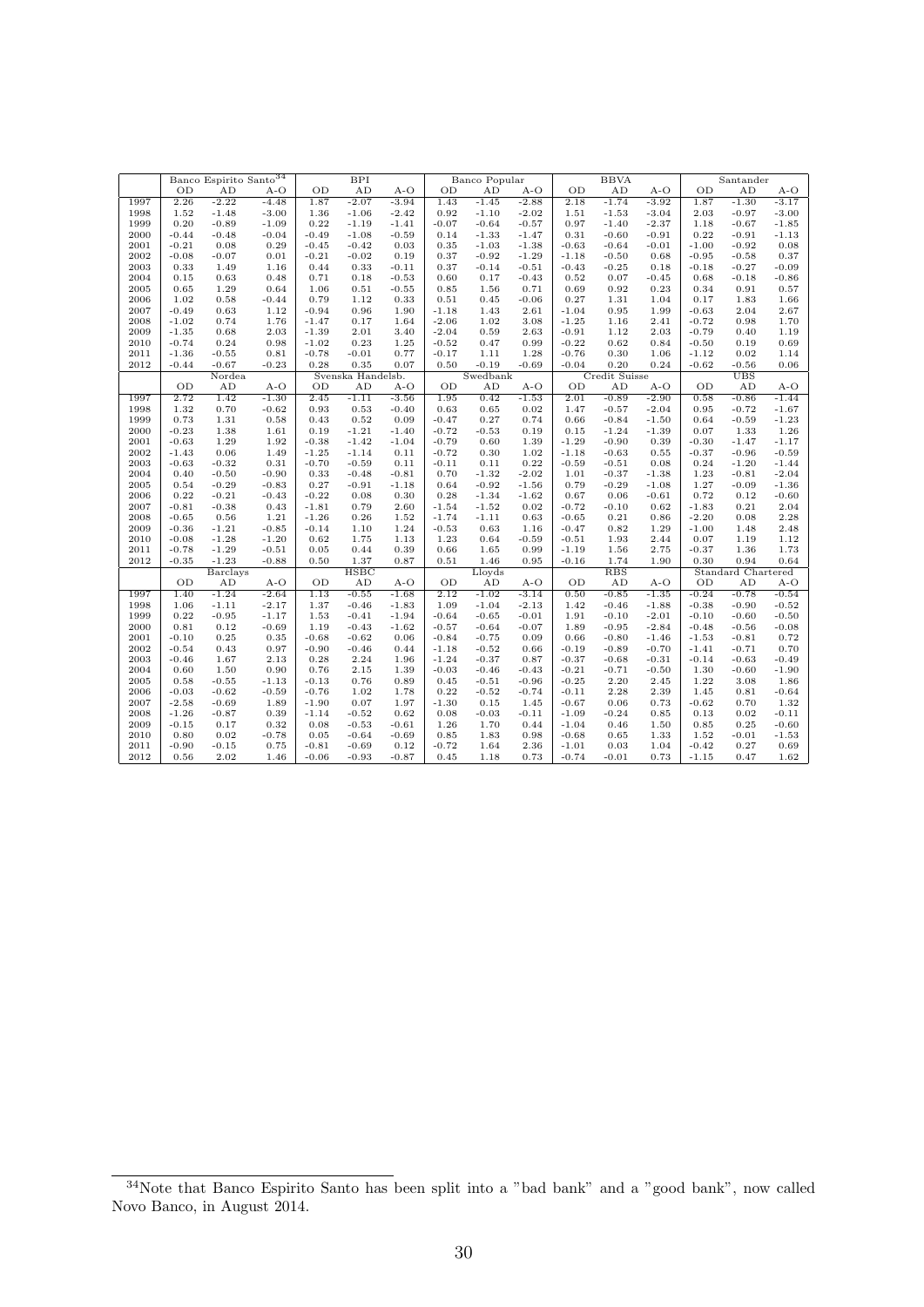### References

- Admati, A. and Hellwig, M. (2013), The Banker's New Clothes: What's Wrong With Banking and What to Do About It, Princeton: Princeton University Press.
- Adrian, T. and Shin, H. S. (2009), 'Money, Liquidity, and Monetary Policy', American *Economic Review* **99** $(2)$ , 600–605.
- Alessandro, C. and João, S. (2006), 'Output and Inflation Responses to Credit Shocks: Are There Threshold Effects in the Euro Area?', Studies in Nonlinear Dynamics  $\mathcal{B}$ Econometrics  $10(2)$ , 1–21.
- Alessi, L. and Detken, C. (2014), Identifying Excessive Credit Growth and Leverage, Technical report, European Central Bank, Working paper series, No. 1723, August 2014.
- Avdjiev, S. and Zeng, Z. (2014), 'Credit growth, monetary policy and economic activity in a three-regime tvar model', Applied Economics 46(24), 2936–2951.
- Balke, N. S. (2000), 'Credit and Economic Activity: Credit Regimes and Nonlinear Propagation of Shocks', The Review of Economics and Statistics 82(2), 344–349.
- Bassett, W. F., Chosak, M. B., Driscoll, J. C. and Zakrajsek, E. (2014), 'Changes in bank lending standards and the macroeconomy', Journal of Monetary Economics  $62(\text{C})$ , 23– 40.
- Bernanke, B. S., Gertler, M. and Gilchrist, S. (1999), The Financial Accelerator in a Quantitative Business Cycle Framework, in J. B. Taylor and M. Woodford, eds, 'Handbook of Macroeconomics', Vol. 1 of Handbook of Macroeconomics, Elsevier, chapter 21, pp. 1341–1393.
- Bijsterbosch, M. and Falagiarda, M. (2014), Credit supply dynamics and economic activity in euro area countries: A time-varying parameter var analysis, Technical report, ECB Working Paper No. 1714.
- Brunnermeier, M. K. (2009), 'Deciphering the Liquidity and Credit Crunch 2007-2008', Journal of Economic Perspectives 23(1), 77–100.
- Brunnermeier, M. K. and Oehmke, M. (2013), Bubbles, Financial Crises, and Systemic Risk, in G. M. Constantinides, M. Harris and R. M. Stulz, eds, 'Handbook of the Economics of Finance', Vol. 2, Part B, Elsevier, Amsterdam, chapter 18, pp. 1221– 1288.
- Brunnermeier, M. K. and Sannikov, Y. (2014), 'A Macroeconomic Model with a Financial Sector', American Economic Review 104(2), 379–421.
- Christiano, L. and Ikeda, D. (2013), Leverage restrictions in a business cycle model, Working Paper 18688, National Bureau of Economic Research.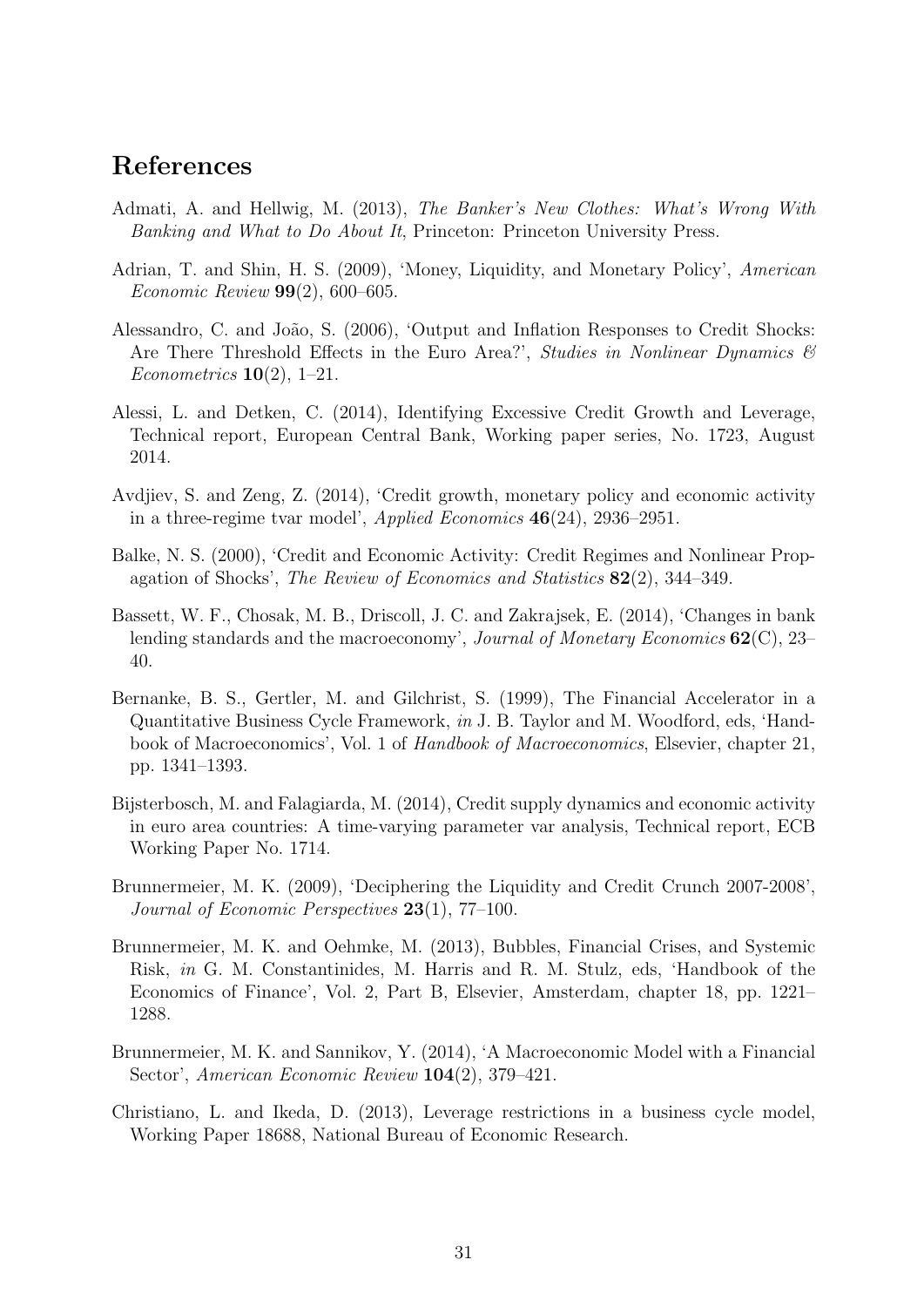- Clerc, L., Dervitz, A., Mendicino, C., Moen, S., Nikolov, K., Stracca, L., Suarez, J. and Verdoulakis, A. (2014), Capital Regulation in a Macroeconomic Model with Three Layers of Default, Technical report, ESCB Macro-prudential Research Network, ECB, Frankfurt.
- de Bondt, G., Maddaloni, A., Peydró, J.-L. and Scopel, S. (2010), The euro area Bank Lending Survey matters: empirical evidence for credit and output growth, Working Paper Series 1160, European Central Bank.
- De Grauwe, P. and Macchiarelli, C. (2013), Animal Spirits and Credit Cycles, Technical report, CESifo Working Paper Series No. 4480.
- Gerali, A., Neri, S., Sessa, L. and Signoretti, F. M. (2010), 'Credit and Banking in a DSGE Model of the Euro Area', Journal of Money, Credit and Banking  $42(s1)$ , 107–141.
- Gilchrist, S. and Mojon, B. (2014), Credit risk in the euro area, Working Paper 20041, National Bureau of Economic Research.
- Gilchrist, S., Yankov, V. and Zakrajsek, E. (2009), 'Credit market shocks and economic fluctuations: Evidence from corporate bond and stock markets', *Journal of Monetary* Economics 56(4), 471–493.
- Gilchrist, S. and Zakrajšek, E. (2012), 'Credit Spreads and Business Cycle Fluctuations', American Economic Review 102(4), 1692–1720.
- Goodhart, C. A., Kashyap, A. K., Tsomocos, D. P. and Vardoulakis, A. P. (2012), Financial regulation in general equilibrium, Working Paper 17909, National Bureau of Economic Research.
- Grüne, L. and Pannek, J. (2011), *Nonlinear Model Predictive Control*, Springer, Heidelberg.
- Grüne, L. and Semmler, W. (2004), 'Using Dynamic Programming with Adaptive Grid Scheme for Optimal Control Problems in Economics', Journal of Economic Dynamics and Control  $28(12)$ ,  $2427-2456$ .
- Grüne, L., Semmler, W. and Stieler, M. (2013), Using Nonlinear Model Predictive Control for Dynamic Decision Problems in Economics, Technical report, SSRN eLibrary.
- Helbling, T., Huidrom, R., Kose, M. A. and Otrok, C. (2011), 'Do credit shocks matter? a global perspective', European Economic Review 55(3), 340 – 353. Special Issue: Advances in International Macroeconomics: Lessons from the Crisis.
- Hristov, N., Huelsewig, O. and Wollmershaeuser, T. (2012), 'Loan supply shocks during the financial crisis: Evidence for the euro area', Journal of International Money and Finance  $31(3)$ , 569 – 592. Financial Stress in the Eurozone.
- Koop, G., Pesaran, M. H. and Potter, S. M. (1996), 'Impulse Response Analysis in Nonlinear Multivariate Models', Journal of Econometrics 74(1), 119–147.